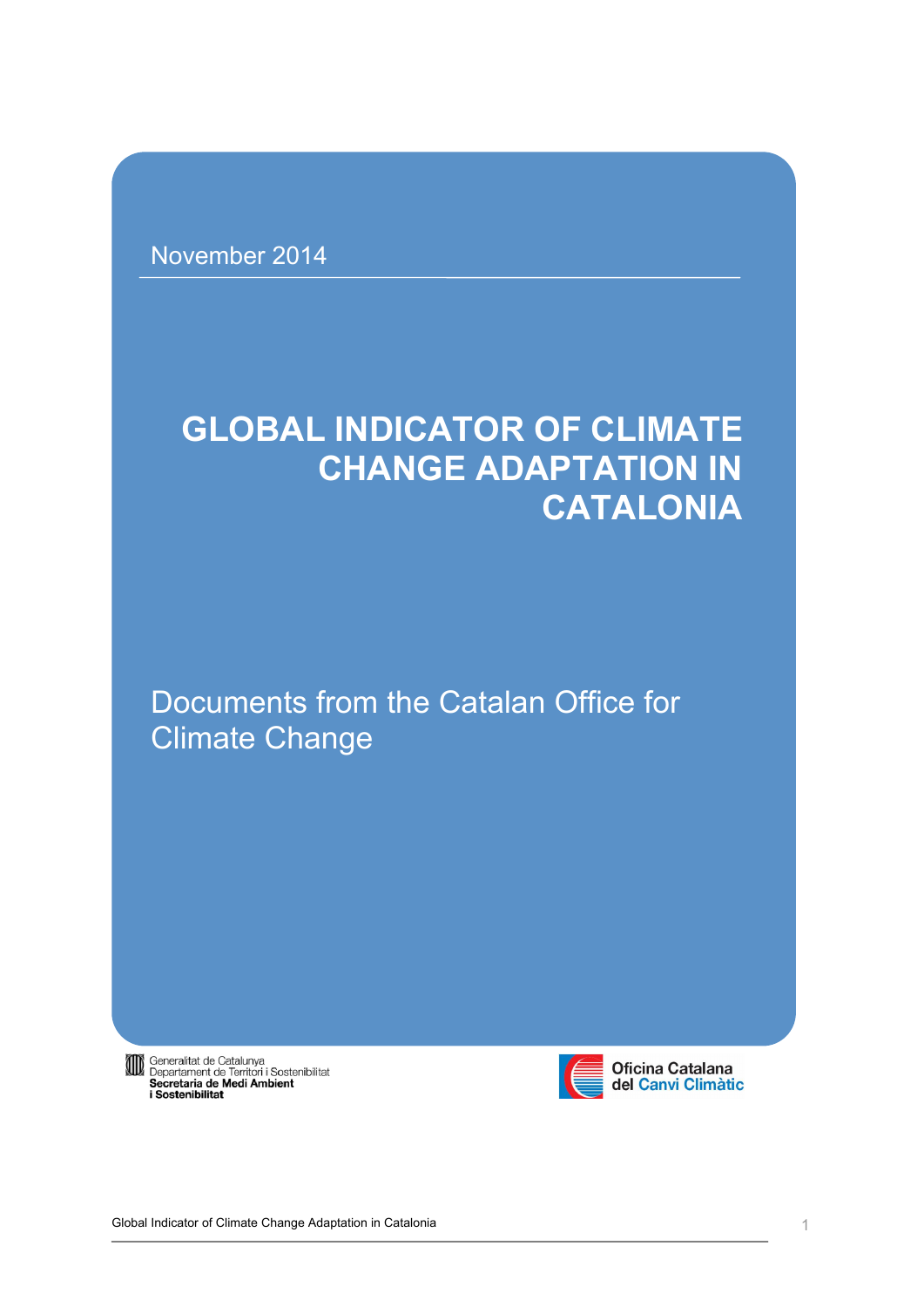# Index

| 3.1.<br>3.2.         |                                                                       |  |
|----------------------|-----------------------------------------------------------------------|--|
|                      |                                                                       |  |
| 5.1.<br>5.2.<br>5.3. | Appendix 3: Indicators Included in the Principal Component Analysis21 |  |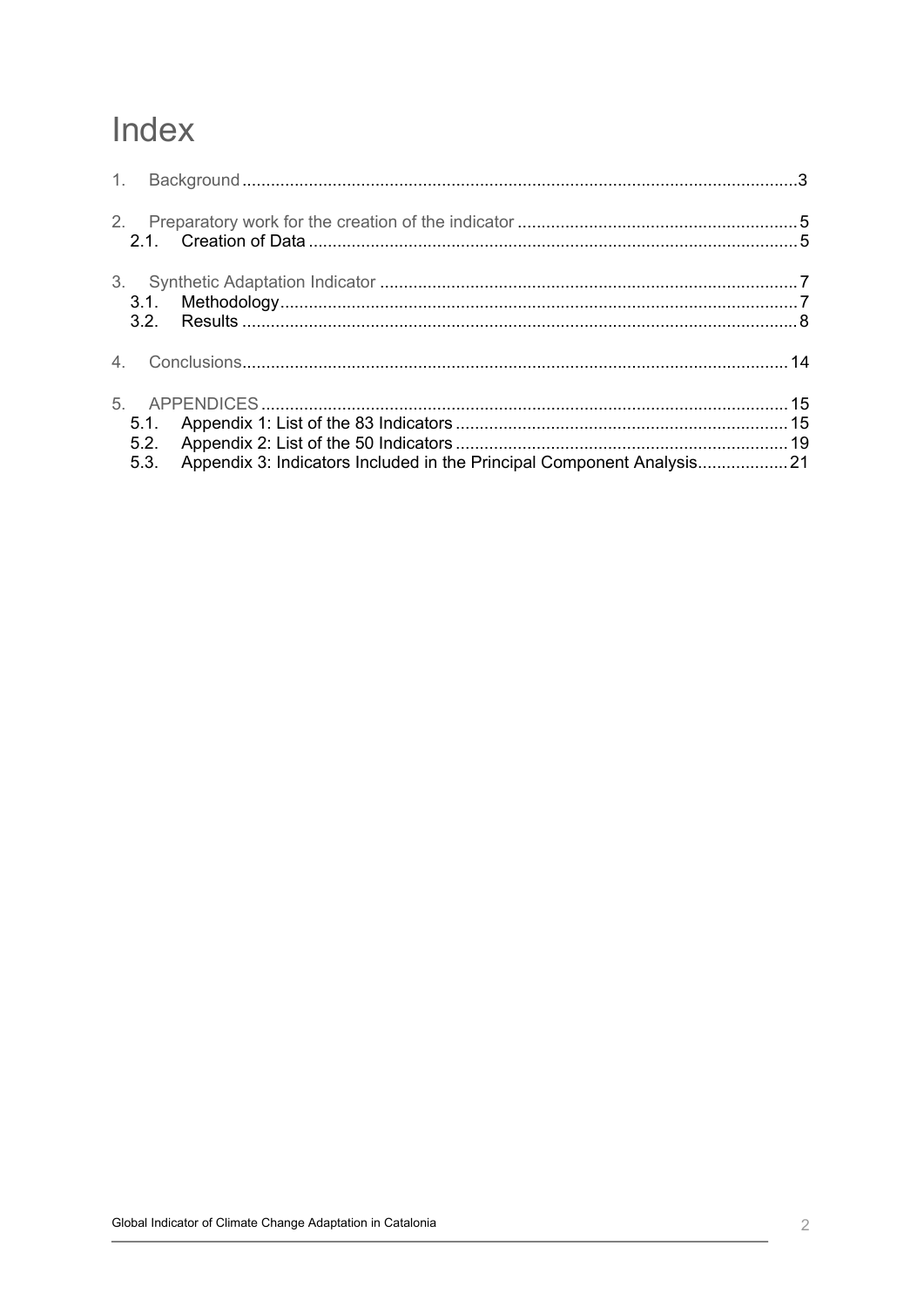<span id="page-2-0"></span>

**1**



# 1. Background

The Catalan Strategy for Adapting to Climate Change 2013-2020 (ESCACC), which was drafted by the Catalan Office for Climate Change (OCCC) and approved by the government under convention GOV 115/2012, of 13 November, published in DOGC (Official Journal of the Government of Catalonia) No. 6254, marks a significant step towards reducing Catalonia's vulnerability to the impacts of climate change.

The operational objectives of the ESCACC are firstly to generate and transfer knowledge of climate change adaptation and secondly to increase the adaptive capacity of the most vulnerable areas (the Pyrenees, the Ebro Delta and the coast), the socio-economic sectors and the natural systems in Catalonia: agriculture and livestock, biodiversity, water management, forest management, industry, services and trade, mobility and transport infrastructure, fisheries and marine ecosystems, health, energy, tourism, and urban planning and housing.

To achieve these objectives, the ESCACC proposes a total of 182 adaptation measures: 30 of these are generic and the remaining 152 are specific to sectors and systems. The generic measures include the drafting and approval of a Catalan climate change law (in progress), and the **establishment of a monitoring system and indicators for the adaptation measures** set out in the ESCACC, in order to evaluate how well climate change adaptation is progressing; in other words, a system to determine the effectiveness of the measures to adapt to the impacts of climate change.

Moreover, an initiative aimed at establishing indicators for the measures to adapt to climate change impacts is also envisaged within the framework of the project LIFE12 ENV/ES/000536: "Demonstration and validation of innovative methodology for regional climate change adaptation in the Mediterranean area", also known as LIFE MEDACC, for which the Ministry of Land and Sustainability, through the Catalan Office for Climate Change, is a coordinating beneficiary. Action B.1 of LIFE MEDACC proposes the definition of new adaptation measures based on the evaluation of climate change impacts and vulnerability and the evaluation of existing adaptation measures. For this purpose, sub-action B.1.2. states that it is necessary to compile and review methodologies by means of statistical analysis or an analysis of the existing literature in order to **develop a set of indicators of adaptation to the impacts of climate change**.

To summarize, there is a strategic framework for planning climate change policies (ESCACC) and a demonstration project at Mediterranean Europe level (LIFE MEDACC) that call for the establishment of a tool to assess the effectiveness of the measures to adapt to climate change impacts. The preliminary work carried out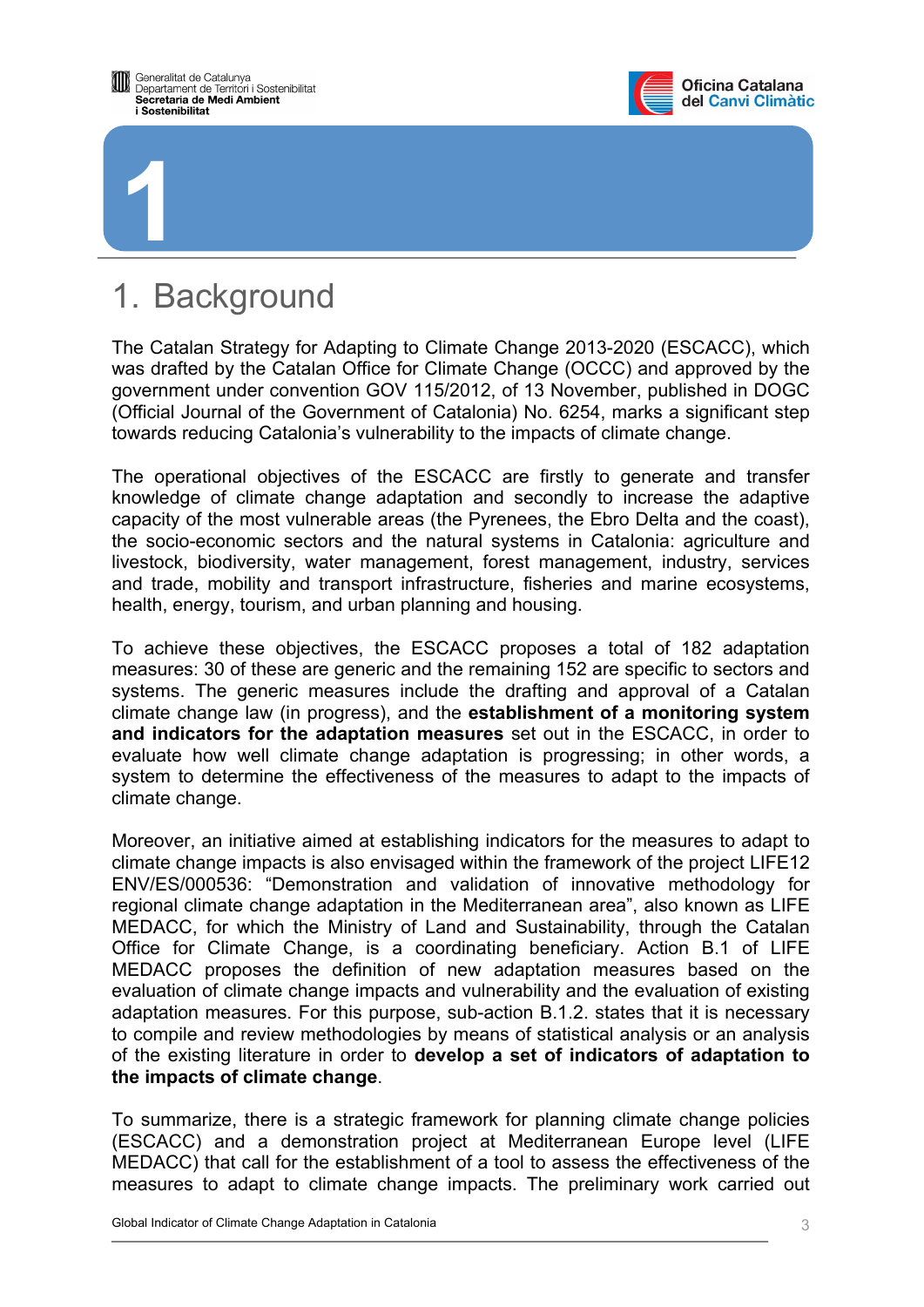



within the framework of both the ESCACC and MEDACC projects has made it possible to reach a sufficiently advanced stage such that the creation of a **global indicator of adaptation to climate change impacts in Catalonia** is now feasible.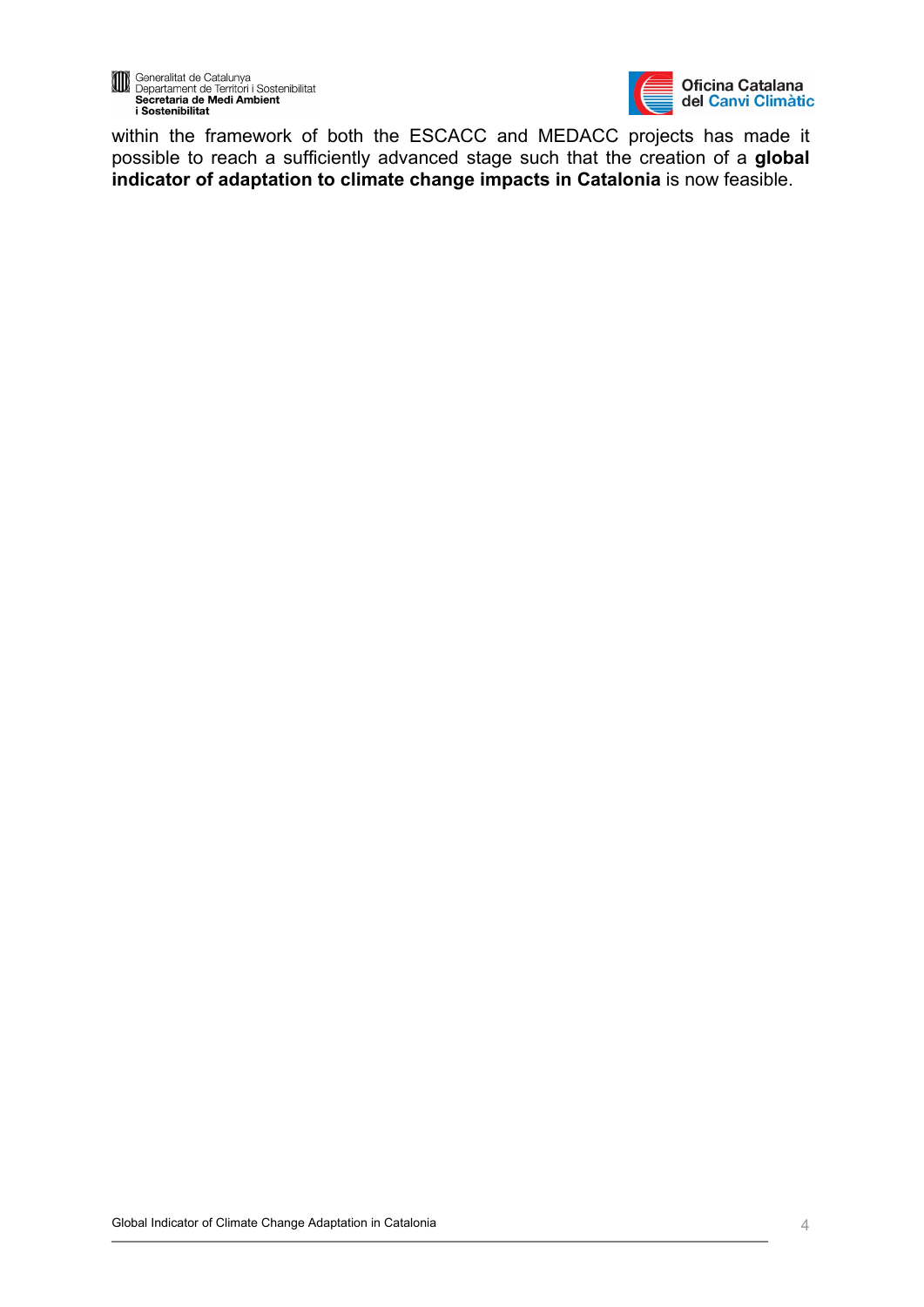

# <span id="page-4-0"></span>2

# 2. Preparatory work for the creation of the indicator

The adaptation evaluation, i.e. the analysis of whether or not Catalonia is making progress in its adaptation to climate change impacts, requires the creation of an indicator with three different levels of integration: (1) for the measure, whenever possible; (2) for each sector and system; (3) and lastly, for the whole of Catalonia.

Four basic criteria must be taken into account when the indicators are created: (1) they must be easy to achieve, i.e. the information should be easily available; (2) there must be historical data on what is measured; (3) the indicator must be easy to interpret; and (4) the information and data must be specific to the Catalan region.

The task of evaluating the effectiveness of adaptation measures is not straightforward. This was acknowledged in the communication from the European Commission to the European Parliament, the Council, the Economic and Social Committee and the Committee of the Regions concerning the EU Strategy on Adaptation to Climate Change, of 16 April 2013, COM (2013) 216 final. This communication stated: "Monitoring and evaluating climate change adaptation policies are crucial. The emphasis is still on monitoring impacts rather than adaptation action and its effectiveness. The Commission will develop indicators to help evaluate adaptation efforts and vulnerabilities across the EU, using LIFE funding and other sources." In March 2014, the Commission proposed an adaptation preparedness scoreboard based on the evaluation of five different areas as a tool for measuring the degree of progress in climate change adaptation policies in the member states of the European Union. One of these areas concerns the monitoring and evaluation of adaptation measures through indicators, but the calculation mechanisms were not specified.

# **2.1. Creation of Data**

The unfamiliarity of the task at hand and the lack of references therefore meant that the search for indicators was neither simple nor easy. This partly explains why some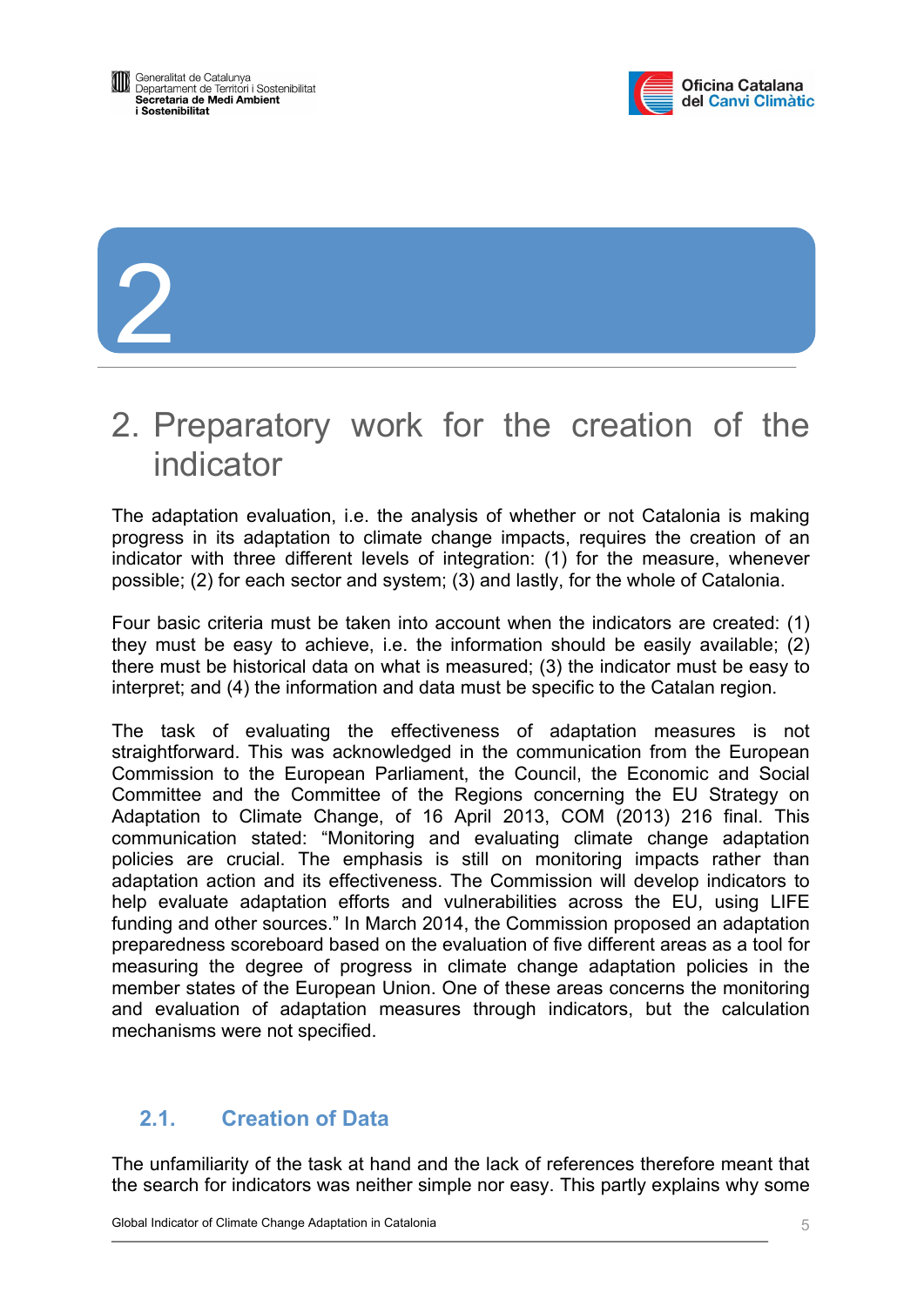

of the initial indicators were more mature than others. Thus, a preliminary task to search and select data resulted in a proposal that grouped together a total of 83 potential indicators to evaluate the effectiveness of the adaptation measures. These indicators are listed in Appendix 1.

The information included in each indicator was organized in a data-sheet format<sup>[1](#page-5-0)</sup> with the following sections:

- 1. **Sector indicator –** name of the indicator.
- 2. **Operational objective –** CONADAPT (to generate and transfer knowledge of climate change adaptation) or CAPADAPT (to increase the adaptive capacity of sectors and/or systems).
- 3. **Measure(s) to which it responds –** adaptation measure(s) to which the indicator corresponds.
- 4. **Source –** information source (direct and indirect sources are differentiated).
- 5. **Methodology –** explanation of the methodology used by the information source to obtain the numerical data.
- 6. **Data –** numerical values of the indicator by year (table).
- 7. **Graphic representation –** of the data.
- 8. **Desired trend of the adaptation –** description of the direction the indicator must take in order to achieve a more effective adaptation, i.e. whether it should increase or decrease. This is a way of explaining how to interpret the indicator and its evolution.
- 9. **Relevance of the indicator –** justification of why this indicator is useful for evaluating the specific measure. It also explains how the data should be interpreted.

The diversity of the indicators and, at the same time, the differences between qualitative and quantitative information for some of these indicators or the lack of time-based consistency of the data meant that it was impossible to respond to the key question: Is Catalonia adapting well to the impacts of climate change? Therefore, following a meeting with representatives from the Catalan Institute of Public Policy Evaluation (IVÀLUA), a preselection process was conducted. This second selection process was based primarily on the potential capacity of the indicator to quantify the outcome of adaptation actions implemented or in progress (and, therefore, on the effectiveness of the indicator to evaluate the measures). In other words, only indicators that directly measured the outcome of the application of the measure were included (e.g. the number of fatalities due to heat waves following implementation of the Action Plan to Prevent the Effects of Heat Waves on Health – POCS), while indicators that measured a sector or system's sensitivity or degree of exposure were rejected (e.g. the population ageing index). Indicators that were more qualitative in nature, such as planning tools that incorporate climate change impacts and adaptation (forestry plan, tourism plan, etc.), were also retained in the preselection process. During this process, the initial 83 indicators were reduced to a set of 50, which are listed in Appendix 2.

1

<span id="page-5-0"></span><sup>1</sup> It is important to note that, at this stage, some of the data sheets on the indicators could summarize more than one indicator. For example, the indicator "Household consumption" (Water management) includes data broken down by the Metropolitan Area of Barcelona and by Catalonia as a whole.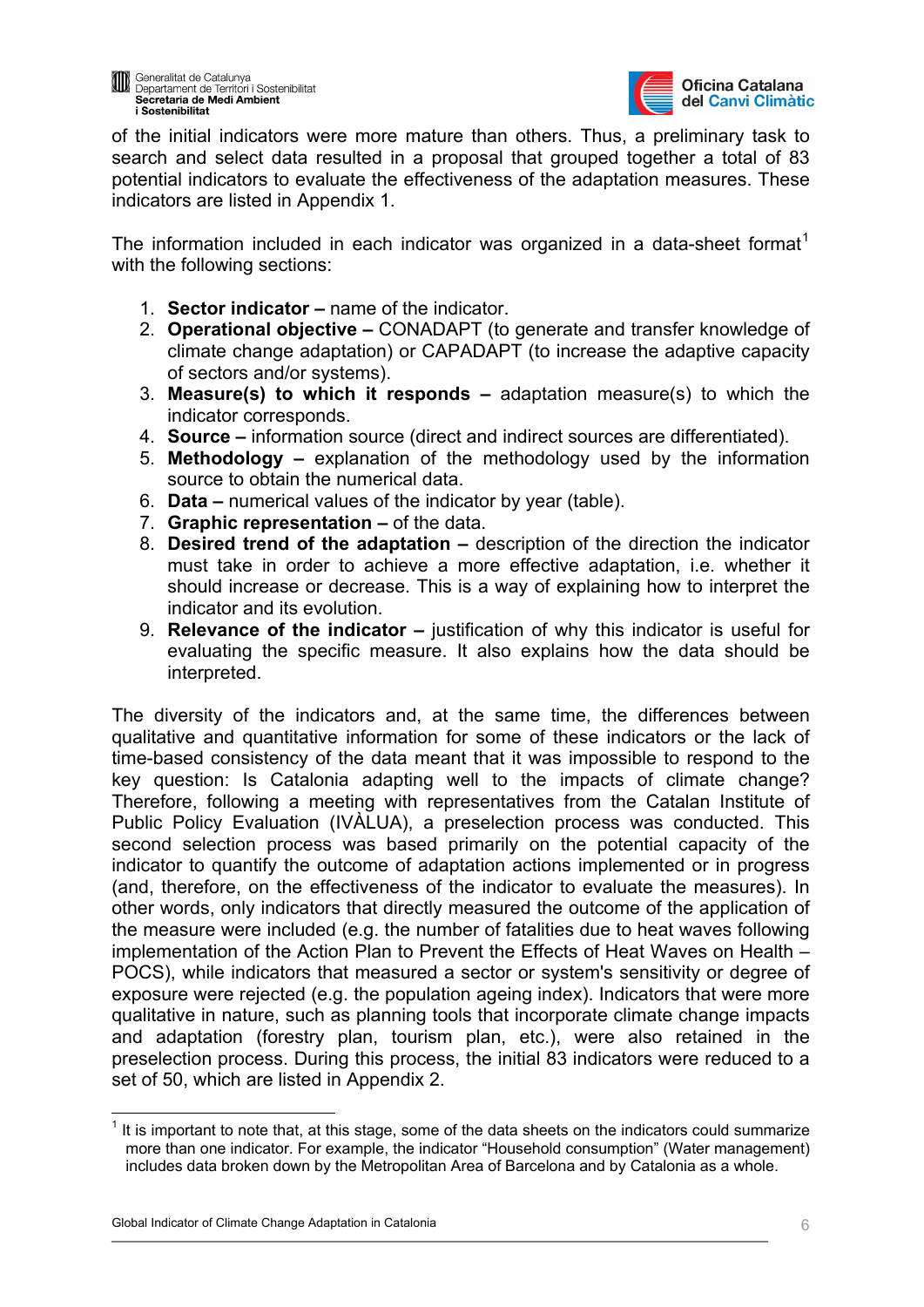<span id="page-6-0"></span>



# 3. Synthetic Adaptation Indicator

Following the work carried out with IVÀLUA, the services of Dr. Josep Maria Raya from Maresme College (Mataró-Maresme Tecnocampus, Universitat Pompeu Fabra) were contracted in order to obtain a synthetic indicator of climate change adaptation. The ultimate aim of the commissioned work was to make it possible to determine, in measurable terms, the extent to which Catalonia is adapting to the impacts of climate change.

This work entailed a third selection process: only those indicators with a series of historical data based on at least 10 consecutive years were chosen, as explained in Section 3.2. This process reduced the number of indicators to a total of 29.

# **3.1. Methodology**

In order to achieve the objective mentioned above, the most appropriate statistical technique was found to be principal component analysis (PCA), a procedure related to factor analysis. The purpose of factor analysis is to analyse the structure of interrelations between a number of variables (indicators, in our case) and define common dimensions, thus producing a lower dimensional space. Principal component analysis, in particular, aims to reduce the dimensionality of the data matrix in order to obtain a lower number of new variables (Zj) or principal components with the following characteristics:

- The principal components are linear combinations of the original variables.
- The principal components are not correlated with each other.
- The number of principal components must be simultaneously small (so that the analysis is effective) and sufficient (to absorb most of the information on the original variables). There are several criteria to determine the number of factors to incorporate. One of the most widely used criteria is to keep factors that have a characteristic value greater than one, or factors that explain more than 20% of the total variance.

Thus, the calculation of the first component (or factor) is performed as a linear combination of the original variables that retains the maximum amount of total variance. In the calculation of the second component (or factor), the same procedure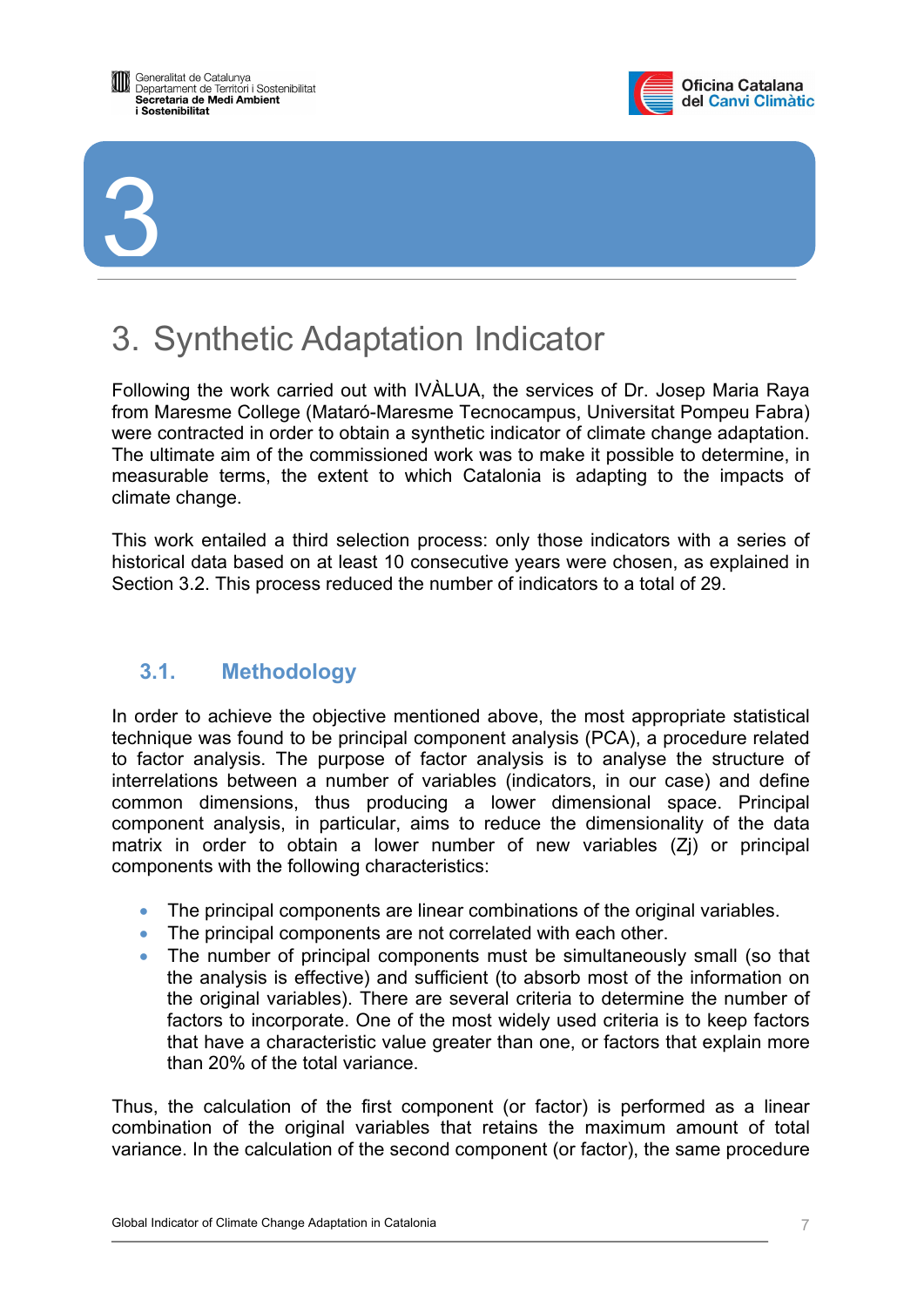<span id="page-7-0"></span>



is performed (linear combination of the original variables to retain the maximum amount of total variance of the part not included in the first), and so on.

Interpreting the components (or factors) is easy in theory, but is usually quite difficult in practice. Each variable (indicator) has a relative contribution to each factor. This contribution expresses the correlation between this variable (indicator) and the factor. A high relative contribution of the variable tells us that there is a strong correlation between this variable and the factor. In other words, it means that this variable is important for the interpretation of the factor. This contribution can be positive or negative, depending on whether that variable increases or reduces the value of the factor.

# **3.2. Results**

This methodology was used to perform **the principal component analysis of the**  annual values of [2](#page-7-1)9 indicators<sup>2</sup> categorized into 10 groups (see Table 1 and Appendix 3). Of the 50 indicators originally provided, those that did not present sufficient variability were discarded in advance, either because the information was not annual, because the indicator was only qualitative, or because there were insufficient observations. With these special cases in mind, all biodiversity indicators and the majority of agriculture and livestock indicators had to be discarded for the analysis.

<span id="page-7-1"></span><sup>1</sup> 2 To carry out the principal component analysis, the presentation of the data for some indicators had to be adapted. For example, the data for the indicator "Total overnight stays in hotels in Catalonia" (Tourism) were broken down by the four quarters of the year. When entering the variables in the model, the data were entered as a percentage of overnight stays in the third quarter/year total, which was actually the most relevant information for the indicator. This is why the names of some indicators were adapted.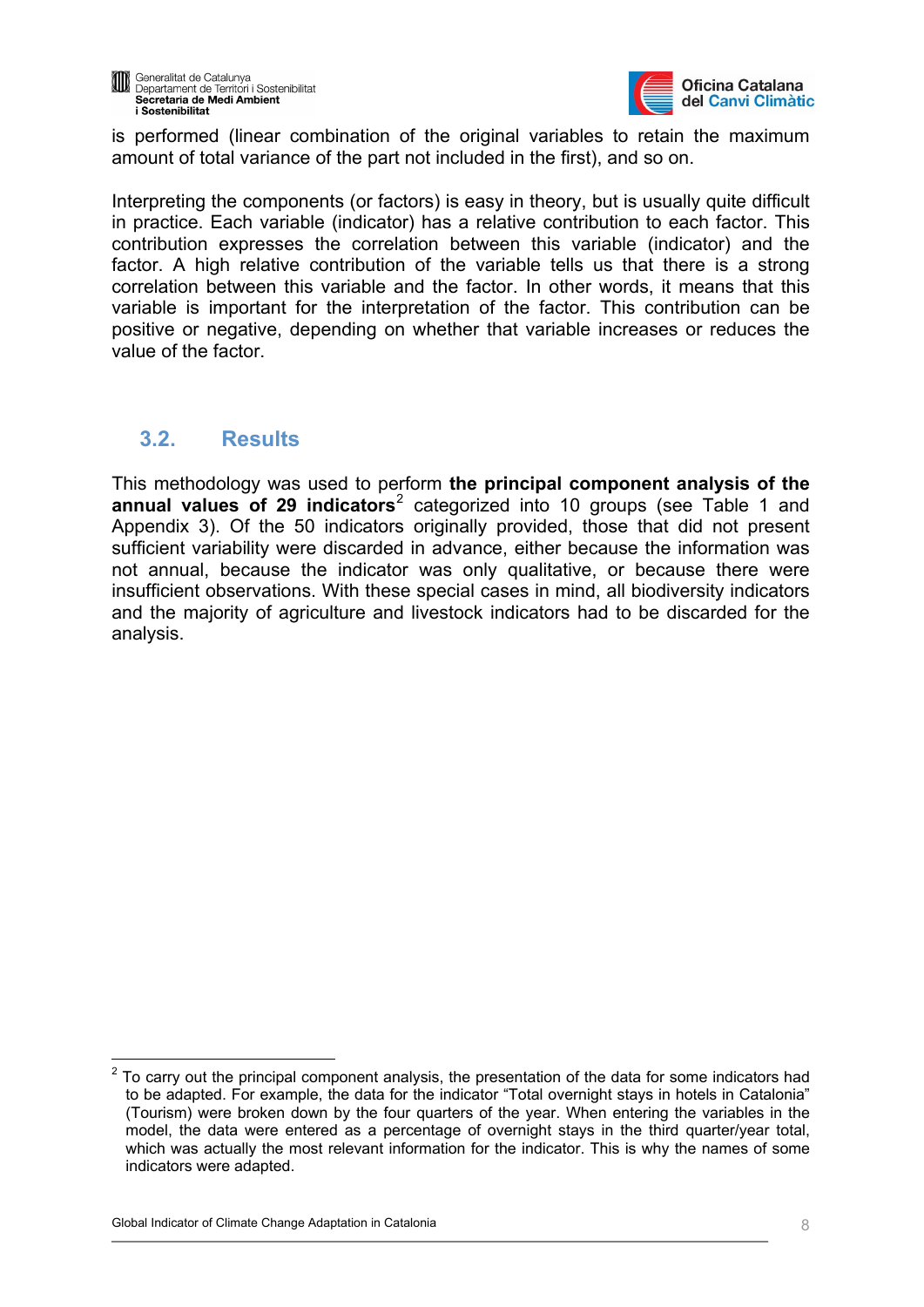



#### Table 1: Name of the indicators included in the analysis

| <b>Abbreviations</b> <sup>3</sup> | <b>Definition and units</b>                                                                                    |  |
|-----------------------------------|----------------------------------------------------------------------------------------------------------------|--|
| pa1                               | Total agricultural output of dryland crops with added value (t): olives+grapes                                 |  |
| pe1                               | % consumption of electricity from renewable sources                                                            |  |
| pe <sub>2</sub>                   | Number of special regime facilities in Catalonia                                                               |  |
| pe6                               | Primary energy intensity (energy content of GDP) (toe/€million in the year 2000)                               |  |
| pg1                               | Household consumption (I/inhab./day): Catalonia                                                                |  |
| pg <sub>2</sub>                   | Household consumption (I/inhab./day): Metropolitan Area of Barcelona                                           |  |
| pgf <sub>2</sub>                  | Timber harvesting for firewood and biomass in Catalonia (t)                                                    |  |
| pgf3                              | Production of forest products (other than timber and firewood) (t): cork+truffles and<br>other fungi+pine nuts |  |
| pgf5                              | Hectares burned per fire (%)                                                                                   |  |
| pi1                               | Water consumption: amount billed to industry and services $(m^3)$                                              |  |
| pi2                               | Final energy consumption of the industrial and service sectors (ktoe)                                          |  |
| pi3                               | GHG emissions from the industrial sector (thousands of t of $CO2$ -eq)                                         |  |
| pi4                               | Imports of oil extraction and refining, coal (millions of euros)                                               |  |
| pm1                               | Passengers on Renfe and FGC trains (thousands)                                                                 |  |
| pm <sub>2</sub>                   | Goods on Renfe and FGC trains (thousands of tonnes)                                                            |  |
| pm <sub>3</sub>                   | Passengers on buses (thousands)                                                                                |  |
| pm4                               | Energy consumed by transport (ktoe)                                                                            |  |
| pm5                               | GHG emissions from transport (kt $CO2$ -eq)                                                                    |  |
| prd1                              | Domestic expenditure on R&D/GDP (%)                                                                            |  |
| ps6                               | At-risk-of-poverty rate: after social transfers in Catalonia                                                   |  |
| ps8                               | Green area per inhabitant in the city of Barcelona ( $m^2$ /inhabitant)                                        |  |
| ps9                               | Catalan air quality index ICQA (% (satisfactory + excellent))                                                  |  |
| ps10                              | Maximum value of ozone immissions ( $\mu$ g/m <sup>3</sup> )                                                   |  |
| pt <sub>2</sub>                   | Total overnight stays in hotels in Catalonia (% 3rd quarter/year total)                                        |  |
| pt5                               | Foreign tourists' reasons for travelling to Catalonia (% professional tourism)                                 |  |
| pt14                              | Snow cannons on Catalan ski resort (km skislope/cannon)                                                        |  |
| pu <sub>2</sub>                   | Volume of water billed in the household sector in Catalonia $(m^3)$                                            |  |
| pu3                               | Final energy consumption of the household sector in Catalonia (ktoe)                                           |  |
| pu4                               | GHG emissions from the residential sector (t $CO2$ -eq)                                                        |  |

In order to standardize the information, the values of all variables were converted to values of 0 to 1. Using the statistical program Stata, two factors that explained 100%

<span id="page-8-0"></span>The letter that follows the "p" indicates the sector or system to which the indicator refers (a: agriculture and livestock; e: energy; g: water management; gf: forest management; i: industry, services and trade; m: mobility and transport infrastructure; rd: research, development and innovation; s: health; t: tourism; u: urban planning and housing). The number indicates the indicator's assigned position in the list of 50 indicators selected prior to the factor analysis.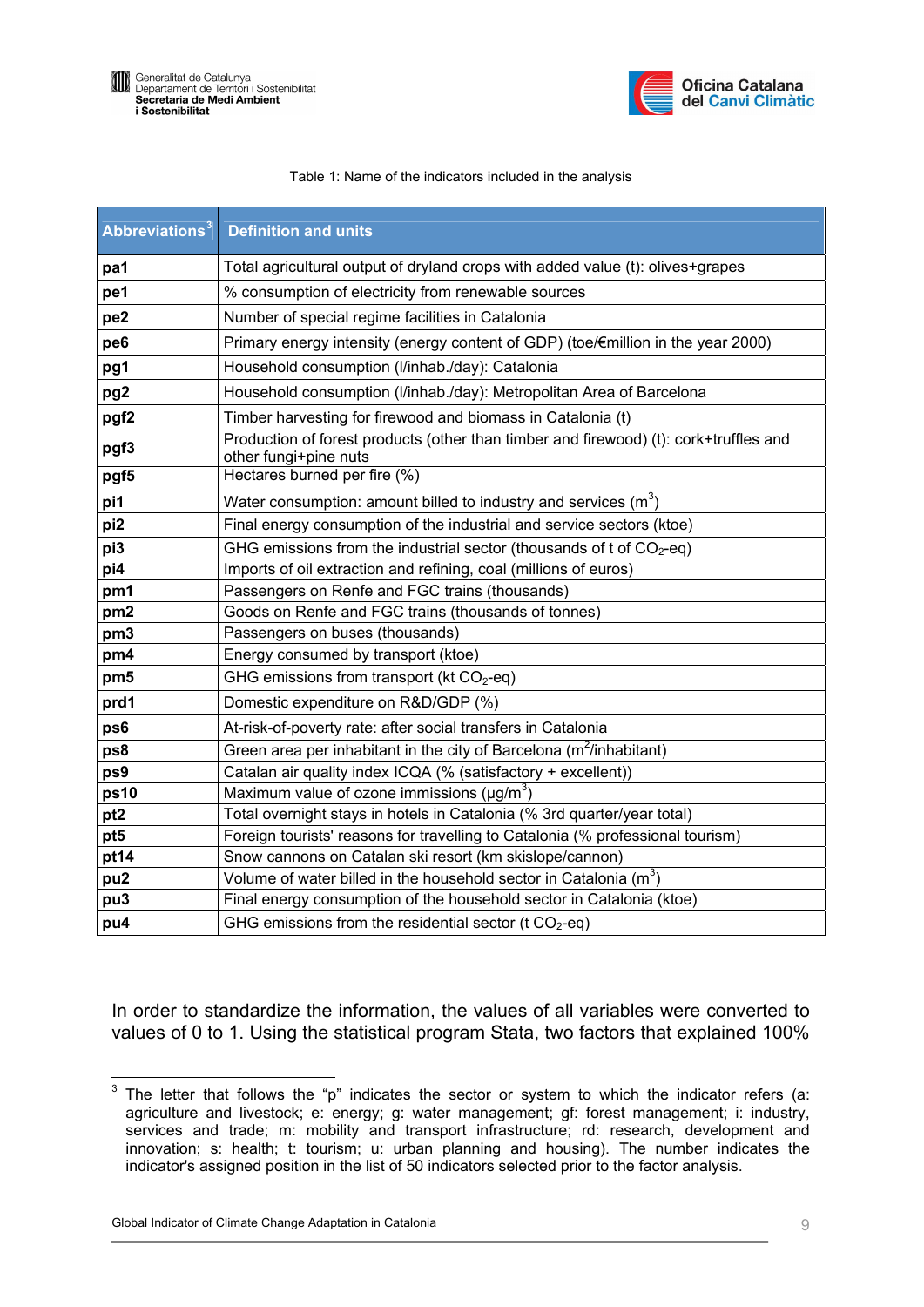

of the variability of the original information were obtained. **The first factor explained 61% of the variability and the second factor 39%**.

The significance of the two factors was interpreted as follows: the **first factor evaluates the use of resources (primarily water and energy)**, while the **second factor evaluates environmental quality (primarily atmospheric emissions)**. Tables 2 and 3 show the contribution of each variable to each of the factors.

Table 2: Relative contribution of each indicator to factor 1, which evaluates the use of resources (primarily water and energy)

| Code             | <b>Indicator</b>                                                                                               | <b>Factor 1</b> |
|------------------|----------------------------------------------------------------------------------------------------------------|-----------------|
| prd1             | Domestic expenditure on R&D/GDP (%)                                                                            | $-0.9973$       |
| pe <sub>2</sub>  | Number of special regime facilities in Catalonia                                                               |                 |
| pa1              | Total agricultural output of dryland crops with added value (t): olives+grapes                                 | $-0.9596$       |
| pm <sub>3</sub>  | Passengers on buses (thousands)                                                                                | $-0.9286$       |
| ps6              | At-risk-of-poverty rate: after social transfers in Catalonia                                                   | $-0.9039$       |
| pe1              | % consumption of electricity from renewable sources                                                            | $-0.8903$       |
| ps8              | Green area per inhabitant in the city of Barcelona ( $m^2$ /inhabitant)                                        | $-0.7287$       |
| pu <sub>3</sub>  | Final energy consumption of the household sector in Catalonia (ktoe)                                           | $-0.4418$       |
| pi4              | Imports of oil extraction and refining, coal (millions of euros)                                               | $-0.2640$       |
| pt <sub>2</sub>  | Total overnight stays in hotels in Catalonia (% 3rd quarter/year total)                                        | $-0.0745$       |
| ps9              | Catalan air quality index ICQA (% (satisfactory + excellent))                                                  | 0.0745          |
| pu4              | GHG emissions from the residential sector (t $CO2$ -eq)                                                        | 0.1877          |
| pgf5             | Hectares burned per fire (%)                                                                                   |                 |
| pm5              | GHG emissions from transport (kt $CO2$ -eq)                                                                    | 0.3516          |
| ps10             | Maximum value of ozone immissions ( $\mu$ g/m <sup>3</sup> )                                                   | 0.4148          |
| pm4              | Energy consumed by transport (ktoe)                                                                            | 0.4518          |
| pt14             | Snow cannons on Catalan ski resort (km skislope/cannon)                                                        | 0.7051          |
| pgf3             | Production of forest products (other than timber and firewood) (t): cork+truffles and other<br>fungi+pine nuts | 0.7516          |
| pi2              | Final energy consumption of the industrial and service sectors (ktoe)                                          | 0.8110          |
| pgf <sub>2</sub> | Timber harvesting for firewood and biomass in Catalonia (t)                                                    | 0.8613          |
| pi1              | Water consumption: amount billed to industry and services $(m^3)$                                              | 0.8996          |
| pm1              | Passengers on Renfe and FGC trains (thousands)                                                                 | 0.9399          |
| pu <sub>2</sub>  | Volume of water billed in the household sector in Catalonia $(m^3)$                                            | 0.9568          |
| pi3              | GHG emissions from the industrial sector (thousands of t of $CO2$ -eq)                                         | 0.9756          |
| pm <sub>2</sub>  | Goods on Renfe and FGC trains (thousands of tonnes)                                                            | 0.9765          |
| pt <sub>5</sub>  | Foreign tourists' reasons for travelling to Catalonia (% professional tourism)                                 | 0.9858          |
| pg1              | Household consumption (I/inhab./day): Catalonia                                                                | 0.9919          |
| pe <sub>6</sub>  | Primary energy intensity (energy content of GDP) (toe/€million in the year 2000)                               | 0.9919          |
| pg <sub>2</sub>  | Household consumption (I/inhab./day): Metropolitan Area of Barcelona                                           | 0.9929          |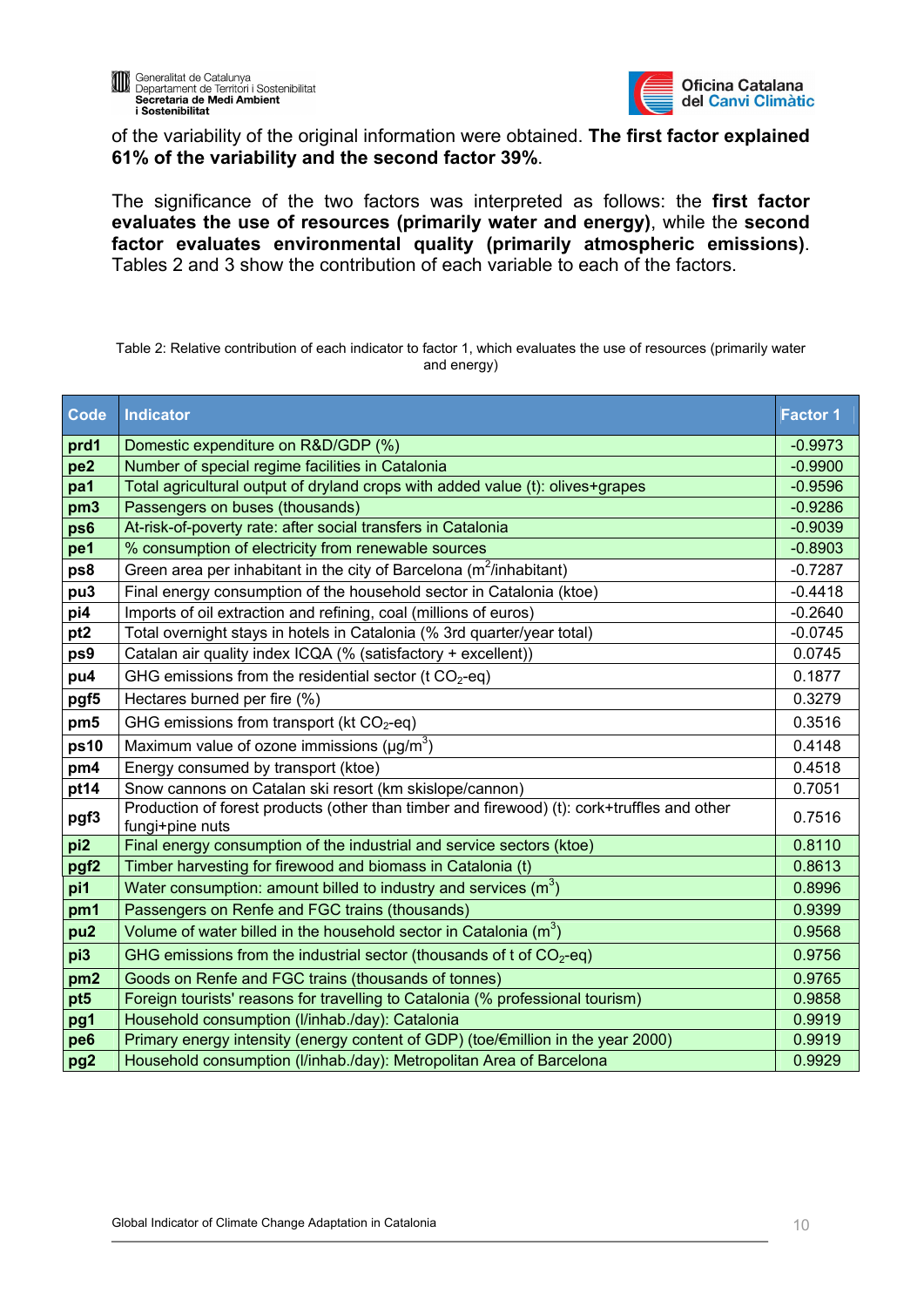

| Table 3: Relative contribution of each indicator to factor 2, which evaluates environmental quality (primarily |
|----------------------------------------------------------------------------------------------------------------|
| atmospheric emissions)                                                                                         |

| <b>Code</b>      | Indicator                                                                                                      | <b>Factor 1</b> |
|------------------|----------------------------------------------------------------------------------------------------------------|-----------------|
| ps9              | Catalan air quality index ICQA (% (satisfactory + excellent))                                                  |                 |
| pi4              | Imports of oil extraction and refining, coal (millions of euros)                                               | $-0.9645$       |
| pm5              | GHG emissions from transport (kt $CO2$ -eq)                                                                    | $-0.9362$       |
| pm4              | Energy consumed by transport (ktoe)                                                                            | $-0.8921$       |
| ps8              | Green area per inhabitant in the city of Barcelona ( $m^2$ /inhabitant)                                        | $-0.6848$       |
| pi <sub>2</sub>  | Final energy consumption of the industrial and service sectors (ktoe)                                          | $-0.5850$       |
| pi1              | Water consumption: amount billed to industry and services ( $m3$ )                                             | $-0.4366$       |
| ps6              | At-risk-of-poverty rate: after social transfers in Catalonia                                                   | $-0.4277$       |
| pm1              | Passengers on Renfe and FGC trains (thousands)                                                                 | $-0.3416$       |
| pu <sub>2</sub>  | Volume of water billed in the household sector in Catalonia $(m^3)$                                            | $-0.2909$       |
| pi3              | GHG emissions from the industrial sector (thousands of t of $CO2$ -eq)                                         | $-0.2194$       |
| prd1             | Domestic expenditure on R&D/GDP (%)                                                                            | 0.0728          |
| pg <sub>2</sub>  | Household consumption (I/inhab./day): Metropolitan Area of Barcelona                                           | 0.1186          |
| pg1              | Household consumption (I/inhab./day): Catalonia                                                                | 0.1266          |
| pe <sub>6</sub>  | Primary energy intensity (energy content of GDP) (toe/€million in the year 2000)                               |                 |
| pe <sub>2</sub>  | Number of special regime facilities in Catalonia                                                               |                 |
| pt5              | Foreign tourists' reasons for travelling to Catalonia (% professional tourism)                                 |                 |
| pm <sub>2</sub>  | Goods on Renfe and FGC trains (thousands of tonnes)                                                            | 0.2155          |
| pa1              | Total agricultural output of dryland crops with added value (t): olives+grapes                                 | 0.2812          |
| pm3              | Passengers on buses (thousands)                                                                                | 0.3711          |
| pe1              | % consumption of electricity from renewable sources                                                            | 0.4554          |
| pgf <sub>2</sub> | Timber harvesting for firewood and biomass in Catalonia (t)                                                    | 0.5081          |
| pgf3             | Production of forest products (other than timber and firewood) (t): cork+truffles and other<br>fungi+pine nuts | 0.6596          |
| pt14             | Snow cannons on Catalan ski resort (km skislope/cannon)                                                        | 0.7091          |
| pu <sub>3</sub>  | Final energy consumption of the household sector in Catalonia (ktoe)                                           | 0.8971          |
| <b>ps10</b>      | Maximum value of ozone immissions ( $\mu$ g/m <sup>3</sup> )                                                   | 0.9099          |
| pgf5             | Hectares burned per fire (%)                                                                                   | 0.9447          |
| pu4              | GHG emissions from the residential sector (t $CO2$ -eq)                                                        | 0.9822          |
| pt <sub>2</sub>  | Total overnight stays in hotels in Catalonia (% 3rd quarter/year total)                                        | 0.9972          |

Indicators with a strong contribution to each factor are marked in colour. Values below -0.8 or above 0.8 were considered to be strong contributions. Thus, examples of indicators that strongly affect factor 1 (the use of resources) are "Number of special regime facilities in Catalonia" (-0.9900) and "Household consumption (l/inhab./day): Metropolitan Area of Barcelona" (0.9929). In the case of factor 2 (environmental quality), those with most influence are "Catalan air quality index ICQA (% (satisfactory + excellent))" (-0.9972) and "GHG emissions from the residential sector (t  $CO<sub>2</sub>$ -eq)" (0.9822).

Finally, to avoid overweighting groups with a greater number of indicators, the influence of each of the 10 groups (systems and sectors) was evaluated. Thus, the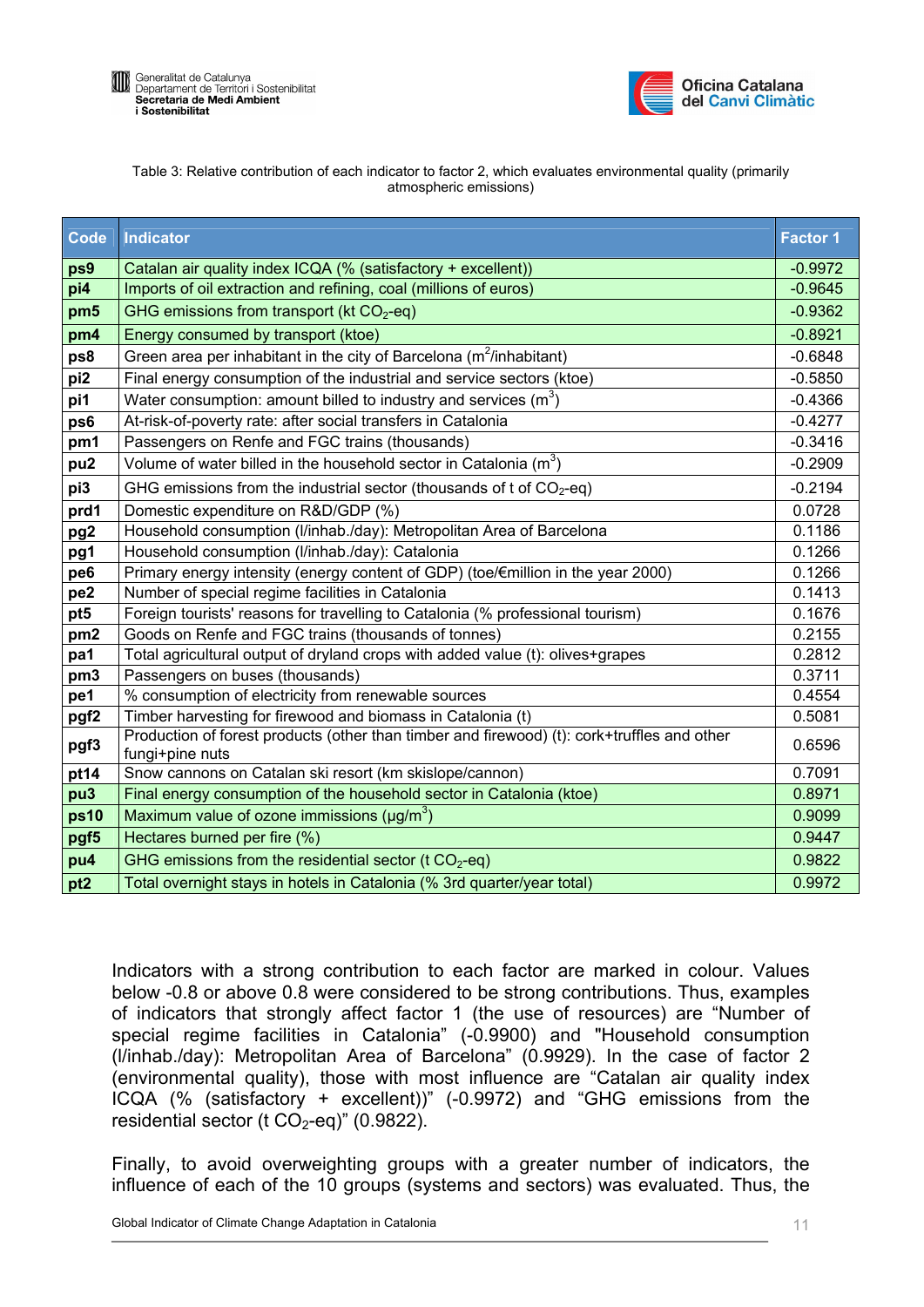

weighting of natural systems and socio-economic sectors **based on their vulnerability to the impacts of climate change** (and in accordance with the ESCACC diagnosis) resulted in the indicators being divided into the following five groups, from most to least importance (see Figure 1):

- 1. Water management (35%)
- 2. Agriculture and livestock; Forest management; Health (30%, i.e. 10% each)
- 3. Energy (8%)
- 4. Industry, services and trade; Tourism; Urban planning and housing; Mobility and transport infrastructure (24%, i.e. 6% each)
- 5. Research, development and innovation (3%)

Figure 1: Weight percentages of the indicators by sector



Figura 1: Percentatges de ponderació dels indicadors per cada sector

Lastly, within each factor, the weighted value of the indicator is multiplied by the indicator's contribution to the factor and by the value (between 0 and 1) of the indicator during the selected time period (years). By performing this calculation for both factors and for 2005 and 2011, the results indicated in Table 4 are obtained. As can be seen, both factors have a medium value (around 5) (see Figures 2 and 3). In both cases, there was a slight decrease in the year 2011 compared with 2005.

|                           | Use of resources<br>2005 | Use of resources<br>2011 | <b>Environmental</b><br>quality<br>2005 | <b>Environmental</b><br>quality<br>2011 |
|---------------------------|--------------------------|--------------------------|-----------------------------------------|-----------------------------------------|
| Value between -1<br>and 1 | 0.01178539               | $-0.00651876$            | 0.025385413                             | 0.011514624                             |
| Value between 0<br>and 10 | 5.05892695               | 4.967406201              | 5.126927065                             | 5.057573122                             |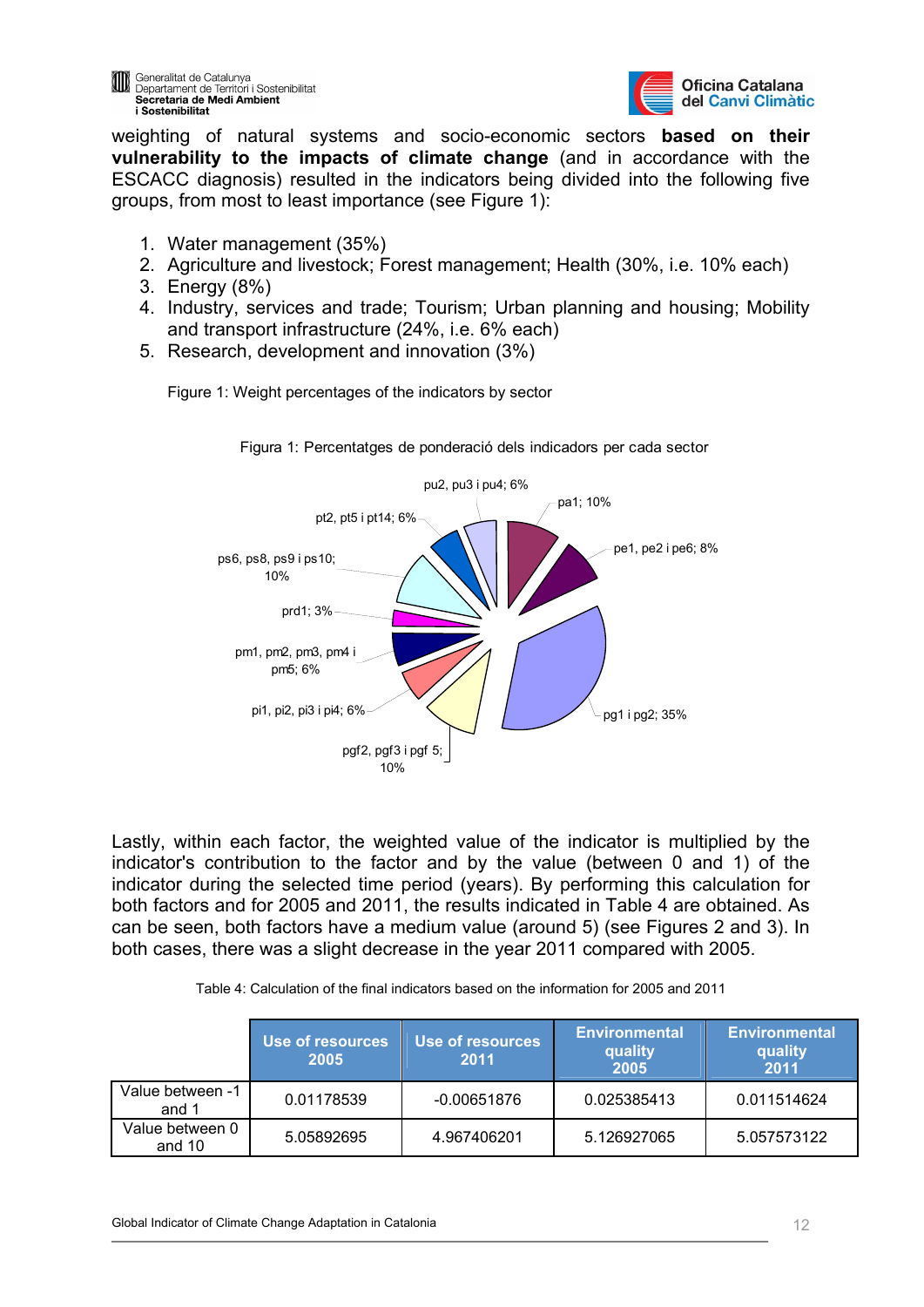



Figure 2: Year-on-year comparison of the final factors based on the information for 2005 and 2011 Use of resources (primarily water and energy) Environmental quality (primarily atmospheric emissions)

Figura 2: Comparativa interanual dels factors finals d'acord amb la



Figure 3: Intra-annual comparison of the final factors based on the information for 2005 and 2011 Use of resources (primarily water and energy) Environmental quality (primarily atmospheric emissions)



Figura 3: Comparativa intranual dels factos finals d'acord amb la informació al 2005 i 2011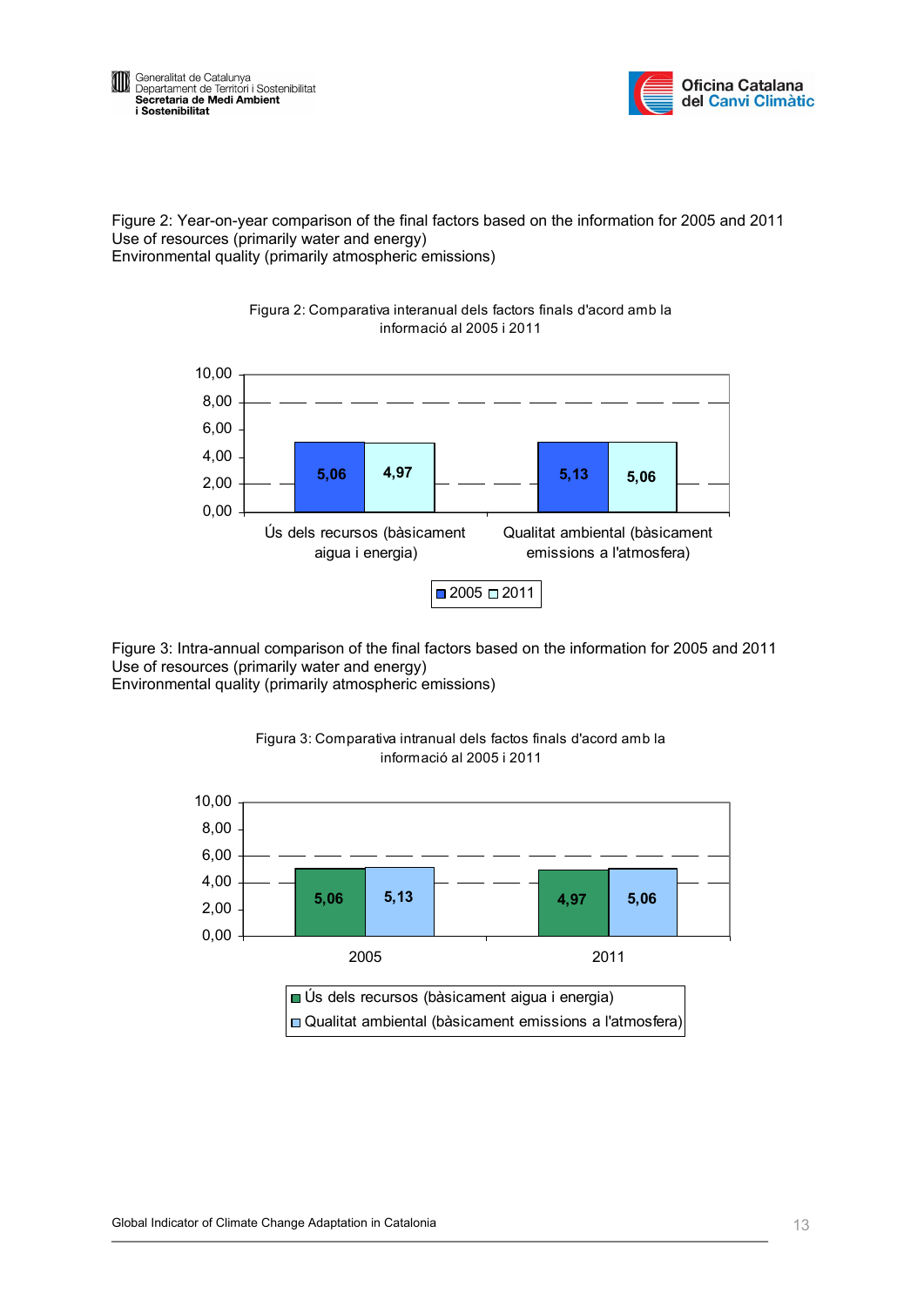<span id="page-13-0"></span>



4. Conclusions

**4**

• As a result of applying the principal component analysis, **a synthetic adaptation indicator** was obtained. This will enable us to monitor the development of Catalonia's capacity to adapt to the impacts of climate change. This synthetic adaptation indicator is determined by two factors that explain 100% of the variability of the original information contained in 29 indicators. Each of these factors corresponds to a different aspect: **(1) use of resources and (2) environmental quality**. Since having data with annual variability is essential, indicators for which there was no variability (qualitative indicators) or for which the information was not annual, based on a minimum of 10 consecutive years, were discarded.

The synthetic adaptation indicator, expressed as the result of both factors, shows a medium level in terms of the capacity to adapt to climate change impacts; just a pass. The evolution of this capacity has been decreasing slightly in recent years (2011 versus 2005). It is important to bear in mind that in order to monitor the synthetic indicators properly, rapid access to the information relating to the original indicators is required. These indicators should be reviewed every five or ten years based on new information available (in order to include more aspects in the synthetic indicator).

It should be noted that biodiversity is the primary source of environmental services, so its effective or poor adaptation to climate change impacts will directly affect the other natural systems and many, if not all, economic systems. Biodiversity has thus far not been included in this quantitative analysis of the adaptation, but its key importance means that a more qualitative evaluation is also needed.

The fishing industry was also omitted from the analysis, but for a different reason. In this case, there were initially three indicators, but they were rejected during the first selection process because they were largely indirect, since the adaptation measures were highly general. It is necessary to wait until more basic knowledge of the impacts and the most effective measures for combating climate change in this sector is available.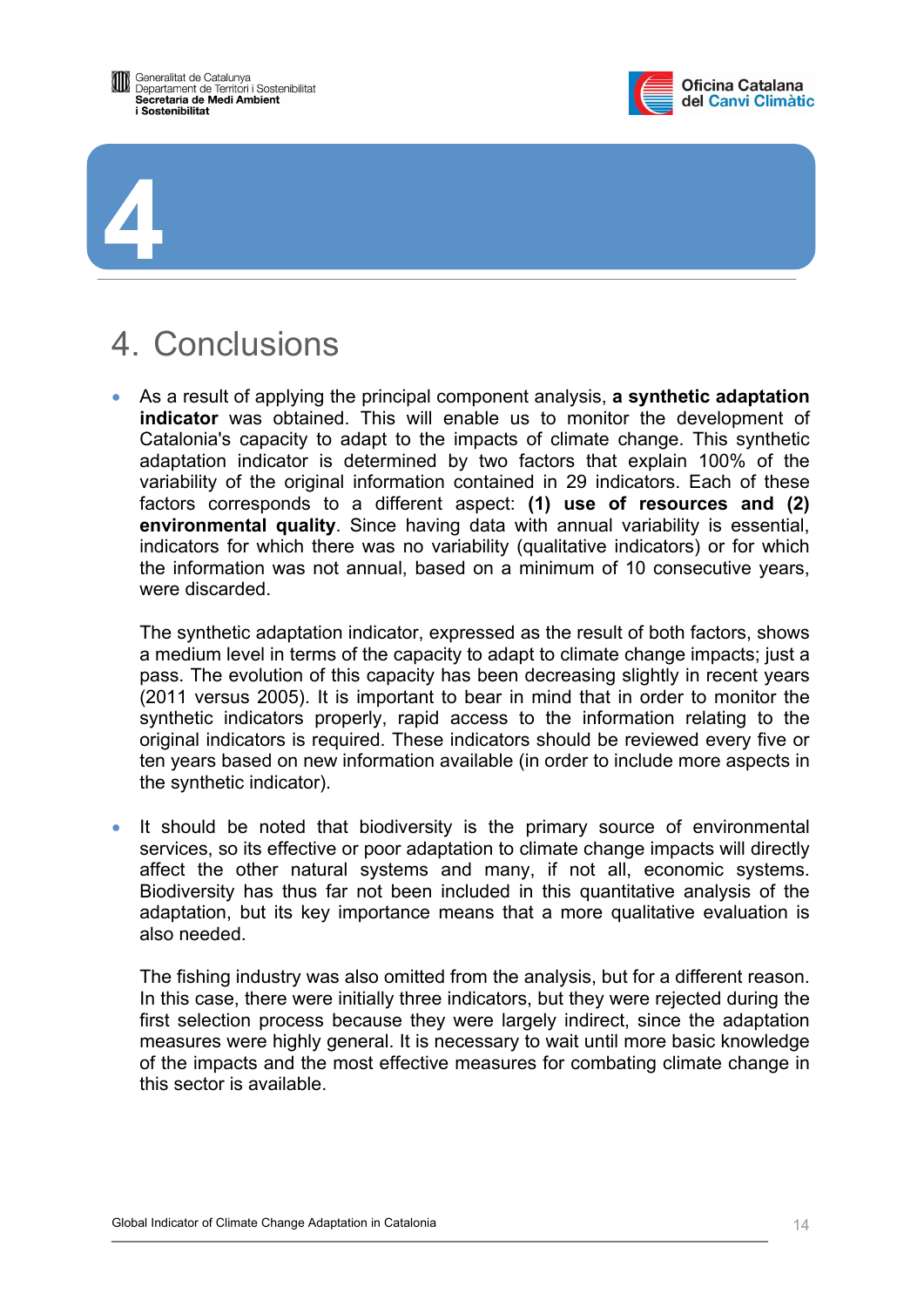<span id="page-14-0"></span>



5

# 5. APPENDICES

# **5.1. Appendix 1: List of the 83 Indicators**

# Agriculture and livestock

- Livestock units (UR) with sheep, goats and horses in Catalonia
- Livestock units (UR) and pig farms in Catalonia
- Land for permanent pastures in Catalonia
- Agricultural output of dryland crops with added value
- Water demand for agricultural use

# **Biodiversity**

- Ecosystem productivity
- Ecological connectivity
- Invasive non-native species

#### Water management

- Household consumption
- Degree of achievement of planning objectives

#### Forest management

- General Forestry Policy Plan of Catalonia 2014-2024
- Relationship between timber harvesting and growth in Catalonia
- Timber harvesting for firewood and biomass in Catalonia
- Production of forest products (other than timber and firewood) in Catalonia
- Percentage of forest affected by decline
- Hectares burned per fire
- Evolution of the percentage of managed forest area in Catalonia
- Percentage of forest coverage and surface area covered by trees
- Evolution of the number of subsidized biomass facilities (thermal sector)
- Consumption of primary energy from forest and agriculture biomass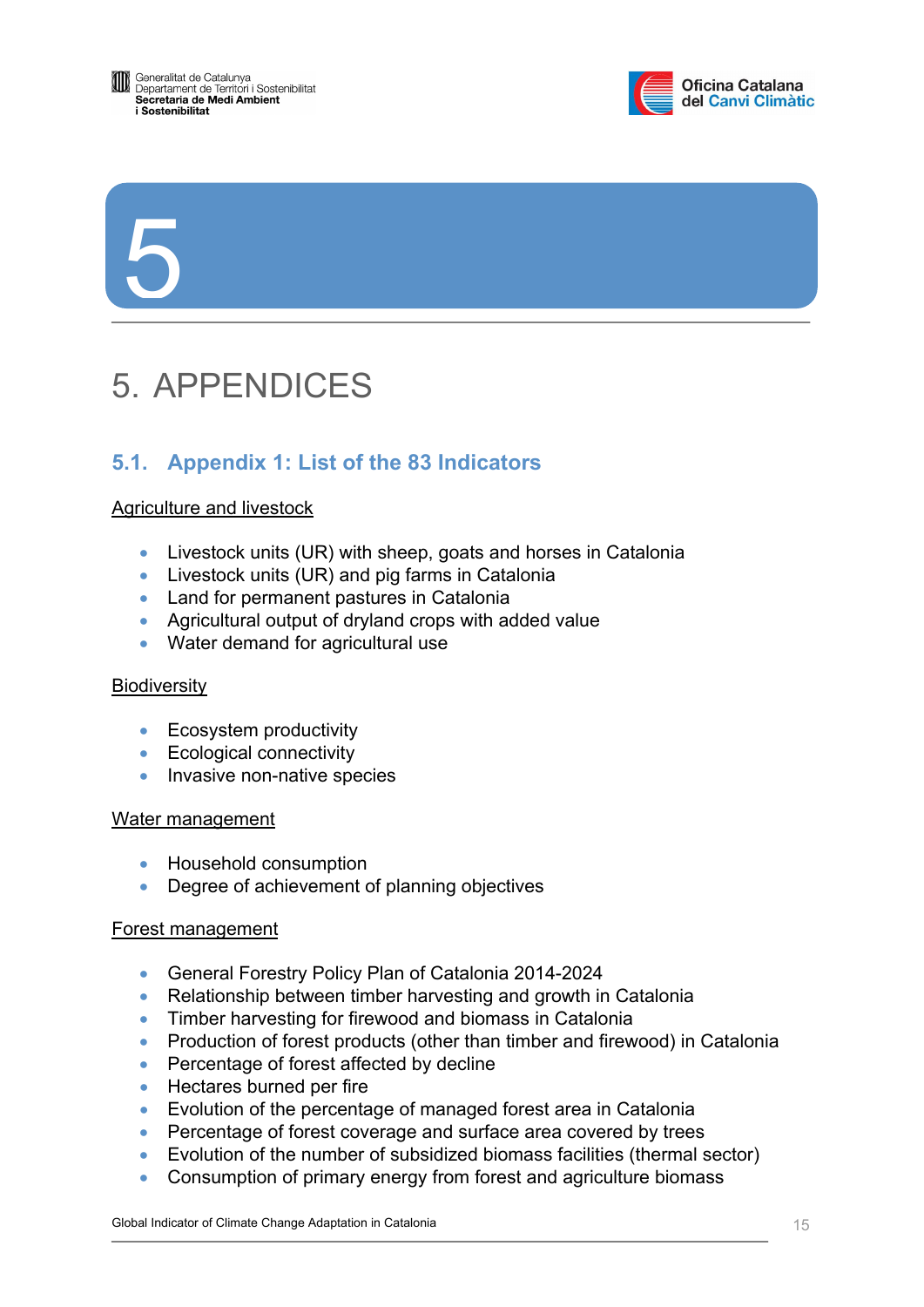

**Deneralitat de Catalunya**<br>Departament de Territori i Sostenibilitat Secretaria de Medi Ambient i Sostenibilitat



- Riparian forest quality (QBR) index
- Total number of Land Stewardship Agreements and the area affected by the agreements

#### Industry, services and trade

- Water consumption: amount billed to industry and services
- Industrial waste by sector of activity
- Final energy consumption of the industrial and service sectors 2005-2009
- Industrial investment by type of goods
- GHG emissions from the industrial sector in Catalonia
- Foreign trade (imports of oil extraction and refining, coal)

# Mobility and transport infrastructure

- Rail in Catalonia (Renfe and FGC)
- Number of passengers transported by city and intercity buses
- Energy consumed by transport in Catalonia
- GHG emissions from transport in Catalonia

#### Fisheries and marine ecosystems

- Fish caught (tonnes) / vessel
- Fish caught (tonnes) / Horsepower (HP)
- % non-industrial fishing vessels (small scale)

# **Health**

- Interdepartmental Plan for Public Health (PINSAP)
- Action Plan to Prevent the Effects of Heat Waves on Health (POCS)
- Ageing index
- Over-ageing index
- Care at home in people >74 years
- Household type (single person)
- Population insured by the public health system (CATSALUT)
- Causes amenable to intervention by intersectoral health policies and avoidable mortality
- At-risk-of-poverty rate
- Green area per inhabitant in the city of Barcelona
- Catalan air quality index (ICQA)
- Maximum value of ozone immissions
- Evolution of VOPS (target value for the protection of human health) at measuring stations with maximum exceedance values of VOPS

# **Energy**

- % consumption of electricity from renewable sources
- Evolution of final energy consumption by energy sources (ktoe)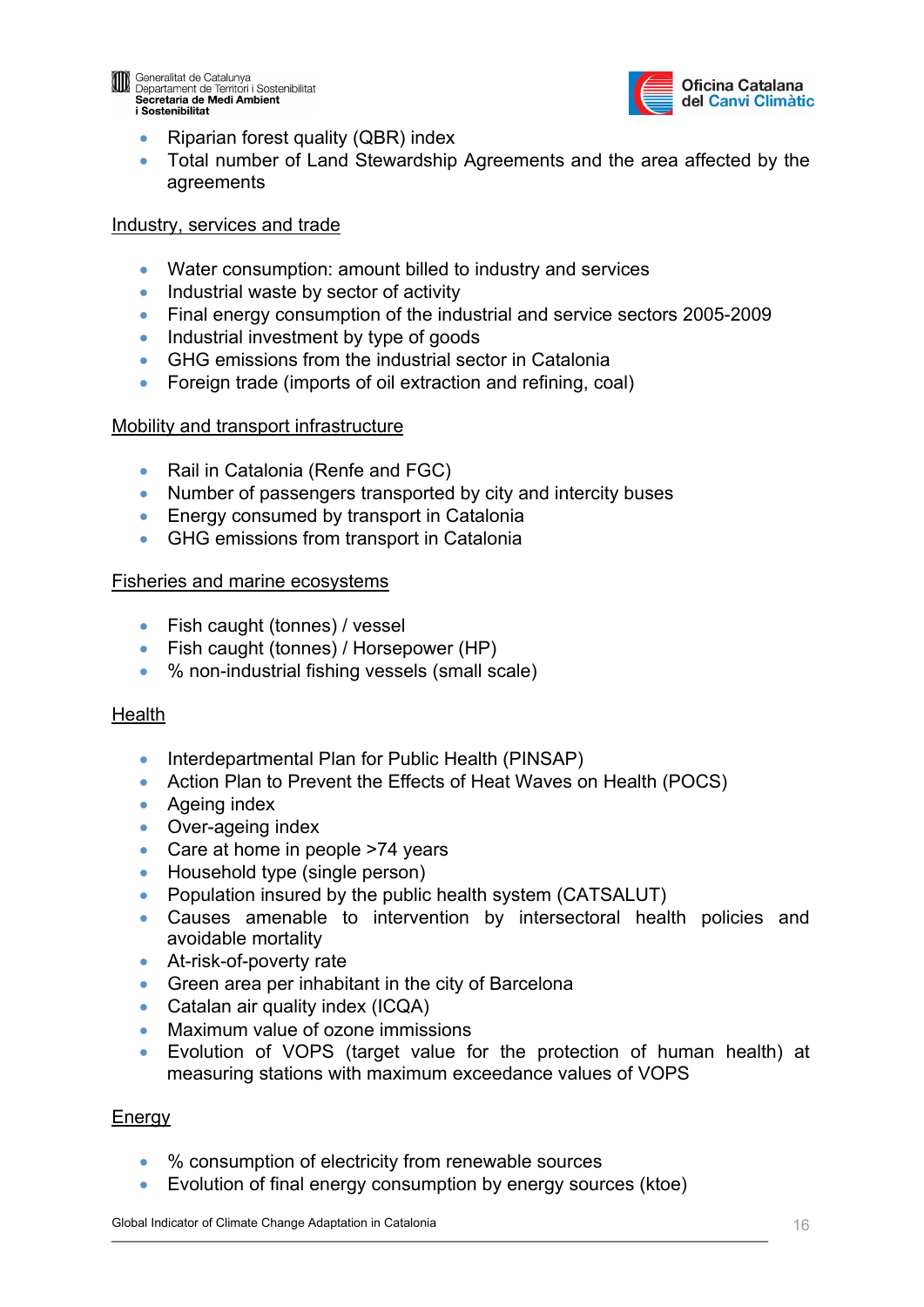

**Deneralitat de Catalunya**<br>Departament de Territori i Sostenibilitat Secretaria de Medi Ambient i Sostenibilitat



- Evolution of the gross electricity production in Catalonia 2005-2009
- Evolution of electricity demand GWh 2007-2013
- Evolution of demand for natural gas GWh PCS 2007-2013
- Evolution of motor fuel consumption (ktoe) 2007-2013
- Evolution of the amount invoiced for accumulated electricity by sector (GWh) 2007-2013
- Number of special regime facilities in Catalonia
- Degree of self-consumption with respect to the gross energy production of special regime facilities in Catalonia
- Final energy intensity

# Tourism

- Strategic Tourism Plan for Catalonia 2013-2016 and the National Tourism Guidelines 2020
- Total overnight stays in hotels in Catalonia
- Occupancy in tourism establishment (not including apartments)
- Foreign tourists' reasons for travelling to Catalonia
- Number of cruise passengers in Catalonia (Barcelona and Tarragona)
- Biological quality of coastal water bodies in Catalonia
- Density of *Posidonia oceanica* meadows
- Quality of bathing water (beaches and inland bathing areas) in Catalonia
- Evolution (dynamic behaviour) of the Catalan coast (beaches) 1995-2004
- Classification of Catalan beaches according to their physical stability 1995- 2004
- Classification of Catalan coastal beaches according to their suitability for recreational/tourist activities
- Plan for Spaces of Natural Interest (PEIN)
- Snow cannons on Catalan ski resort

# Urban planning and housing

- Aid scheme for energy efficiency improvement of homes
- Degree of conservation of buildings used as family dwellings in Catalonia
- Volume of water billed in the household sector in Catalonia
- Total annual expenditure of households in Catalonia on housing, water, electricity, gas and other fuels (including rental costs, mortgage, etc.)
- Degree of conservation of buildings in Catalonia
- Final energy consumption of the household sector in Catalonia
- Distribution of the area for different land use types in Catalonia
- Employed population working outside the municipality of residence
- GHG emissions from the residential sector

# Research, development and innovation

- Domestic expenditure on R&D/GDP by sector in Catalonia
- Domestic expenditure on R&D/GDP in Catalonia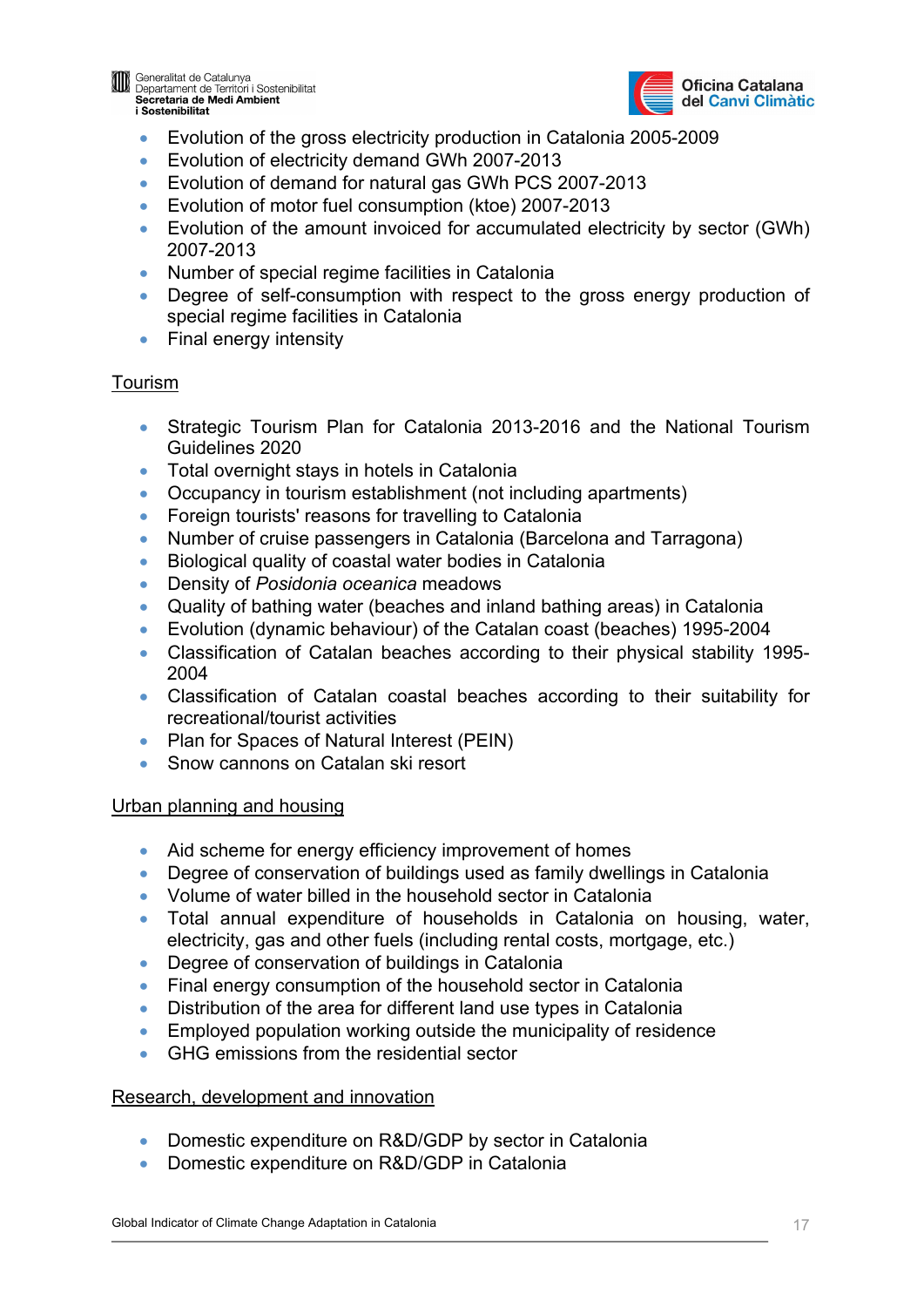

Generalitat de Catalunya<br>Departament de Territori i Sostenibilitat<br>Secretaria de Medi Ambient<br>i Sostenibilitat



• Domestic expenditure on R&D/GDP in Catalonia, Spain and the EU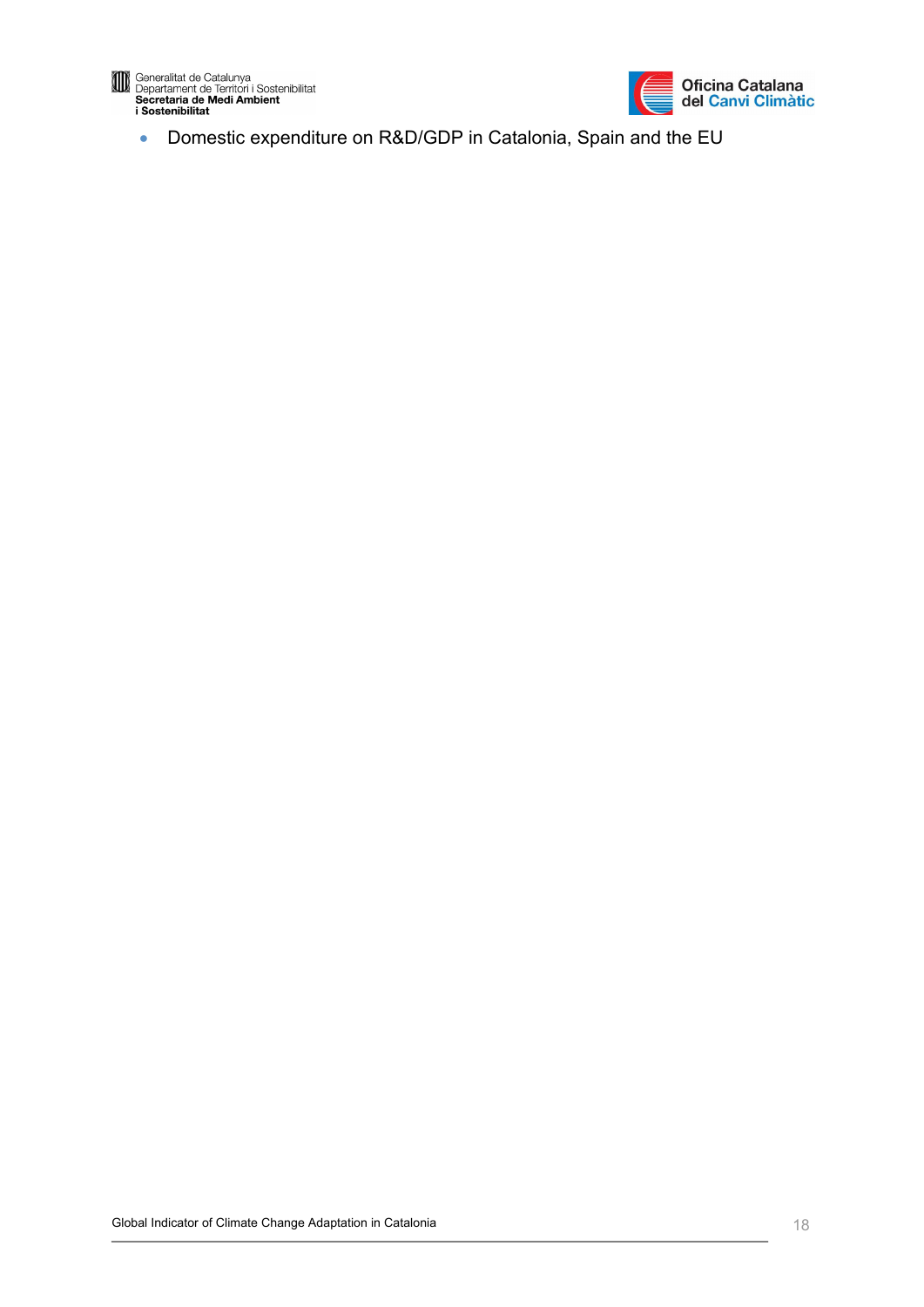

# <span id="page-18-0"></span>**5.2. Appendix 2: List of the 50 Indicators**

# Agriculture and livestock

- Livestock units (UR) with sheep, goats and horses in Catalonia
- Livestock units (UR) and pig farms in Catalonia
- Land for permanent pastures in Catalonia
- Agricultural output of dryland crops with added value
- Water demand for agricultural use

#### **Biodiversity**

- Ecosystem productivity
- Ecological connectivity

#### Water management

- Household consumption
- Degree of achievement of planning objectives

#### Forest management

- General Forestry Policy Plan of Catalonia 2014-2024
- Relationship between timber harvesting and growth in Catalonia
- Timber harvesting for firewood and biomass in Catalonia
- Production of forest products (other than timber and firewood) in Catalonia
- Percentage of forest affected by decline
- Hectares burned per fire
- Evolution of the number of subsidized biomass facilities (thermal sector)
- Consumption of primary energy from forest and agriculture biomass

#### Industry, services and trade

- Water consumption: amount billed to industry and services
- Final energy consumption of the industrial and service sectors 2005-2009
- GHG emissions from the industrial sector in Catalonia
- Foreign trade (imports of oil extraction and refining, coal)

# Mobility and transport infrastructure

- Rail in Catalonia (Renfe and FGC)
- Number of passengers transported by city and intercity buses
- Energy consumed by transport in Catalonia
- GHG emissions from transport in Catalonia

#### Health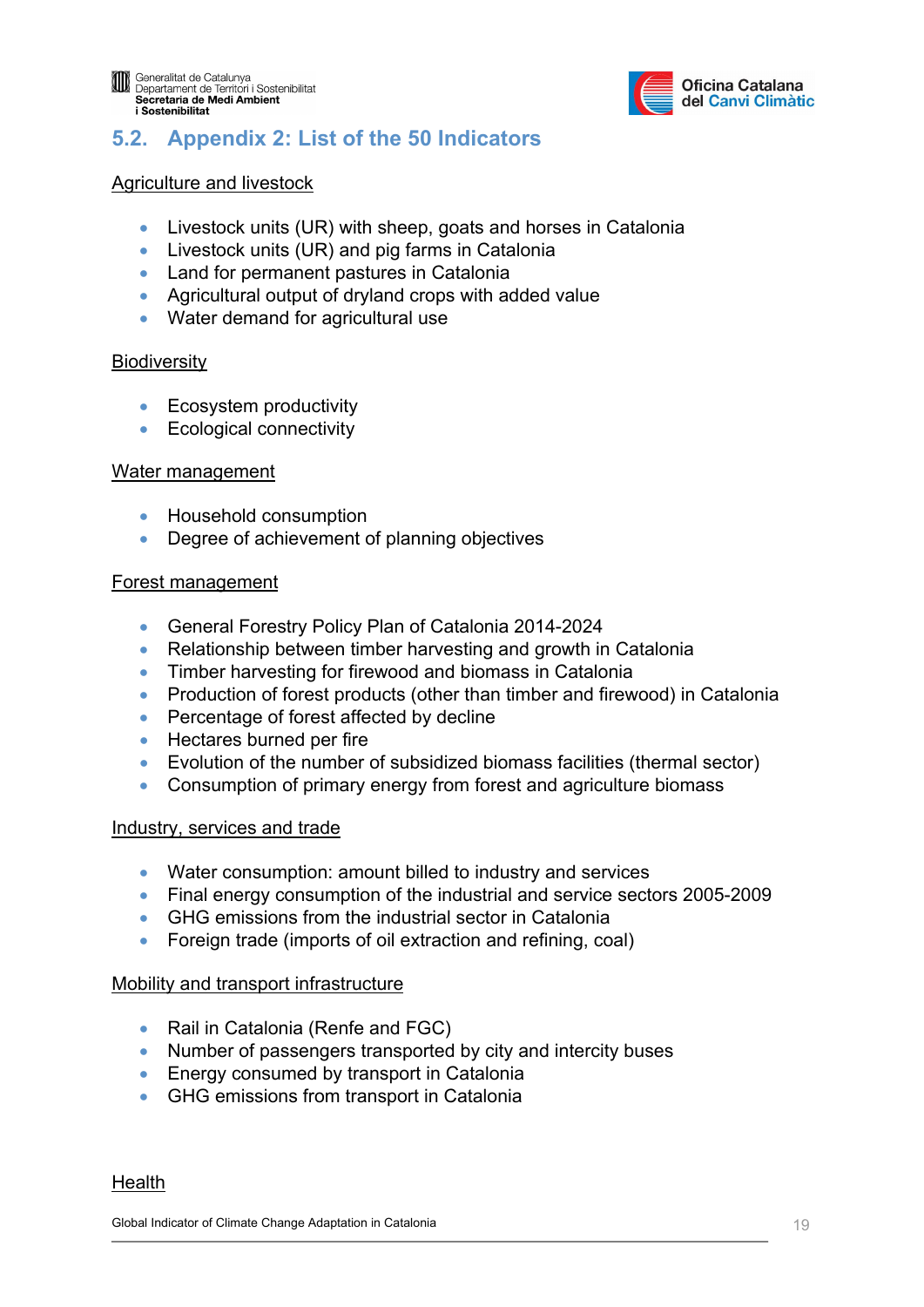

**Confidencialitat de Catalunya**<br>Departament de Territori i Sostenibilitat Secretaria de Medi Ambient i Sostenibilitat



- Interdepartmental Plan for Public Health (PINSAP)
- Action Plan to Prevent the Effects of Heat Waves on Health (POCS)
- Care at home in people >74 years
- Population insured by the public health system CATSALUT
- At-risk-of-poverty rate
- Green area per inhabitant in the city of Barcelona
- Catalan air quality index (ICQA)
- Maximum value of ozone immissions

# **Energy**

- % consumption of electricity from renewable sources
- Number of special regime facilities in Catalonia
- Degree of self-consumption with respect to the gross energy production of special regime facilities in Catalonia
- Final energy intensity

# Tourism

- Strategic Tourism Plan for Catalonia 2013-2016 and the National Tourism Guidelines 2020
- Total overnight stays in hotels in Catalonia
- Foreign tourists' reasons for travelling to Catalonia
- Quality of bathing water (beaches and inland bathing areas) in Catalonia
- Classification of Catalan coastal beaches according to their suitability for recreational/tourist activities
- Snow cannons on Catalan ski resort

# Urban planning and housing

- Aid scheme for energy efficiency improvement of homes
- Volume of water billed in the household sector in Catalonia
- Degree of conservation of buildings used as family dwellings in Catalonia
- Final energy consumption of the household sector in Catalonia
- Employed population working outside the municipality of residence
- GHG emissions from the residential sector

# Research, development and innovation

• Domestic expenditure on R&D/GDP in Catalonia, Spain and the EU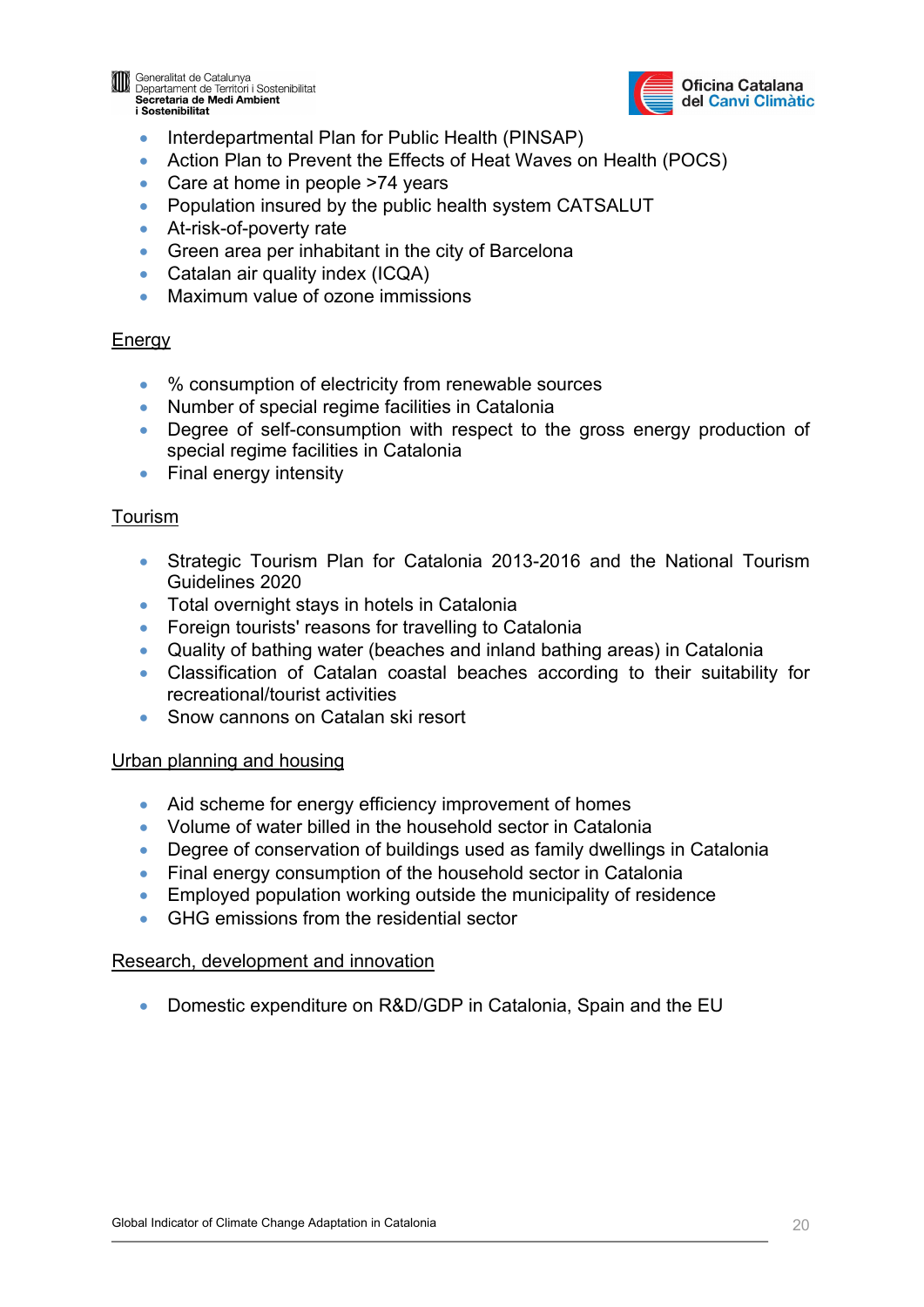

# <span id="page-20-0"></span>**5.3. Appendix 3: Indicators Included in the Principal Component Analysis**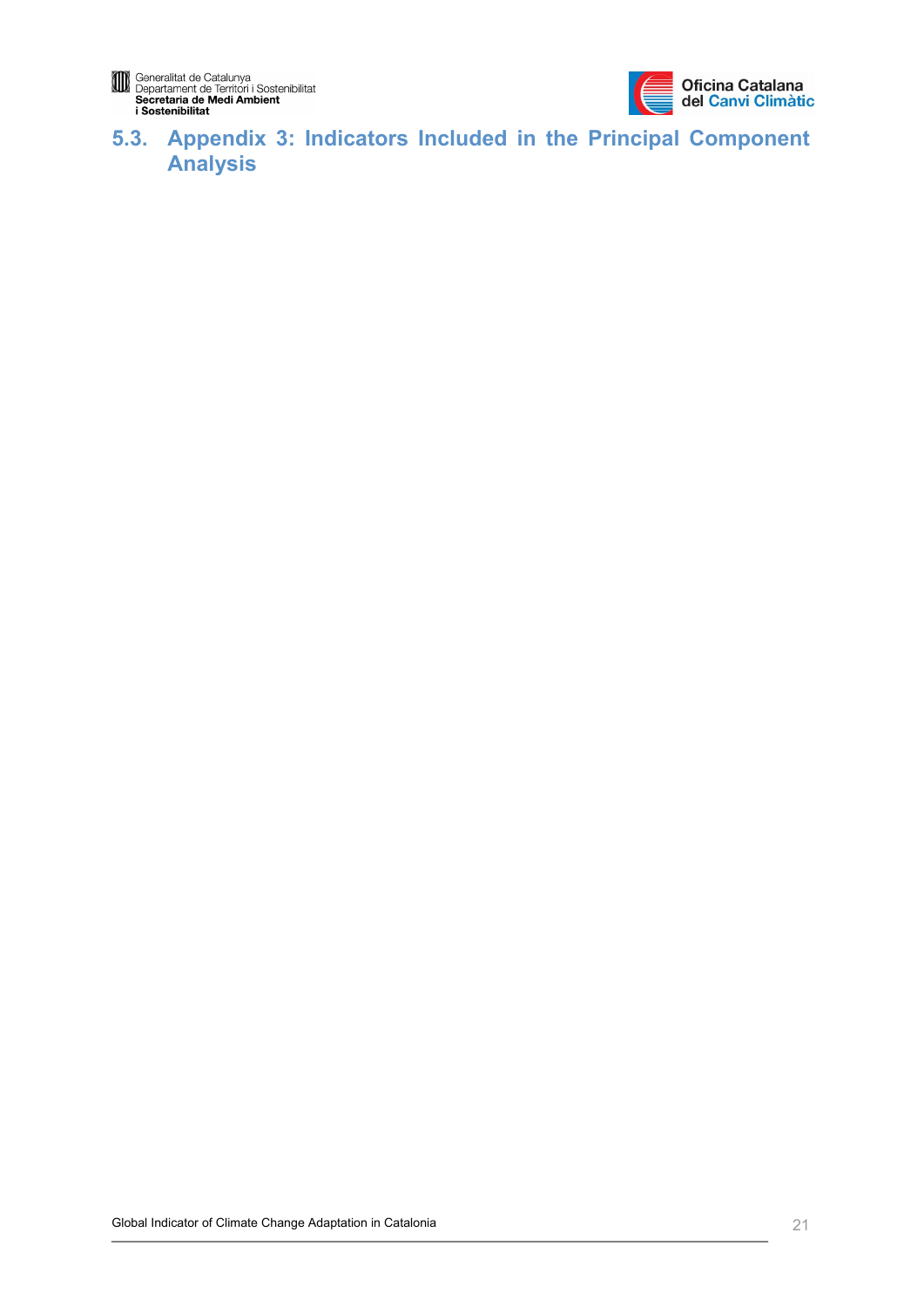

# **Index**

| pa1 - Total agricultural output of dryland crops with added value (t): olives + grapes  23          |  |
|-----------------------------------------------------------------------------------------------------|--|
| pe6 - Primary energy intensity (energy content of GDP) (toe/Emillion in the year 2000) 32           |  |
| pg2 - Household consumption (I/inhab./day): Metropolitan Area of Barcelona  34                      |  |
| pgf3 - Production of forest products (other than timber and firewood) (t): cork+truffles and other  |  |
| pi2 - Final energy consumption of the industrial and service sectors (ktoe)  46                     |  |
|                                                                                                     |  |
|                                                                                                     |  |
|                                                                                                     |  |
| TOURISM<br>pt5 - Foreign tourists' reasons for travelling to Catalonia (% professional tourism)  75 |  |
|                                                                                                     |  |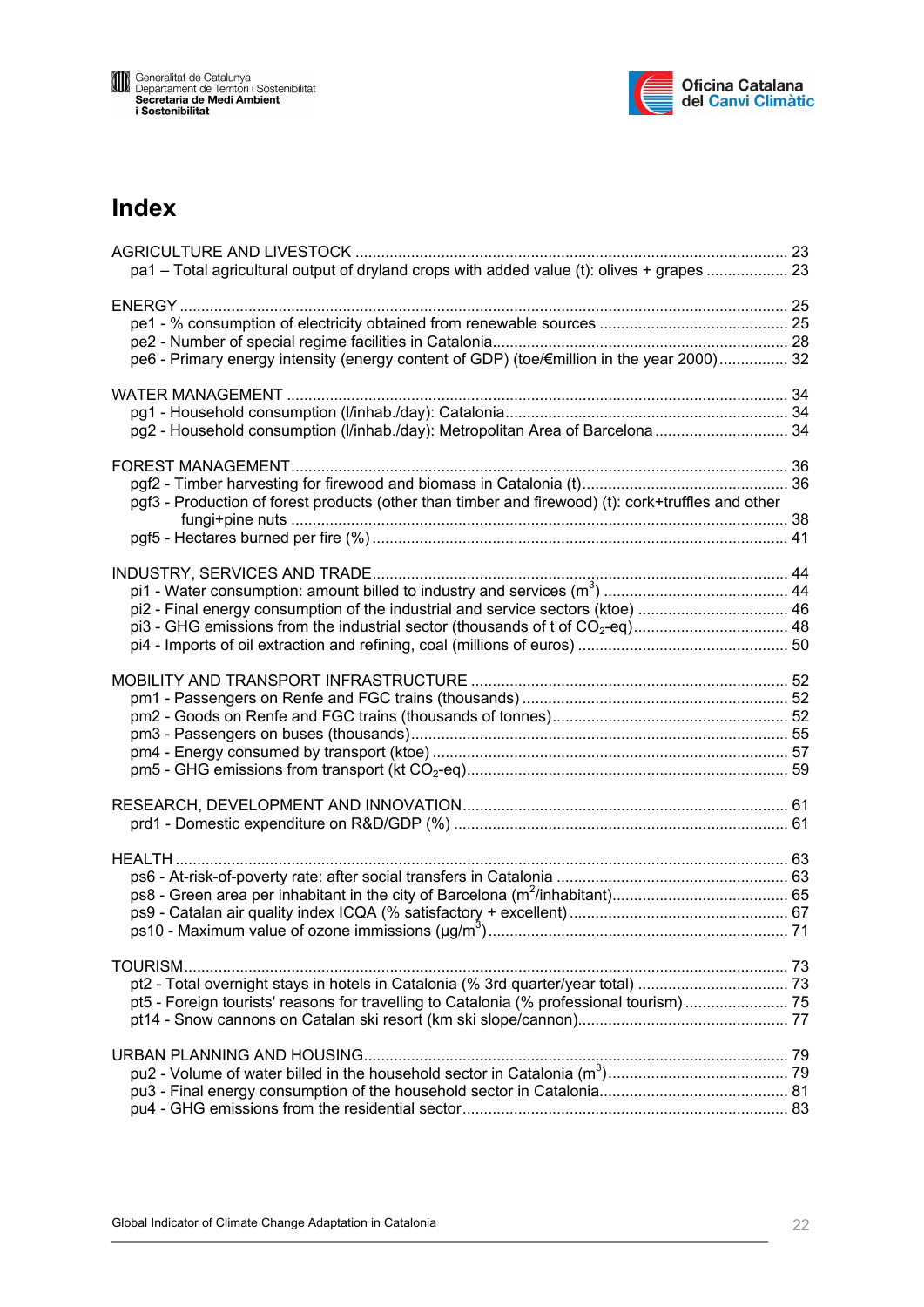

# **AGRICULTURE AND LIVESTOCK**

#### <span id="page-22-0"></span>**1. Sector indicator:**

#### **pa1 – Total agricultural output of dryland crops with added value (t): olives + grapes**

**2. Operational objective of the ESCACC:** To increase the adaptive capacity.

#### **3. Measure(s) to which it corresponds:**

- − The implementation of management measures to prevent the salinization, erosion and loss of organic matter of soil in Catalonia. Specifically, the implementation of measures to reduce abandonment of drylands to prevent reforestation, an increased risk of fire and alterations in the hydrologic cycle, etc.
- − Abandonment of drylands causes recolonization and thus leads to changes in the water balance. Water-use efficiency should also be promoted in drylands; the water saved in large-scale irrigations should be used for this and other purposes.
- **4. Source:** Idescat (Agricultural production. Main products).

**5. Methodology:** The production data are obtained by applying the estimated unitary yields of each crop to the surface area in production.

| Year | <b>Olives</b> | <b>Grapes</b> | <b>TOTAL</b> |
|------|---------------|---------------|--------------|
| 1997 | 214,750       | 469,419       | 684,169      |
| 1998 | 111,190       | 420,663       | 531,853      |
| 1999 | 195,869       | 459,857       | 655,726      |
| 2000 | 88,385        | 454,169       | 542,554      |
| 2001 | 69,669        | 408,997       | 478,666      |
| 2002 | 77,824        | 439,794       | 517,618      |
| 2003 | 142,098       | 487,564       | 629,662      |
| 2004 | 117,862       | 557,521       | 675,383      |
| 2005 | 121,024       | 384,413       | 505,437      |
| 2006 | 103,880       | 452,675       | 556,555      |
| 2007 | 102,412       | 417,937       | 520,349      |
| 2008 | 174,164       | 411,447       | 585,611      |
| 2009 | 151,110       | 439,828       | 590,938      |
| 2010 | 172,742       | 437,331       | 610,073      |
| 2011 | 107,133       | 451,203       | 558,336      |
| 2012 | 114,478       | 372,257       | 486,735      |

#### **6. Data:**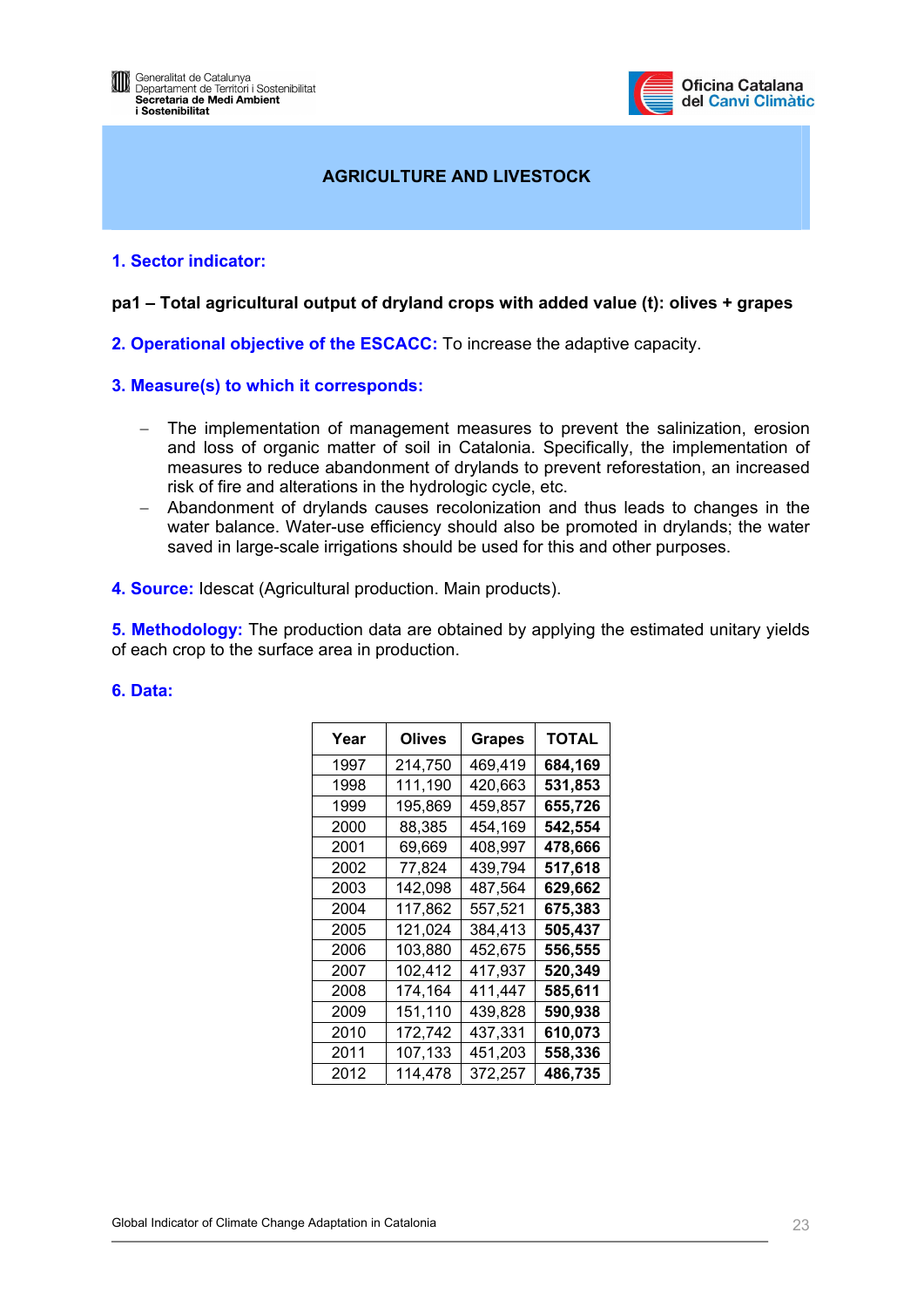

#### **7. Graphic representation:**

#### **Total agricultural output of dryland crops with added value**  Tonnes Year **Olives** Grapes

TOTAL



#### **8. Desired trend of the adaptation:** A sustainable increase.

**9. Relevance of the indicator:** The data on grape and olive production have the same relevance as the indicator of the area of these crops.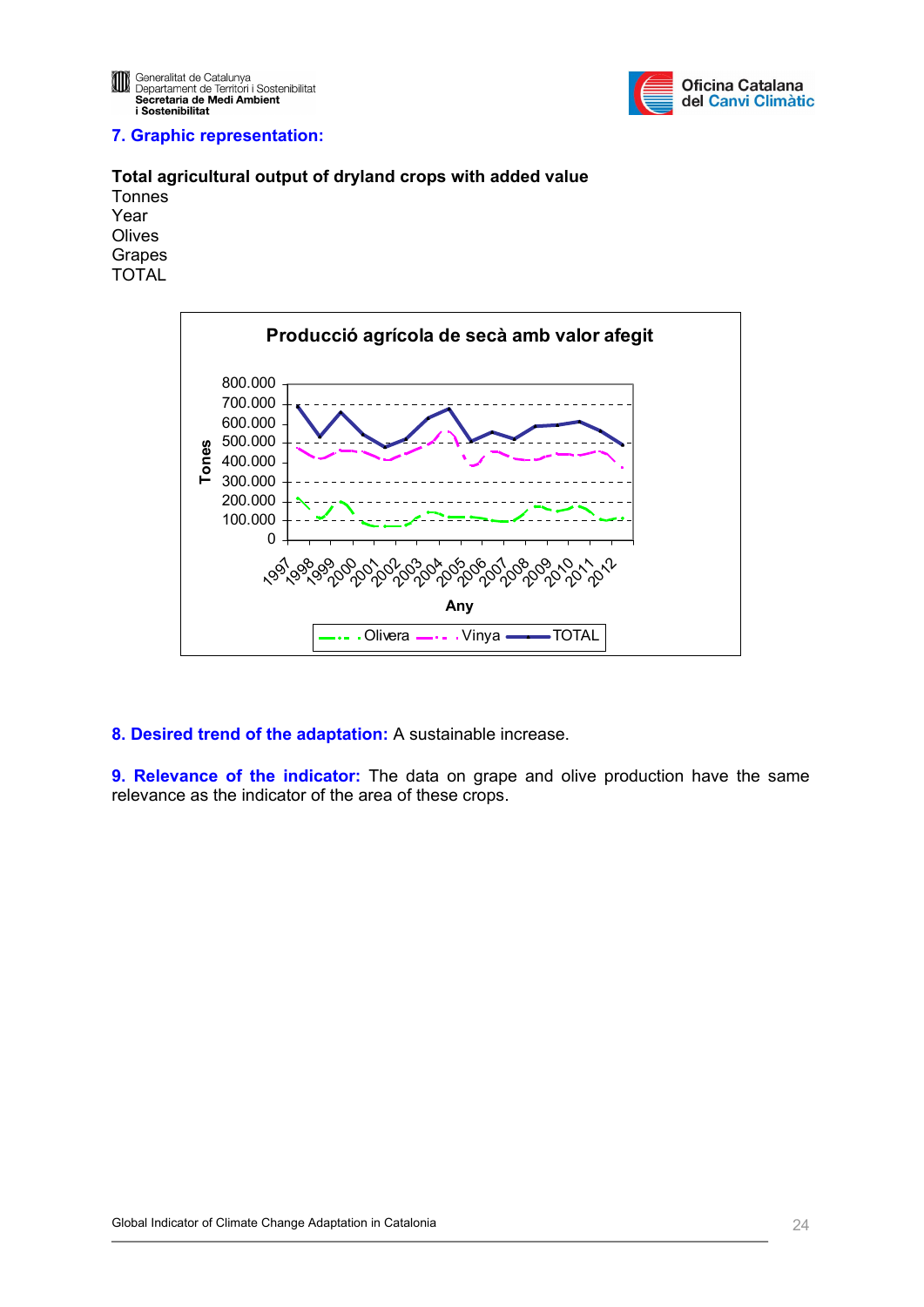

# **ENERGY**

#### <span id="page-24-0"></span>**1. Sector indicator:**

#### **pe1 - % consumption of electricity obtained from renewable sources**

**2. Operational objective of the ESCACC:** To increase the adaptive capacity.

#### **3. Measure:**

- − To establish the transition to a more diversified, decentralized, low-carbon, economically dynamic, socially inclusive and environmentally consistent energy model, as provided for in the PECAC.
- **4. Source:** Catalan Energy Institute and Eurostat.

**5. Methodology:** This indicator is the ratio between the electricity produced from renewable energy sources and the total national electricity consumption for a given year.

The electricity produced from renewable energy sources comprises that generated from hydroelectric plants (excluding pumping), wind, solar, geothermal and biomass power, and waste plants. Electricity from biomass power and waste plants includes that generated from burning wood and wood waste and other renewable solid waste (e.g. straw and black liquor), from the incineration of municipal solid waste, biogas (from landfill, wastewater treatment plants and farms, etc.) and liquid biofuels.

The total national electricity consumption comprises the total gross national electricity generation from all forms of energy (including self-produced), plus electricity imports and minus electricity exports.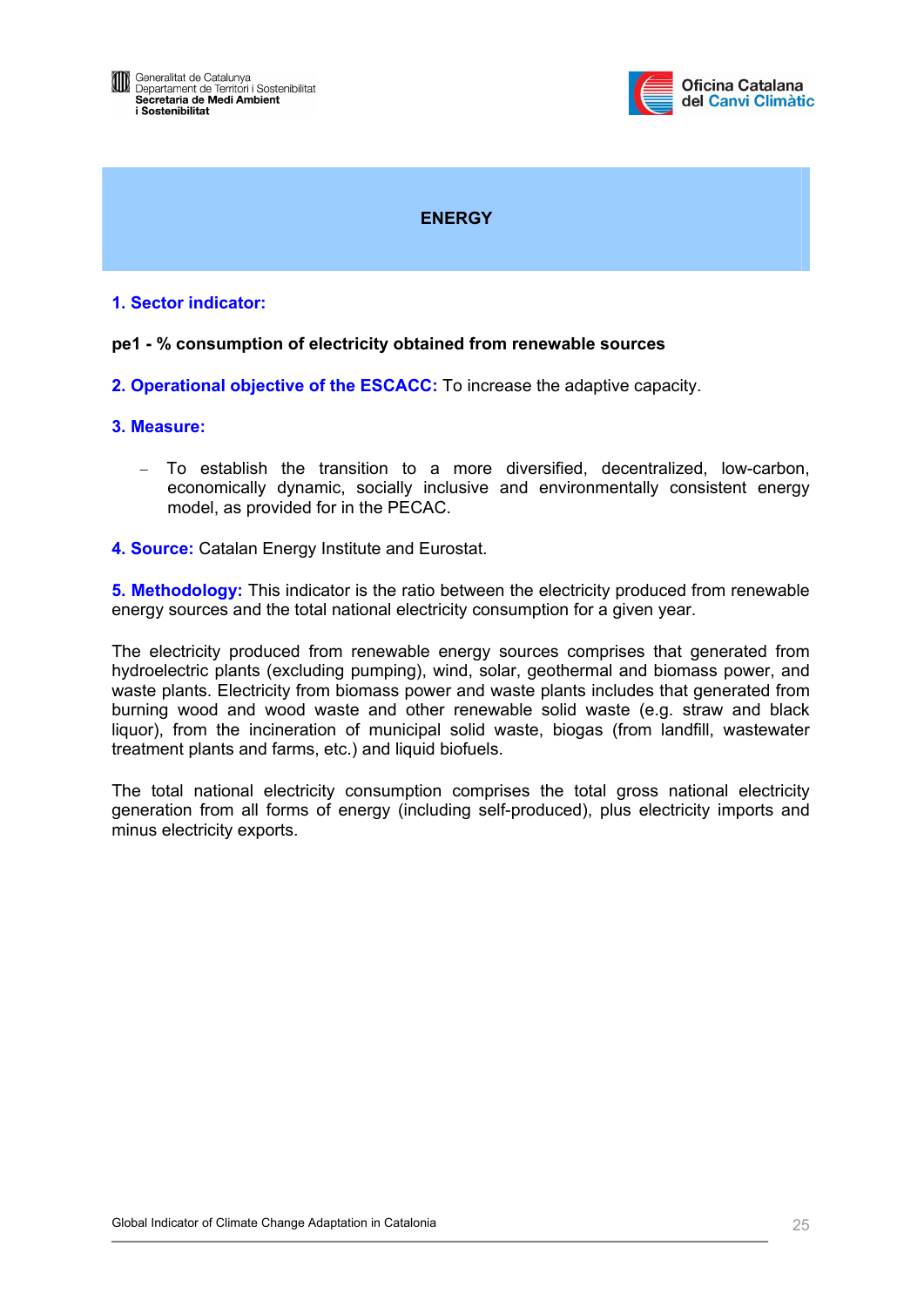



#### **6. Data:**

| Year | % renewable with<br>respect to total<br>energy<br>consumption in<br><b>Catalonia</b> | % renewable with<br>respect to total energy<br>consumption in Spain |
|------|--------------------------------------------------------------------------------------|---------------------------------------------------------------------|
| 2000 | 12                                                                                   | 15.6                                                                |
| 2001 | 12.8                                                                                 | 20.6                                                                |
| 2002 | 10.4                                                                                 | 13.93                                                               |
| 2003 | 14                                                                                   | 21.51                                                               |
| 2004 | 12.6                                                                                 | 19                                                                  |
| 2005 | 8.9                                                                                  | 19.1                                                                |
| 2006 | 8.4                                                                                  | 20                                                                  |
| 2007 | 8.8                                                                                  | 21.7                                                                |
| 2008 | 10.7                                                                                 | 23.7                                                                |
| 2009 | 12.5                                                                                 | 27.8                                                                |
| 2010 | 16.4                                                                                 | 29.7                                                                |
| 2011 | 14.8                                                                                 | 31.6                                                                |

#### **7. Graphic representation:**

**% consumption of electricity obtained from renewable sources**  Year Spain **Catalonia**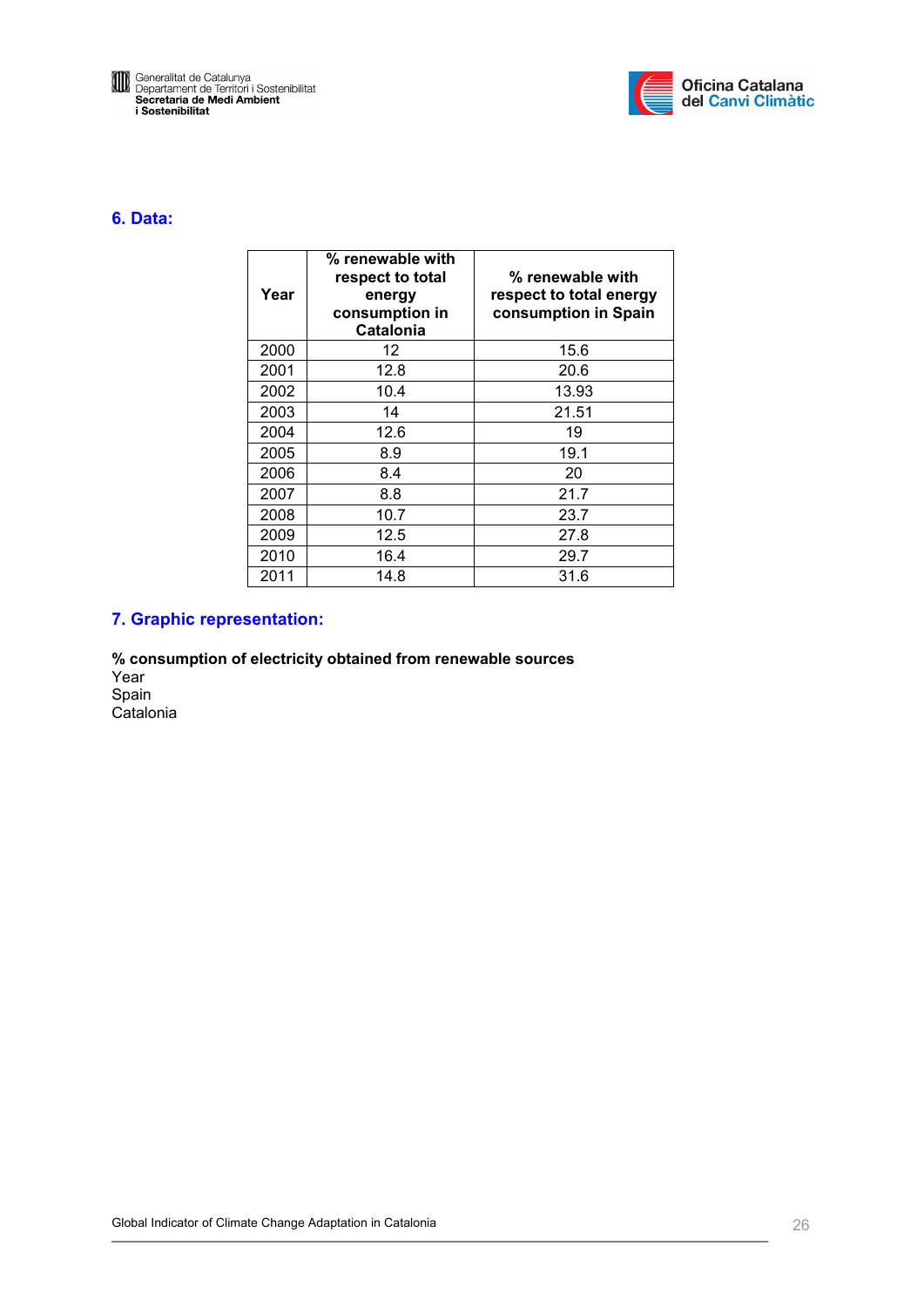



**8. Desired trend:** An increase in the percentage of renewable electrical energy consumption.

**9. Relevance of the indicator:** This indicator is crucial if a diversified, low-carbon energy model, consistent with the strategic objectives of the European Union in terms of energy and climate, is to be achieved.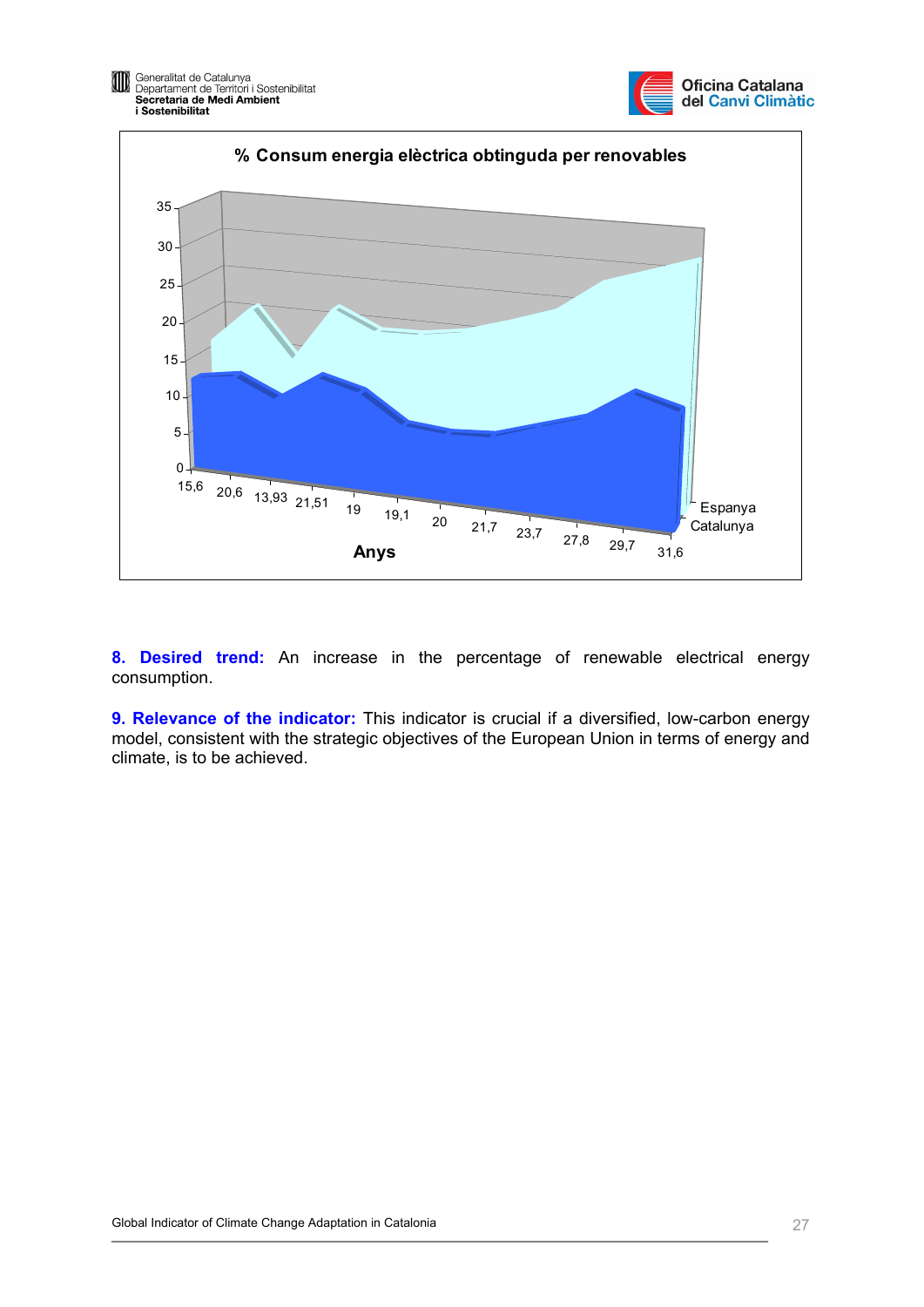

#### <span id="page-27-0"></span>**1. Sector indicator:**

#### **pe2 - Number of special regime facilities in Catalonia**

**2. Operational objective of the ESCACC:** To increase the adaptive capacity.

#### **3. Measure:**

- − To establish the transition to a more diversified, decentralized, low-carbon, economically dynamic, socially inclusive and environmentally consistent energy model, as provided for in the PECAC.
- **4. Source:** Catalan Energy Institute.
- **5. Methodology:** According to ICAEN data (energy statistics for Catalonia).

#### **6. Data:**

| Year | No. special regime      |
|------|-------------------------|
|      | facilities in Catalonia |
| 1992 | 308                     |
| 1993 | 328                     |
| 1994 | 368                     |
| 1995 | 388                     |
| 1996 | 422                     |
| 1997 | 439                     |
| 1998 | 458                     |
| 1999 | 465                     |
| 2000 | 473                     |
| 2001 | 486                     |
| 2002 | 545                     |
| 2003 | 596                     |
| 2004 | 698                     |
| 2005 | 785                     |
| 2006 | 1,008                   |
| 2007 | 1,510                   |
| 2008 | 3,036                   |
| 2009 | 3,126                   |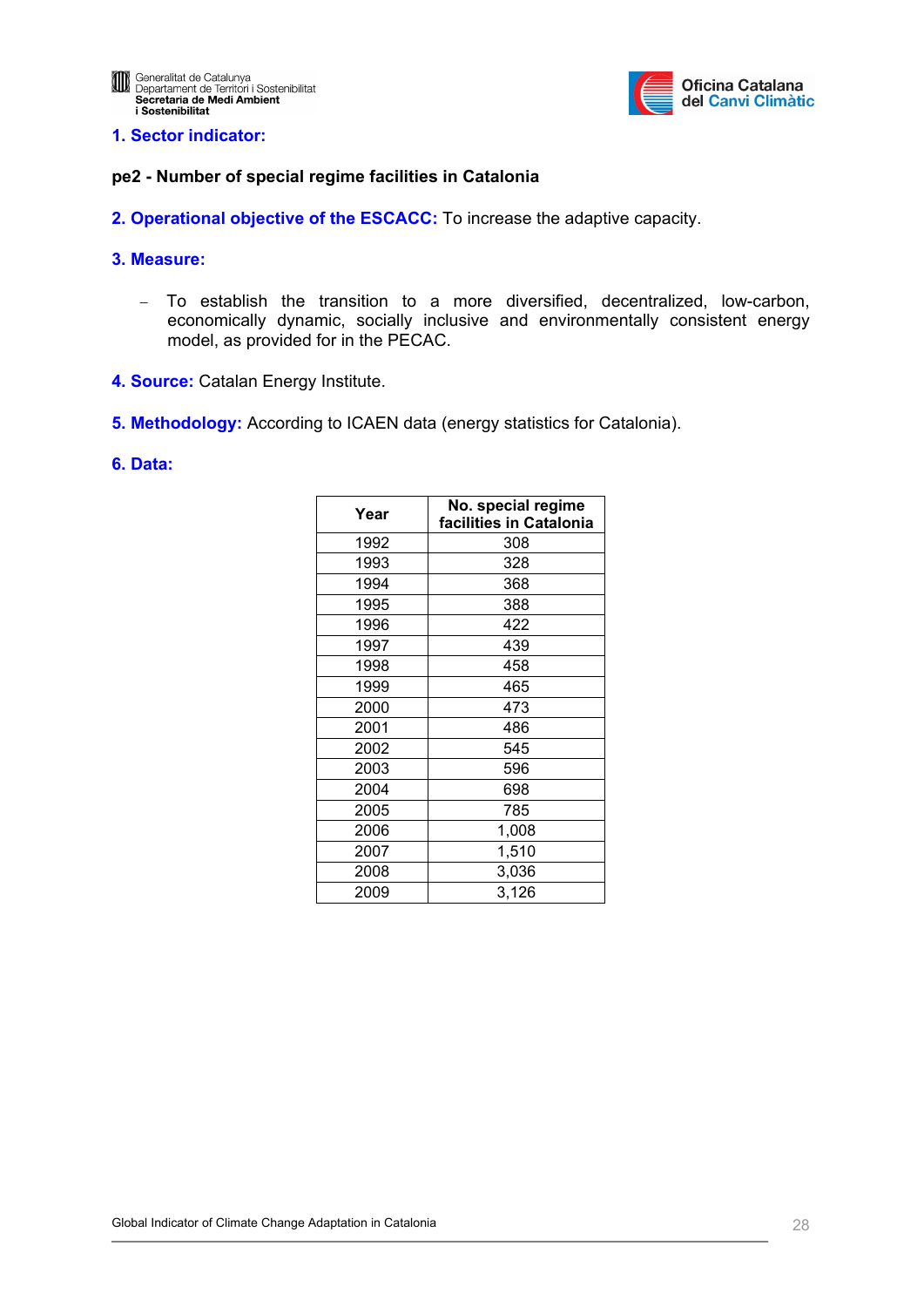



#### **7. Graphic representation:**

#### **No. special regime facilities in Catalonia**

No. special regime facilities in Catalonia



#### **No. special regime facilities in Catalonia 1992**

Cogeneration and generator units: 76 Hydraulic: 226 Wind: 2 MSW: 4

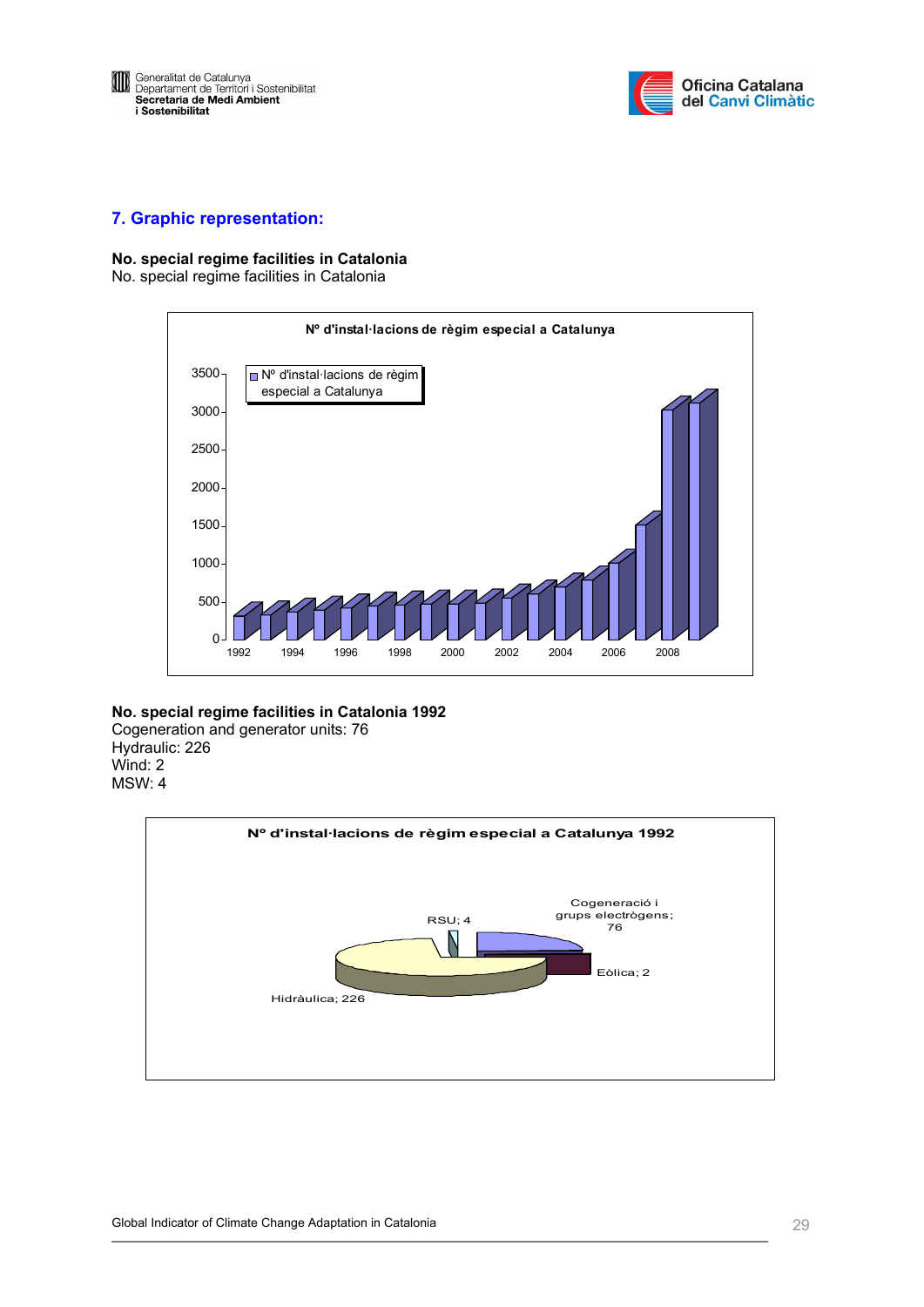**El Ceneralitat de Catalunya<br>
Departament de Territori i Sostenibilitat<br>
Secretaria de Medi Ambient<br>
i Sostenibilitat** 



**No. special regime facilities in Catalonia 2002**  Agricultural biomass: 1 Combined-cycle plants using natural gas (public service): 1 Non-renewable industrial waste: 2 Landfills: 3 MSW: 5 Pig slurry: 3 Cogeneration and generator units: 153 Hydraulic: 279 Ecoparks: 1 WWTPs: 9 Wind: 7 Photovoltaic: 81

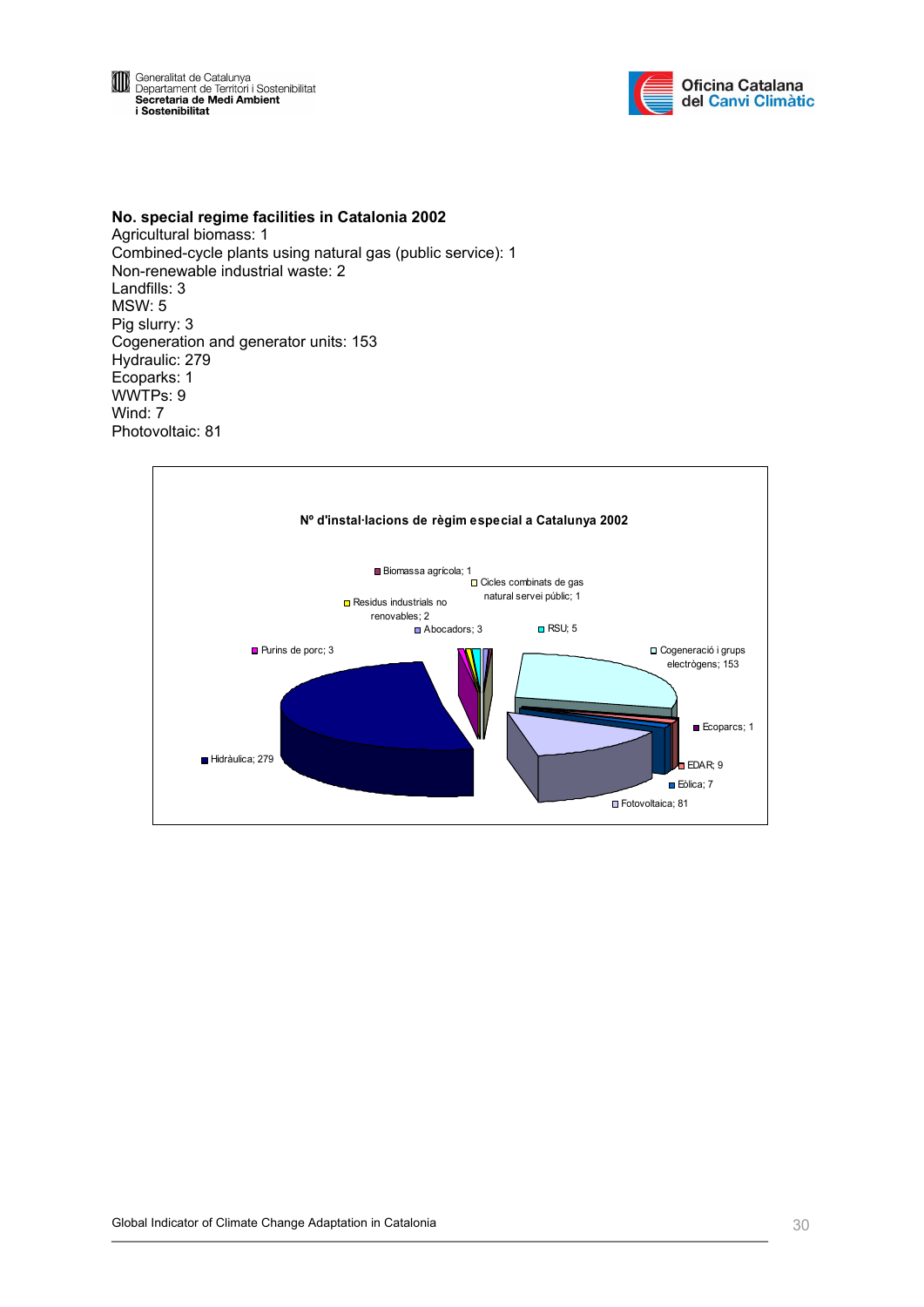Generalitat de Catalunya<br>Departament de Territori i Sostenibilitat<br>Secretaria de Medi Ambient OD i Sostenibilitat



**No. special regime facilities in Catalonia 2009**  Renewable industrial waste: 2 Waste treatment on farms: 5 Cogeneration and generator units: 106 Non-renewable industrial waste: 2 MSW: 4 Hydraulic: 280 Landfills: 5 Ecoparks: 3 Wind: 24 Pig slurry: 6 WWTPs: 11 Agricultural biomass: 1 Photovoltaic: 2677



**8. Desired trend:** An increase in the number of facilities for renewable energy sources.

**9. Relevance of the indicator:** This indicator is also critical if a diversified, low-carbon energy model, consistent with the strategic objectives of the European Union in terms of energy and climate, is to be achieved.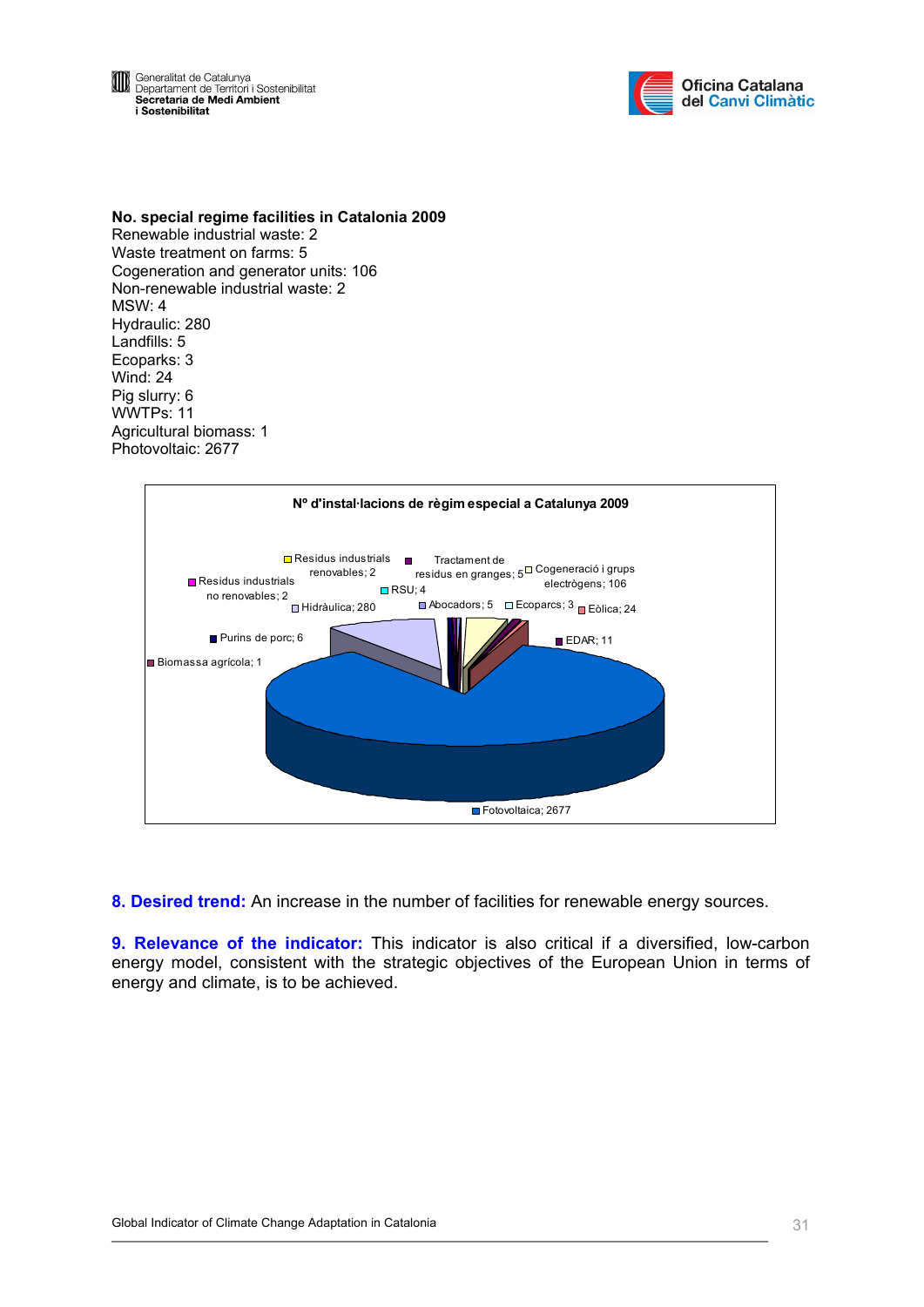

#### <span id="page-31-0"></span>**1. Sector indicator:**

#### **pe6 - Primary energy intensity (energy content of GDP) (toe/€million in the year 2000)**

**2. Operational objective of the ESCACC:** To increase the adaptive capacity.

#### **3. Measure:**

- − To establish the transition to a more diversified, decentralized, low-carbon, economically dynamic, socially inclusive and environmentally consistent energy model, as provided for in the PECAC.
- **4. Source:** Catalan Energy Institute.
- **5. Methodology:** According to ICAEN data

#### **6. Data:**

| Year | <b>Primary energy intensity</b><br>(toe/€million in the year 2000) |
|------|--------------------------------------------------------------------|
| 1990 | 188                                                                |
| 1991 | 191                                                                |
| 1992 | 188                                                                |
| 1993 | 193                                                                |
| 1994 | 194                                                                |
| 1995 | 192                                                                |
| 1996 | 198                                                                |
| 1997 | 196                                                                |
| 1998 | 200                                                                |
| 1999 | 198                                                                |
| 2000 | 194                                                                |
| 2001 | 194                                                                |
| 2002 | 197                                                                |
| 2003 | 200                                                                |
| 2004 | 198                                                                |
| 2005 | 192                                                                |
| 2006 | 184                                                                |
| 2007 | 180                                                                |
| 2008 | 171                                                                |
| 2009 | 170                                                                |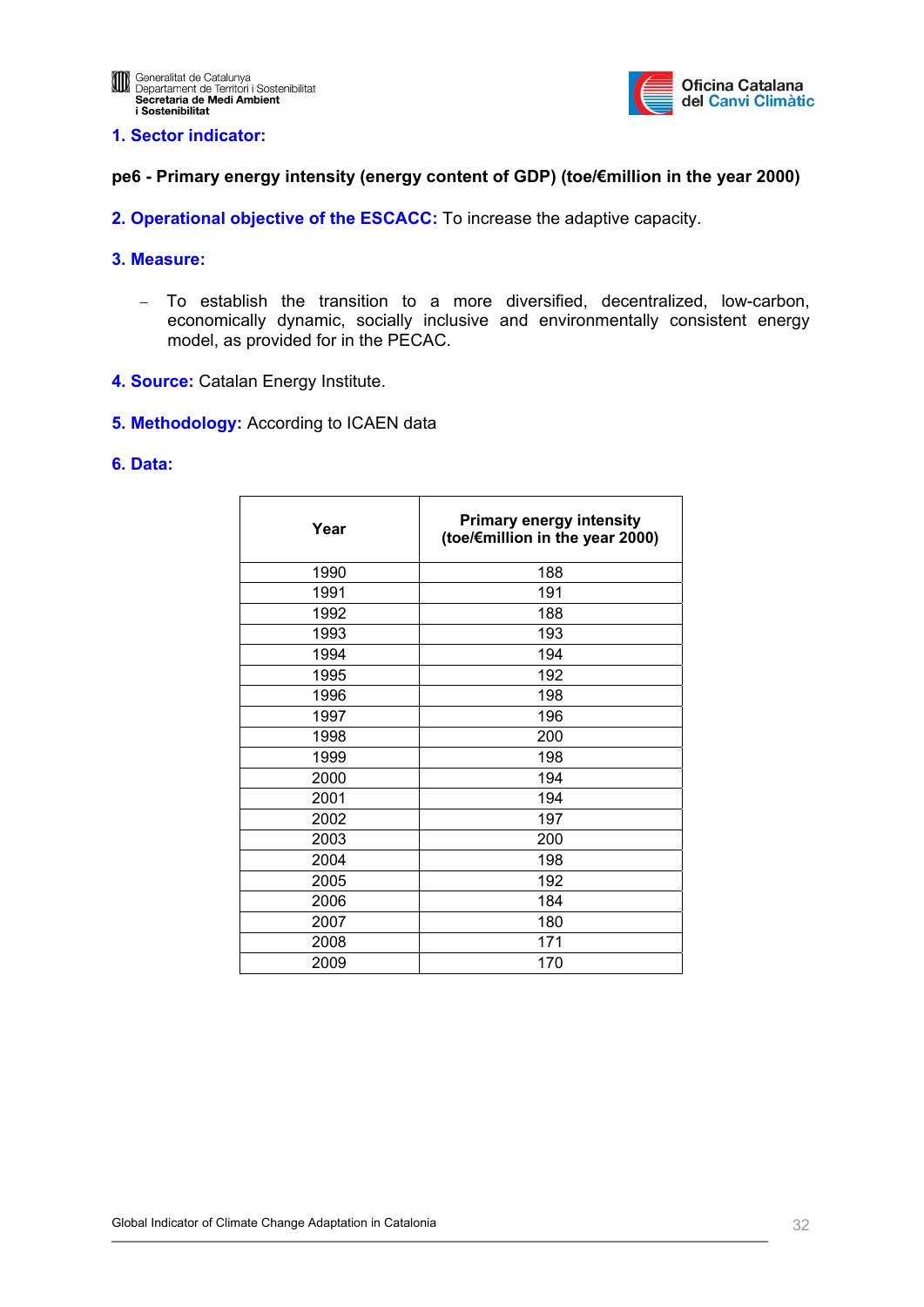



#### **7. Graphic representation:**

#### **Primary energy intensity (toe/€million in the year 2000)**

#### Year

Primary energy intensity (toe/€million in the year 2000)



**8. Desired trend:** The downward trend of the energy intensity of GDP must be maintained.

**9. Relevance of the indicator:** Achieving a significant improvement in the area of energy efficiency and energy saving will make the sector more resilient and less vulnerable to the impacts of climate change.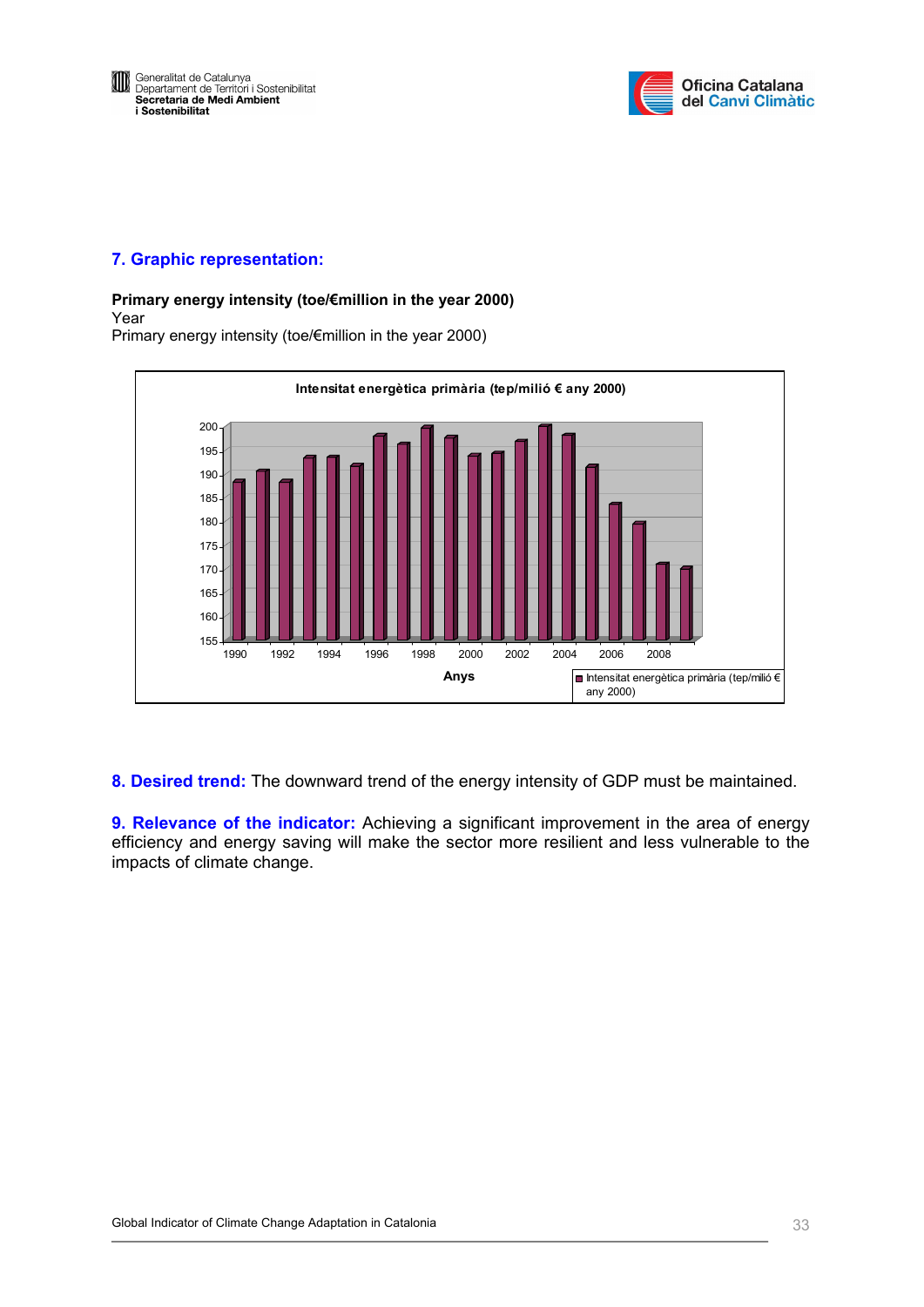<span id="page-33-0"></span>



# **WATER MANAGEMENT**

#### **1. Sector indicator:**

#### **pg1 - Household consumption (l/inhab./day): Catalonia**

#### **pg2 - Household consumption (l/inhab./day): Metropolitan Area of Barcelona**

**2. Operational objective of the ESCACC:** To increase the adaptive capacity.

#### **3. Measure(s) to which it corresponds:**

− To improve the efficient use of water.

**4. Source consulted:** The Provisional Outline of the Most Important Issues (EPTI) established in the Catalan River Basin District for the review of the Programme of Measures and the Demarcation Management Plan. Catalan Water Agency, March 2014.

**5. Methodology:** This information is collected by the Catalan Water Agency from annual data on the water surcharge and from concessionary companies that supply drinking water.

**6. Data:** The consumption is expressed in litres per inhabitant per day (l/inhab./day)

| Year | Catalonia (pg1) | <b>Metropolitan Area of Barcelona</b><br>(pg2) |  |  |  |  |
|------|-----------------|------------------------------------------------|--|--|--|--|
| 1993 | 126             | 116                                            |  |  |  |  |
| 1994 | 134             | 122                                            |  |  |  |  |
| 1995 | 129             | 121                                            |  |  |  |  |
| 1996 | 129             | 123                                            |  |  |  |  |
| 1997 | 131             | 120                                            |  |  |  |  |
| 1998 | 136             | 125                                            |  |  |  |  |
| 1999 | 136             | 123                                            |  |  |  |  |
| 2000 | 132             | 121                                            |  |  |  |  |
| 2001 | 142             | 128                                            |  |  |  |  |
| 2002 | 142             | 127                                            |  |  |  |  |
| 2003 | 140             | 128                                            |  |  |  |  |
| 2004 | 139             | 126                                            |  |  |  |  |
| 2005 | 134             | 121                                            |  |  |  |  |
| 2006 | 129             | 117                                            |  |  |  |  |
| 2007 | 128             | 114                                            |  |  |  |  |
| 2008 | 124             | 110                                            |  |  |  |  |
| 2009 | 123             | 108                                            |  |  |  |  |
| 2010 | 122             | 107                                            |  |  |  |  |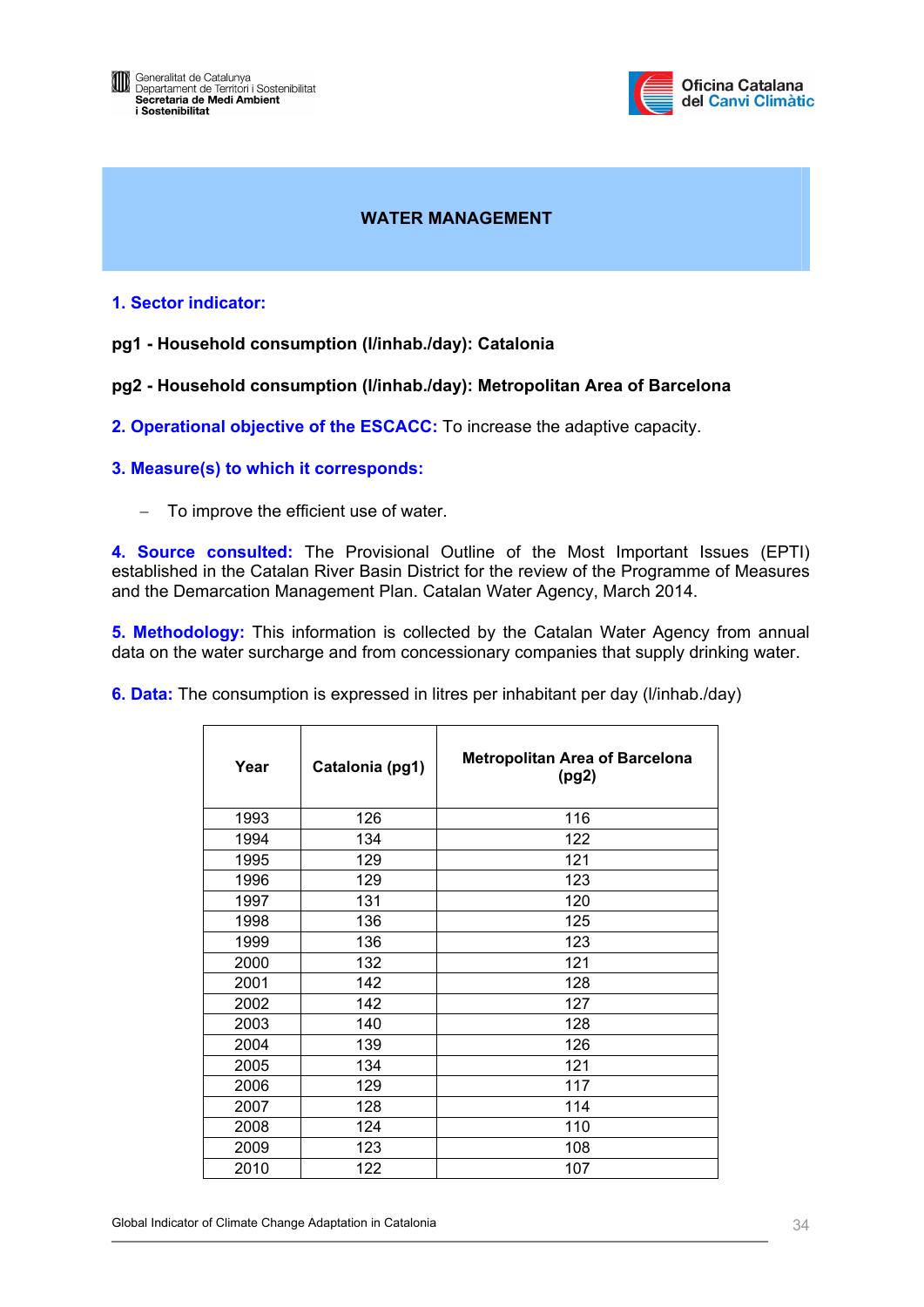



| Year | Catalonia (pg1) | <b>Metropolitan Area of Barcelona</b><br>(pg2) |  |  |
|------|-----------------|------------------------------------------------|--|--|
| 2011 | 121             | 107                                            |  |  |
| 2012 | 119             | 106                                            |  |  |

# **7. Graphic representation:**

l/inhab./day Catalonia Metropolitan Area of Barcelona



**8. Desired trend of the adaptation:** To decrease and remain stable.

**9. Relevance of the indicator:** This is a direct indicator of both the efficient use of water in our homes (less consumption for the same or greater comfort) and actual savings. Thus, the evolution of household consumption indicates an accumulated reduction of 15% in the maximum historical levels, which, expressed in terms of volume, is equivalent to about 120 hm<sup>3</sup>, or in other words, twice the volume of water the Boadella reservoir can hold (60 hm<sup>3</sup>).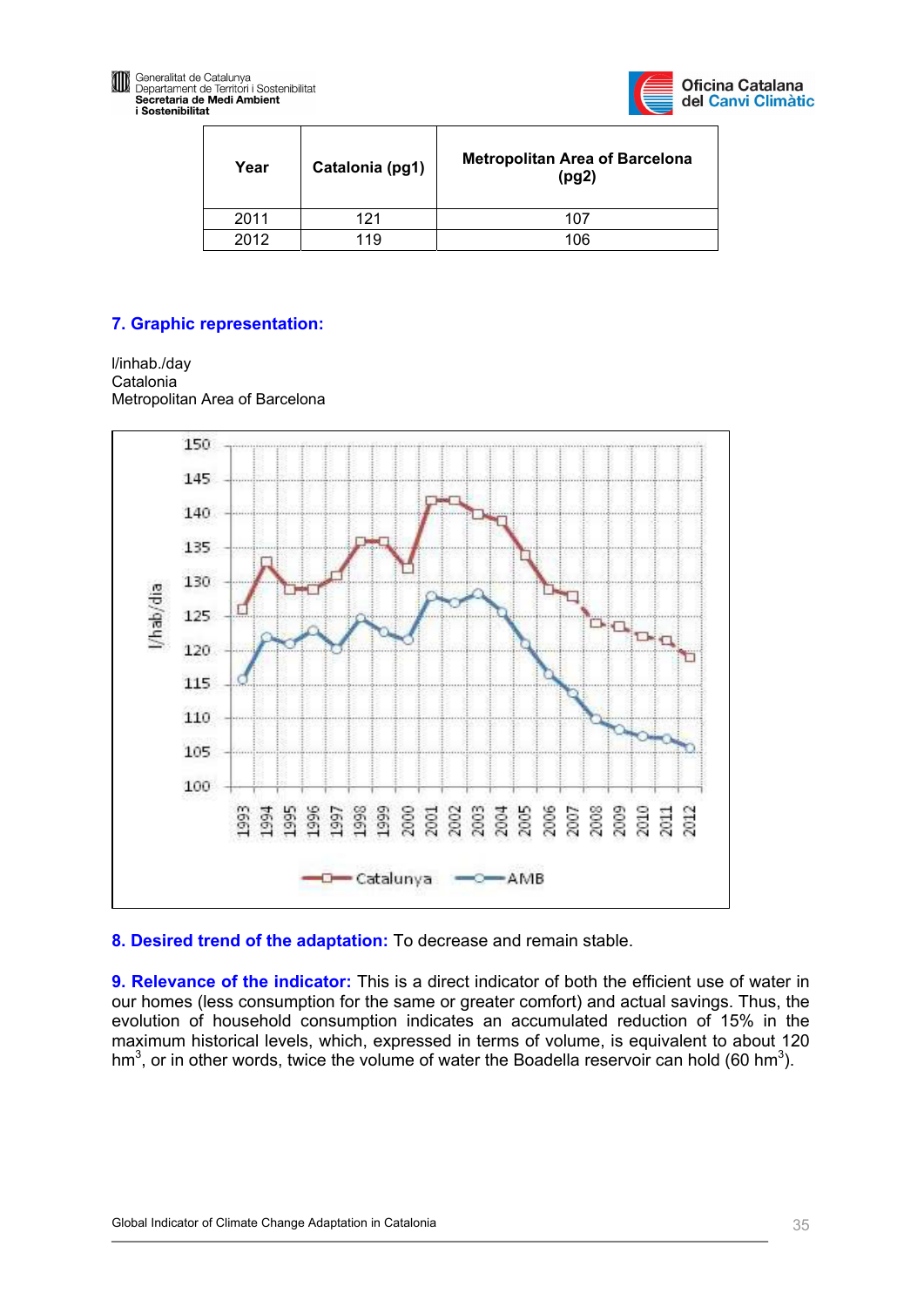

#### **FOREST MANAGEMENT**

#### <span id="page-35-0"></span>**1. Sector indicator:**

#### **pgf2 - Timber harvesting for firewood and biomass in Catalonia (t)**

**2. Operational objective of the ESCACC:** To increase the adaptive capacity.

#### **3. Measure(s) to which it corresponds:**

- − To strengthen support for innovation, knowledge transfer and markets for local, sustainable forest products.
- − To create synergies between forest management (withdrawal of fuel) and renewable energy (biomass).

**4. Source:** Ministry of Agriculture, Livestock, Fisheries, Food and Natural Environment (PGPF).

**5. Methodology:** The data refer to authorized harvesting. Timber for firewood and biomass is considered as round wood used for fuel and charcoal production (forestry production statistics, Ministry of Agriculture, Livestock, Fisheries, Food and Natural Environment).

#### **6. Data:**

#### **Timber harvesting for firewood and biomass in Catalonia (1999-2011)**

|      | <b>Conifers</b> |       | Holm oaks and common<br>oaks |       | Other hardwood |       | Other shrubs and<br>bushes |               | <b>TOTAL</b> |
|------|-----------------|-------|------------------------------|-------|----------------|-------|----------------------------|---------------|--------------|
|      | tonnes          | $\%$  | tonnes                       | $\%$  | tonnes         | $\%$  | tonnes                     | $\frac{9}{6}$ | tonnes       |
| 1999 | 37,102          | 31.28 | 58,630                       | 49.43 | 22,662         | 19.10 | 226                        | 0.19          | 118,620      |
| 2000 | 51,203          | 38.31 | 61,008                       | 45.65 | 21,359         | 15.98 | 78                         | 0.06          | 133,648      |
| 2001 | 38,507          | 28.92 | 64,654                       | 48.57 | 29,950         | 22.50 | 17                         | 0.01          | 133,128      |
| 2002 | 23,351          | 21.22 | 66,909                       | 60.79 | 19,563         | 17.77 | 245                        | 0.22          | 110,068      |
| 2003 | 30,646          | 20.23 | 85,589                       | 56.49 | 35,103         | 23.17 | 164                        | 0.11          | 151,502      |
| 2004 | 19,524          | 18.50 | 61,832                       | 58.59 | 23,847         | 22.60 | 330                        | 0.31          | 105,533      |
| 2005 | 22,974          | 12.88 | 116,029                      | 65.05 | 38,840         | 21.78 | 514                        | 0.29          | 178,357      |
| 2006 | 31,707          | 20.15 | 100,418                      | 63.83 | 25,004         | 15.89 | 196                        | 0.12          | 157,325      |
| 2007 | 30,953          | 19.20 | 90,585                       | 56.19 | 39,071         | 24.24 | 605                        | 0.38          | 161,215      |
| 2008 | 20,633          | 14.21 | 80,509                       | 55.45 | 43,168         | 29.73 | 875                        | 0.60          | 145,184      |
| 2009 | 24,836          | 15.54 | 105,658                      | 66.09 | 29,326         | 18.34 | 53                         | 0.03          | 159,873      |
| 2010 | 22,281          | 12.53 | 101,829                      | 57.26 | 53,740         | 30.22 | 0                          | 0.00          | 177,850      |
| 2011 | 31,842          | 18.64 | 89,921                       | 52.65 | 48,945         | 28.66 | 83                         | 0.05          | 170,790      |

Source: Ministry of Agriculture, Livestock, Fisheries, Food and Natural Environment (draft PGPF)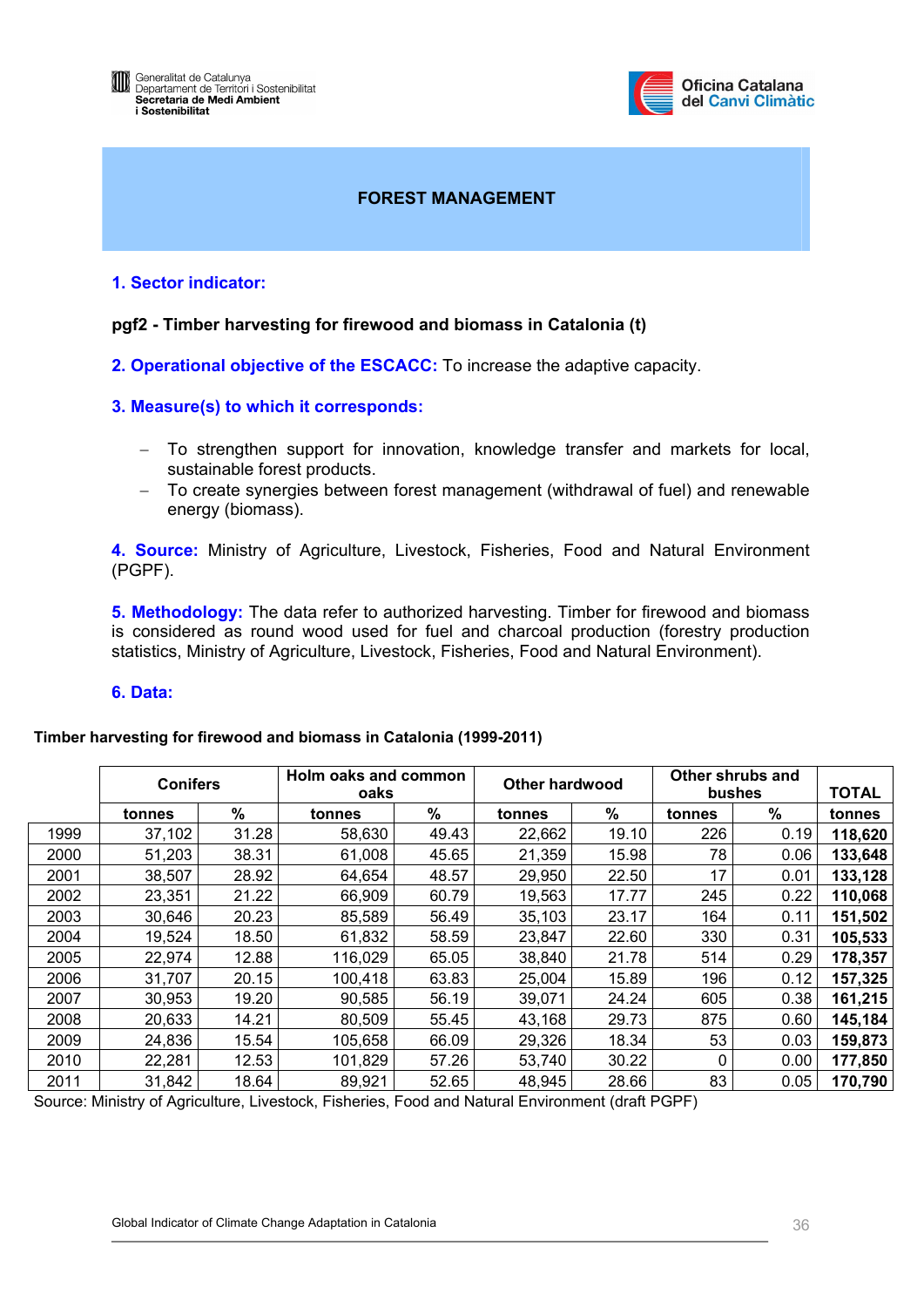

**Timber harvesting for firewood and biomass in Catalonia (1999-2011) tonnes Conifers** Holm oaks and common oaks Other hardwood Other shrubs and bushes



**8. Desired trend of the adaptation:** To increase to sustainable values. The target value of the General Forestry Policy Plan of Catalonia 2014-2024 (PGPF) is a 50% increase throughout its term.

**9. Relevance of the indicator:** High values indicate a good level of exploitation of the forest's productive function. Low values indicate neglect of this function.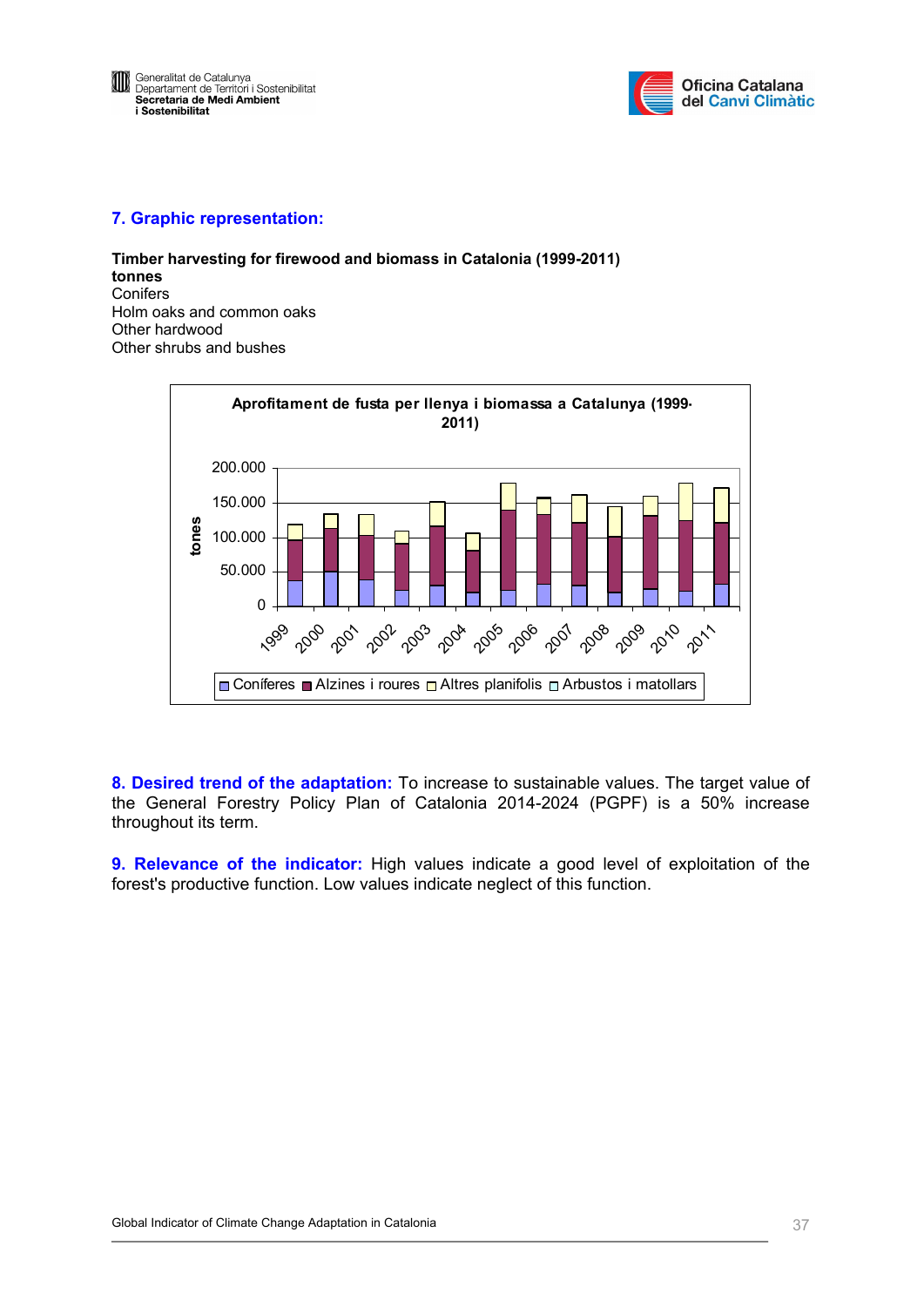

## **pgf3 - Production of forest products (other than timber and firewood) (t): cork+truffles and other fungi+pine nuts**

**2. Operational objective of the ESCACC:** To generate and transfer knowledge about adaptation.

## **3. Measure(s) to which it corresponds:**

- − To strengthen support for innovation, knowledge transfer and markets for local, sustainable forest products.
- **4. Source:** Ministry of Agriculture, Livestock, Fisheries, Food and Natural Environment.

**5. Methodology:** Cork production: the expanse of forests with non-timber market production, including the cork oak (*Quercus suber*), regardless of whether or not they are exploited.

|      | Cork  | <b>Truffles and</b><br>other edible<br>fungi | <b>Pine nuts</b> | <b>TOTAL</b> |
|------|-------|----------------------------------------------|------------------|--------------|
| 1999 | 3,522 | 4,364                                        | 0.29             | 7,885.90     |
| 2000 | 8,489 | 3,007                                        | 0.25             | 11,495.99    |
| 2001 | 7,759 | 1,411                                        | 0.23             | 9,170.11     |
| 2002 | 7,432 | 346                                          | 0.35             | 7,778.71     |
| 2003 | 3,955 | 6,647                                        | 0.21             | 10,602.44    |
| 2004 | 4,331 | 228                                          | 0.26             | 4,559.65     |
| 2005 | 3,917 | 2,579                                        | 0.17             | 6,496.20     |
| 2006 | 3,235 | 4,584                                        | 0.14             | 7,818.94     |
| 2007 | 3,556 | 1,048                                        | 0.22             | 4,603.84     |
| 2008 | 5,461 | 5,523                                        | 0.62             | 10,984.15    |
| 2009 | 3,432 | 5,033                                        | 0.78             | 8,465.33     |
| 2010 | 1,919 | 4,968                                        | 0.42             | 6,887.89     |
| 2011 | 5,258 | 3,668                                        |                  | 8,925.88     |
| 2012 | 5,337 | 6,087                                        |                  | 11,423.37    |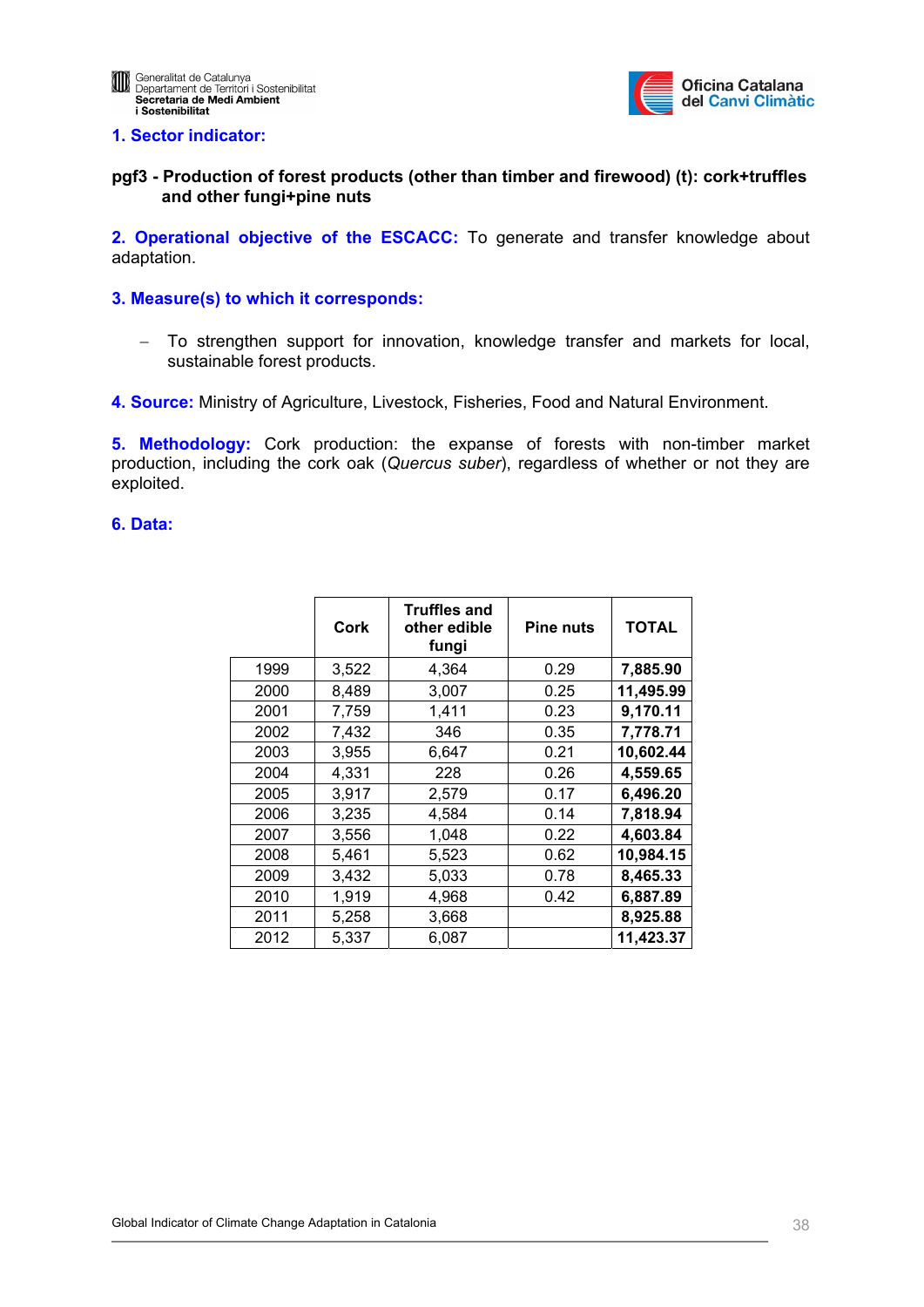

#### **Production of forest products (other than timber and firewood) tonnes**  Cork

Truffles and other edible fungi Pine nuts



**8. Desired trend of the adaptation:** An increase. The target value of the General Forestry Policy Plan of Catalonia 2014-2024 (PGPF) during its term is as follows:

- A 40% increase in cork production
- A 5% increase in the production of truffles and other fungi
- A 25% increase in pine nut production

**9. Relevance of the indicator:** High values indicate a good level of exploitation of the forest's productive function. Low values indicate neglect of this function.

Cork production experienced a sharp increase during the years 2000-2003. Other than this period, the annual production of cork in Catalonia in recent years has remained around 3000-4000 t, although production increased considerably in 2008. Compared to last year, this year's cork season in Catalonia was affected by the consequences of snow-related damage in March. The adverse weather conditions and weak demand for Catalan cork resulted in a 40% reduction in the peeled volume of cork, to 1919 t.

A total of 42.5% of the overall forest area used to produce the main products is subject to a forest management tool (IOF). Twenty-seven percent has a technical plan for forest improvement and management (PTGMF), less than 1% has a simple forest management plan (PSGF) and the remaining 15% has an IOF for public forests. Cork and wood in forests are the two products subject to the highest levels of planning, 48% and 46%, respectively.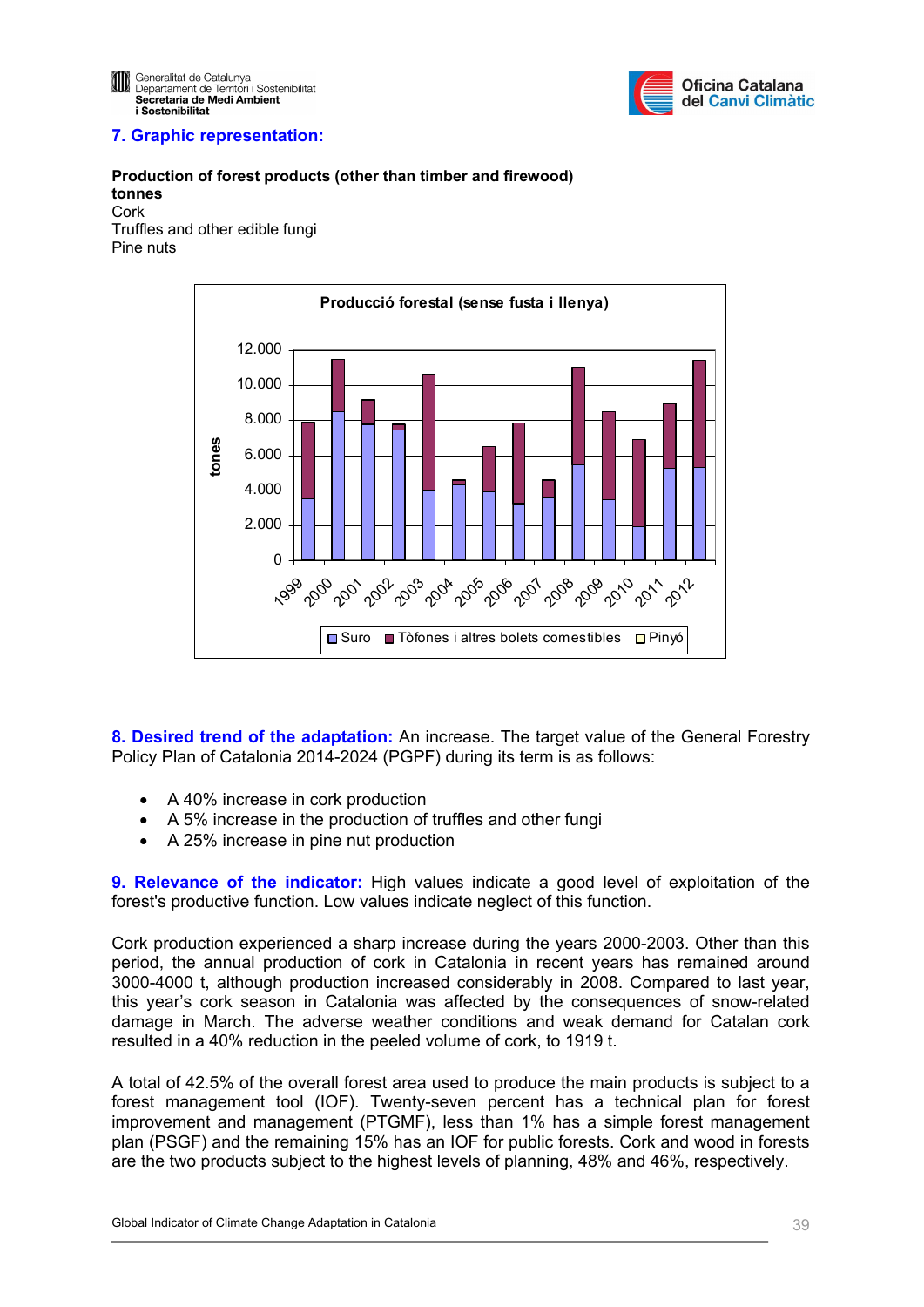



The production of edible fungi fluctuates annually depending on weather conditions each year, since fungi are particularly sensitive to changes in temperature and rainfall. In general, an upward trend in the collection of mushrooms is observed.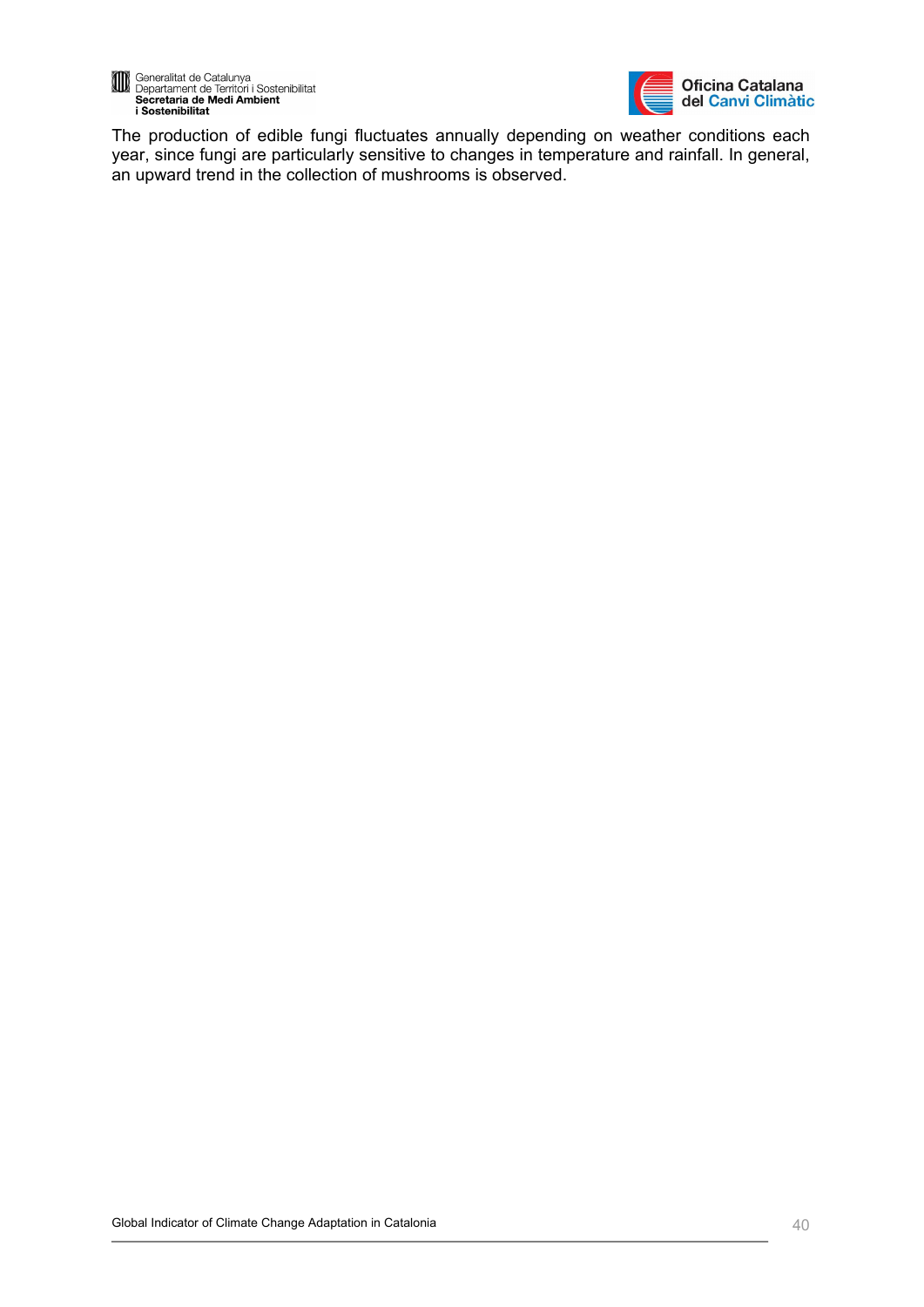

## **pgf5 - Hectares burned per fire (%)**

**2. Operational objective of the ESCACC:** To increase the adaptive capacity.

## **3. Measure(s) to which it corresponds:**

- − To promote risk assessment skills in forestry agencies.
- − To define and promote forest management to increase the resistance and resilience of wooded regions to the effects of climate change (e.g. by regulating competition) and reduce the water footprint.
- To promote actions designed to protect soil and wooded areas against extreme events (especially fires and droughts).
- − To promote the use of livestock for cleaning the undergrowth.
- − To encourage forest owner associations to improve joint management.

**4. Source:** Ministry of Agriculture, Livestock, Fisheries, Food and Natural Environment, own data.

**5. Methodology:** The information on forest fires corresponds firstly to the annual number of fires registered, and secondly to the total area affected (and whether or not this area was wooded).

As for the causes leading to the fires, these can be summarized in five general categories:

- Accidental: railways, power lines, military manoeuvres, cars
- **Intentional**
- Natural
- Negligence: landfill, burning of agriculture / pasture, campfires, smokers, forestry work
- Not known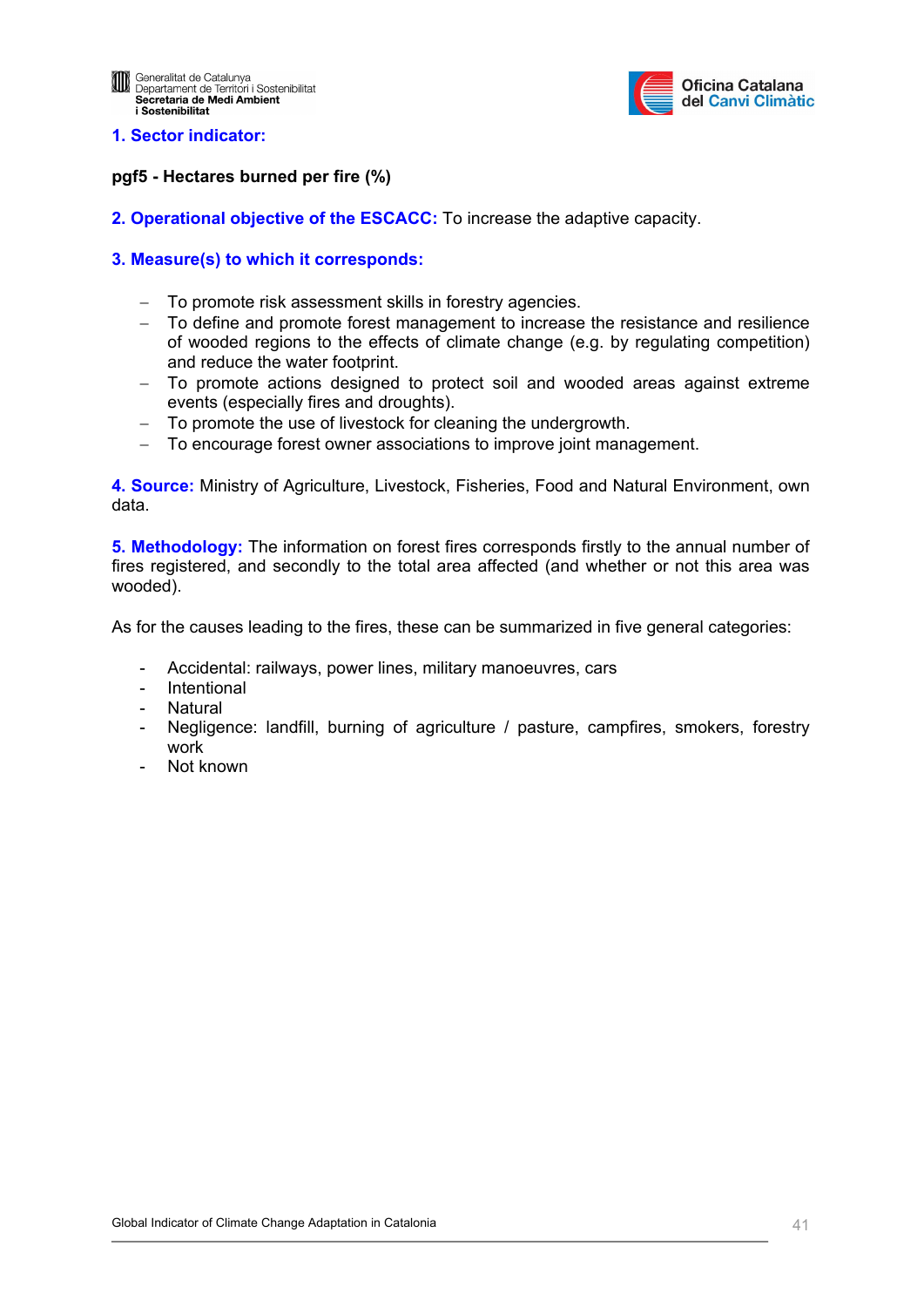



# **6. Data:**

-

|      | <b>Number of fires</b> | Total area affected (ha) | ha burned/no.<br>fires |
|------|------------------------|--------------------------|------------------------|
| 1986 | 563                    | 65,812                   | 116.9                  |
| 1987 | 352                    | 1,945                    | 5.5                    |
| 1988 | 646                    | 3,084                    | 4.8                    |
| 1989 | 669                    | 5,996                    | 9.0                    |
| 1990 | 590                    | 1,092                    | 1.9                    |
| 1991 | 782                    | 5,332                    | 6.8                    |
| 1992 | 368                    | 1,554                    | 4.2                    |
| 1993 | 791                    | 7,343                    | 9.3                    |
| 1994 | 1,217                  | 76,625                   | 63.0                   |
| 1995 | 753                    | 7,128                    | 9.5                    |
| 1996 | 463                    | 814                      | 1.8                    |
| 1997 | 672                    | 906                      | 1.3                    |
| 1998 | 961                    | 18,349                   | 19.1                   |
| 1999 | 841                    | 1,298                    | 1.5                    |
| 2000 | 790                    | 8,058                    | 10.2                   |
| 2001 | 723                    | 3,010                    | 4.2                    |
| 2002 | 544                    | 2,009                    | 3.7                    |
| 2003 | 701                    | 9,442                    | 13.5                   |
| 2004 | 565                    | 1,048                    | 1.9                    |
| 2005 | 893                    | 5,180                    | 5.8                    |
| 2006 | 629                    | 3,288                    | 5.2                    |
| 2007 | 578                    | 1,591                    | 2.8                    |
| 2008 | 421                    | 555                      | 1.3                    |
| 2009 | 746                    | 3,462                    | 4.6                    |
| 2010 | 475                    | 618                      | 1.3                    |
| 2011 | 586                    | 1,097                    | 1.9                    |
| 2012 | 747                    | 15,026                   | 20.1                   |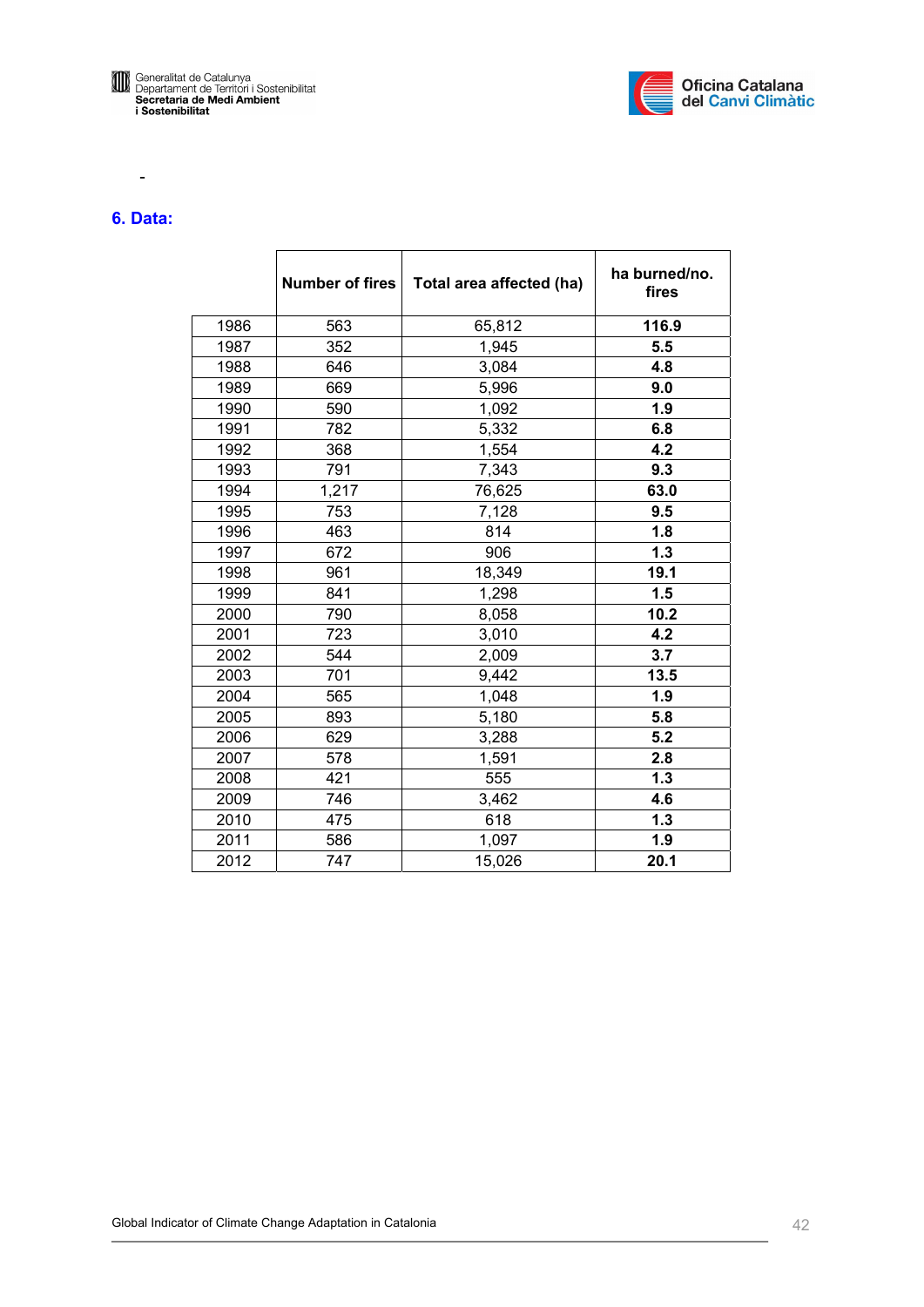

**Hectares burned per fire**  Ha/no. fires



## **8. Desired trend of the adaptation:** A decrease.

**9. Relevance of the indicator:** The best-prepared forests are those capable of preventing a fire from becoming a major fire.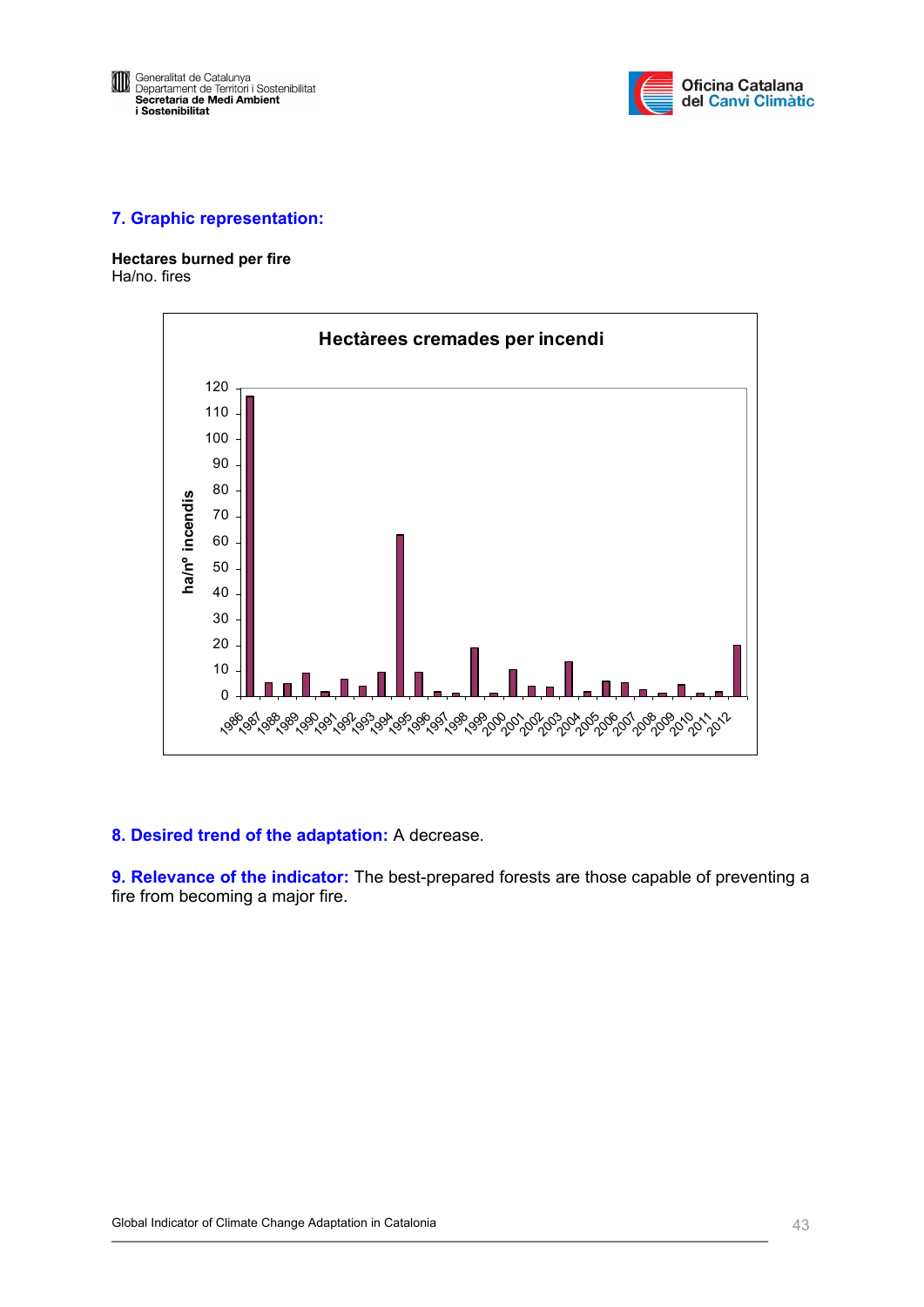

# **INDUSTRY, SERVICES AND TRADE**

## **1. Sector indicator:**

pi1 - Water consumption: amount billed to industry and services (m<sup>3</sup>)

**2. Operational objective of the ESCACC:** To increase the adaptive capacity.

## **3. Measure:**

− To improve the efficient use of water and energy in the management of all industrial companies.

**4. Source:** Catalan Water Agency (official economic and socio-economic data, environmental control data, data from supramunicipal bodies on supply and tax data on the water surcharge).

**5. Methodology:** The methodology is established in the Catalan River Basin District Management Plan.

| Year | <b>Consumption industry and</b><br>services $(m^3)$ |
|------|-----------------------------------------------------|
|      |                                                     |
| 1993 | 268,970,680                                         |
| 1994 | 286,333,913                                         |
| 1995 | 283593.685                                          |
| 1996 | 279,417,917                                         |
| 1997 | 295,447,642                                         |
| 1998 | 296182.057                                          |
| 1999 | 289,455,548                                         |
| 2000 | 307,947,839                                         |
| 2001 | 322,230,511                                         |
| 2002 | 320,917,493                                         |
| 2003 | 325,675,090                                         |
| 2004 | 324,900,303                                         |
| 2005 | 315, 143, 721                                       |
| 2006 | 312,315,960                                         |
| 2007 | 315,273,448                                         |
| 2008 | 290,619,076                                         |
| 2009 | 274,771,220                                         |
| 2010 | 273,570,835                                         |
| 2011 | 270,439,046                                         |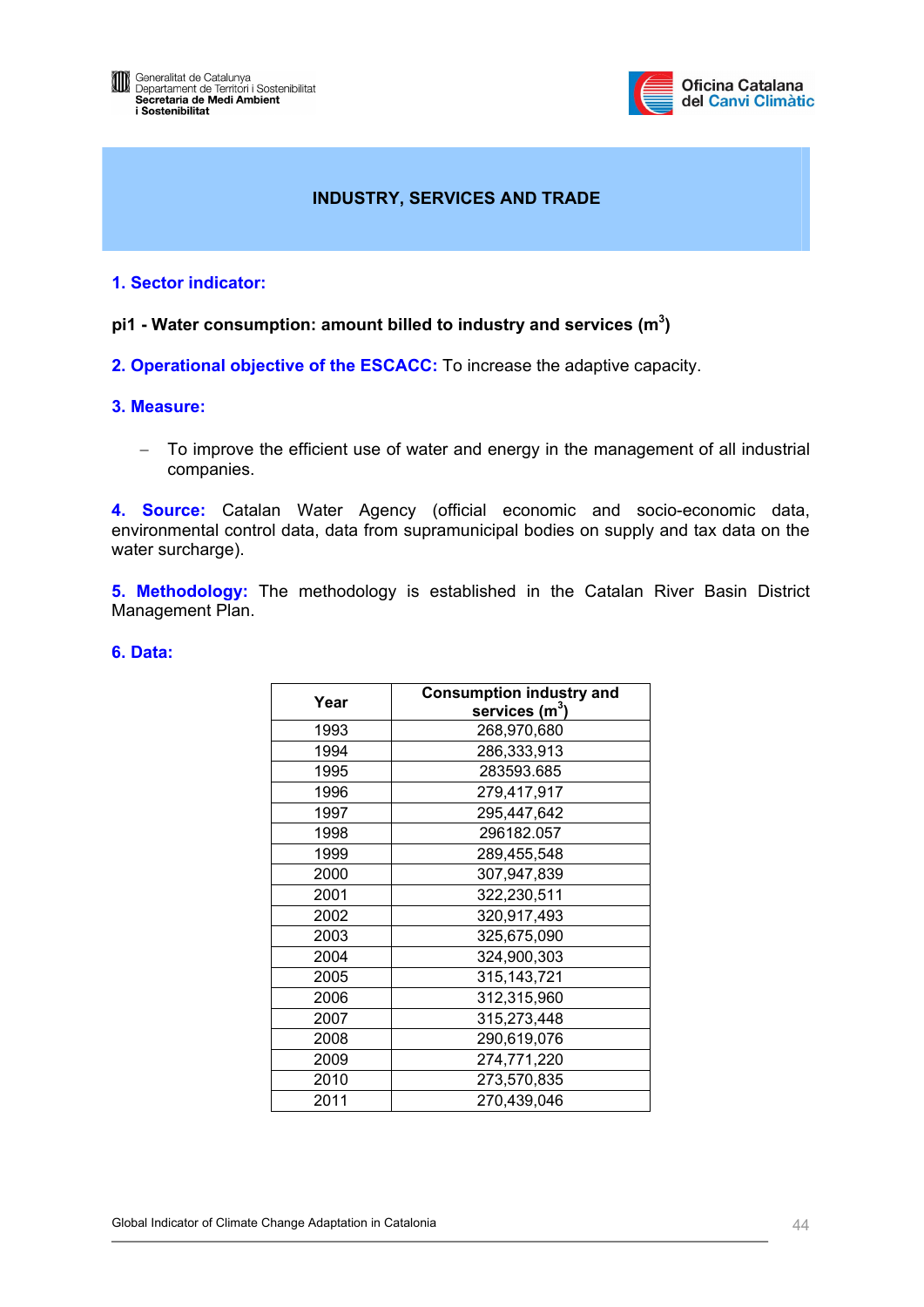



**Water consumption industry and services**  Year

**8. Desired trend:** A reduction in the water consumed in industry and services.

**9. Relevance of the indicator:** An efficient use of resources will enable the industrial and service sectors to become more resilient to the expected impacts of reduced water availability and to increase their adaptive capacity.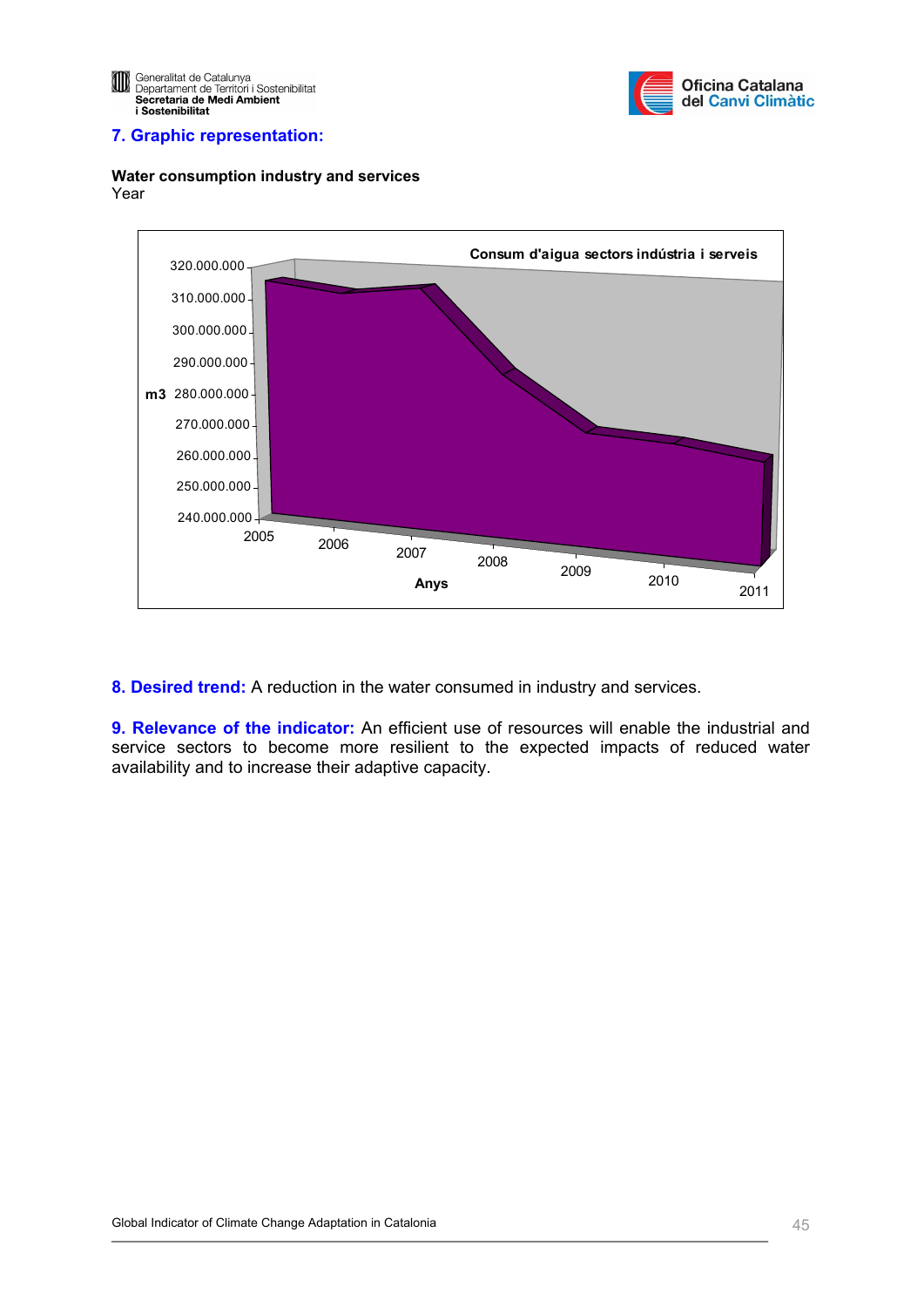

## **pi2 - Final energy consumption of the industrial and service sectors (ktoe)**

- **2. Operational objective of the ESCACC:** To increase the adaptive capacity.
- **3. Measure:** 
	- − To improve the efficient use of water and energy in the management of all industrial companies.
- **4. Source:** Catalan Energy Institute.
- **5. Methodology:** Defined in the Catalan Energy and Climate Change Plan 2012-2020.
- **6. Data:**

| Year | Final energy consumption of<br>the industrial and service<br>sectors (ktoe) |
|------|-----------------------------------------------------------------------------|
| 1990 | 4,467                                                                       |
| 1991 | 4,503                                                                       |
| 1992 | 4,466                                                                       |
| 1993 | 4,286                                                                       |
| 1994 | 4,543                                                                       |
| 1995 | 4,790                                                                       |
| 1996 | 5,009                                                                       |
| 1997 | 5,182                                                                       |
| 1998 | 5,459                                                                       |
| 1999 | 5,661                                                                       |
| 2000 | 5,756                                                                       |
| 2001 | 6,093                                                                       |
| 2002 | 6,210                                                                       |
| 2003 | 6,576                                                                       |
| 2004 | 6,606                                                                       |
| 2005 | 6,716                                                                       |
| 2006 | 6,673                                                                       |
| 2007 | 6,691                                                                       |
| 2008 | 6,313                                                                       |
| 2009 | 5,708                                                                       |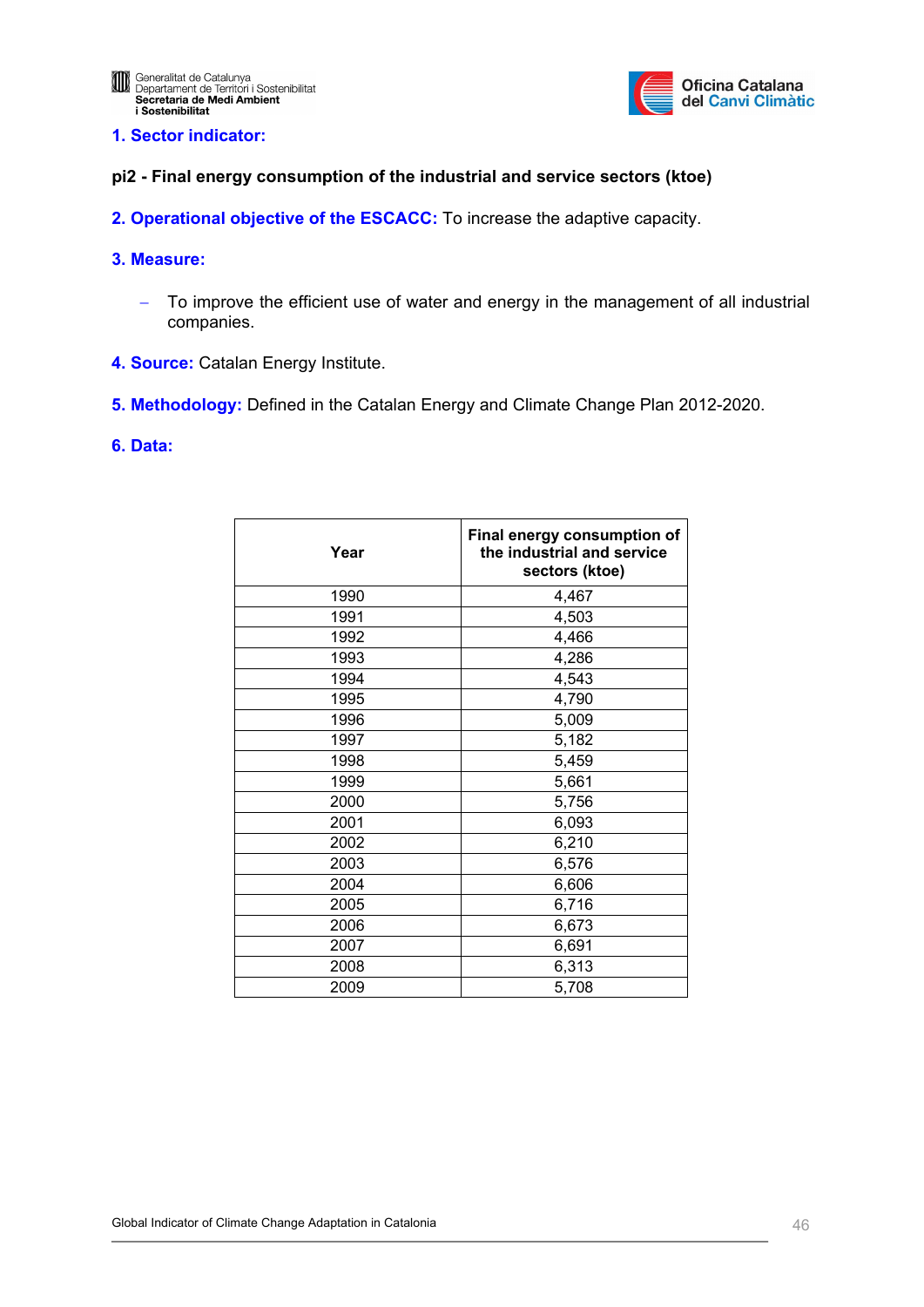

Final energy consumption of the industrial and service sectors (ktoe) Year

Final energy consumption of the industrial and service sectors (ktoe)



**8. Desired trend:** A reduction in final energy consumption.

**9. Relevance of the indicator:** An efficient use of resources will enable the industrial and service sectors to increase their adaptive capacity and thus become more resilient to the expected impacts of the increased energy demand and the economic difficulties owing to the rising prices of energy.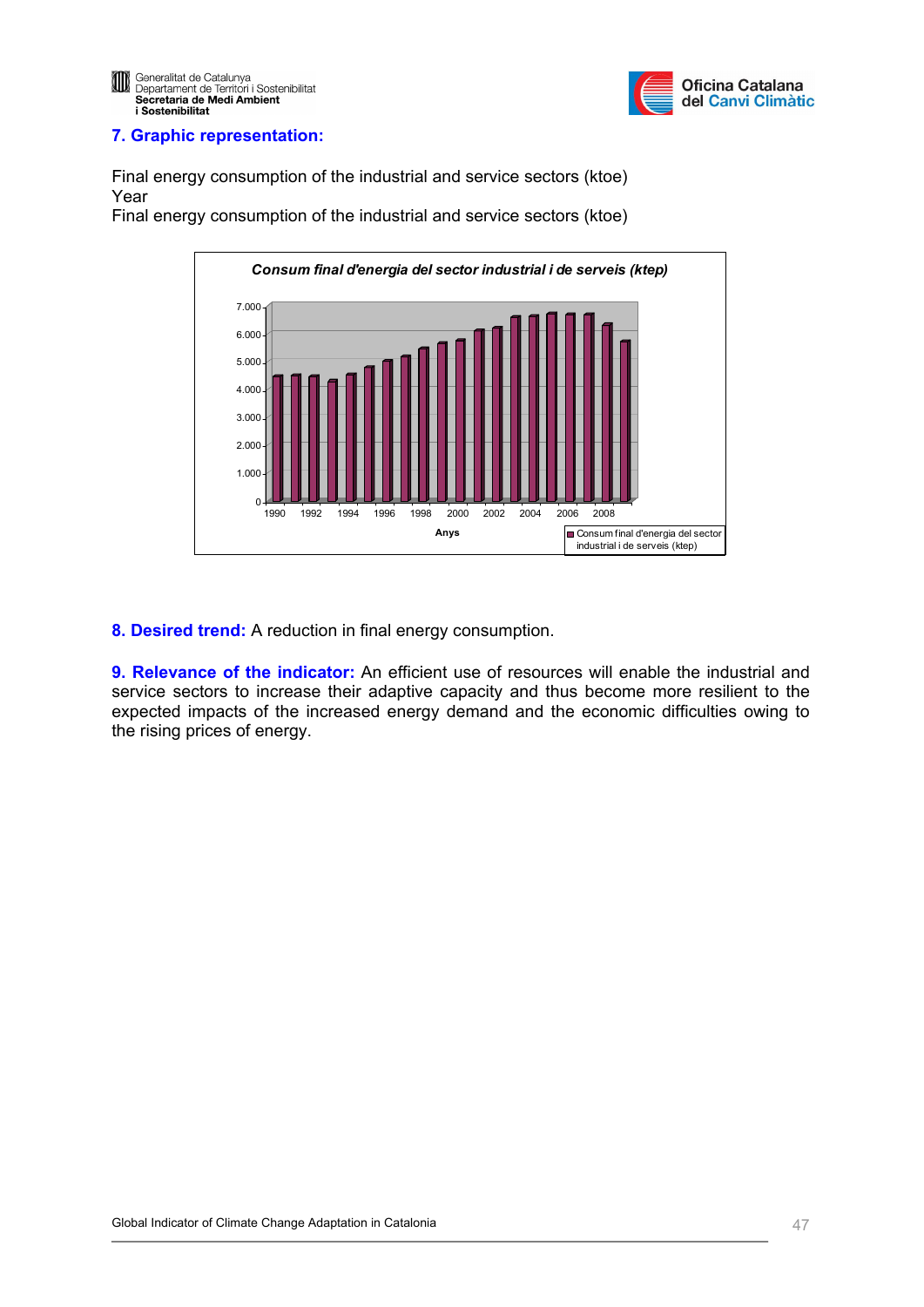

## **pi3 - GHG emissions from the industrial sector (thousands of t of CO2-eq)**

**2. Operational objective of the ESCACC:** To increase the adaptive capacity.

### **3. Measure:**

- − To establish the transition to a more diversified, decentralized, low-carbon, economically dynamic, socially inclusive and environmentally consistent energy model, as provided for in the PECAC.
- **4. Source:** Catalan Office for Climate Change.

**5. Methodology:** The analysis presented in this report is based on information from the National Greenhouse Gas Inventory for the period 1990-2011 (2013 version) from the Ministry of Agriculture, Food and Environment (MAGRAMA), broken down by autonomous communities, as well as data from the Catalan Ministry of Land and Sustainability (DTES) on the emissions trading scheme and forecasts made by the Catalan Office for Climate Change.

**6. Data:** Emissions from cogeneration are included.

| <b>Sector</b>                                                                    | 1990 | 1991   | 1992   | 1993   | 1994   | 1995   | 1996   | 1997   | 1998   | 1999   |
|----------------------------------------------------------------------------------|------|--------|--------|--------|--------|--------|--------|--------|--------|--------|
| <b>Industrial</b>                                                                |      |        |        |        |        |        |        |        |        |        |
| processes<br><b>(thousands of <math> 13,102 </math>)</b><br>tonnes of<br>$CO2$ ) |      | 12,979 | 13,081 | 12,847 | 15,548 | 17,985 | 17,112 | 18,388 | 18,240 | 19,916 |

| 2000   | 2001   | 2002   | 2003   | 2004   | 2005   | 2006   | 2007   | 2008   | 2009   | 2010   | 201'   |
|--------|--------|--------|--------|--------|--------|--------|--------|--------|--------|--------|--------|
| 20,961 | 18,959 | 17,072 | 19,211 | 19,365 | 19,606 | 19,011 | 18,352 | 16,735 | 14,296 | 14,909 | 14,177 |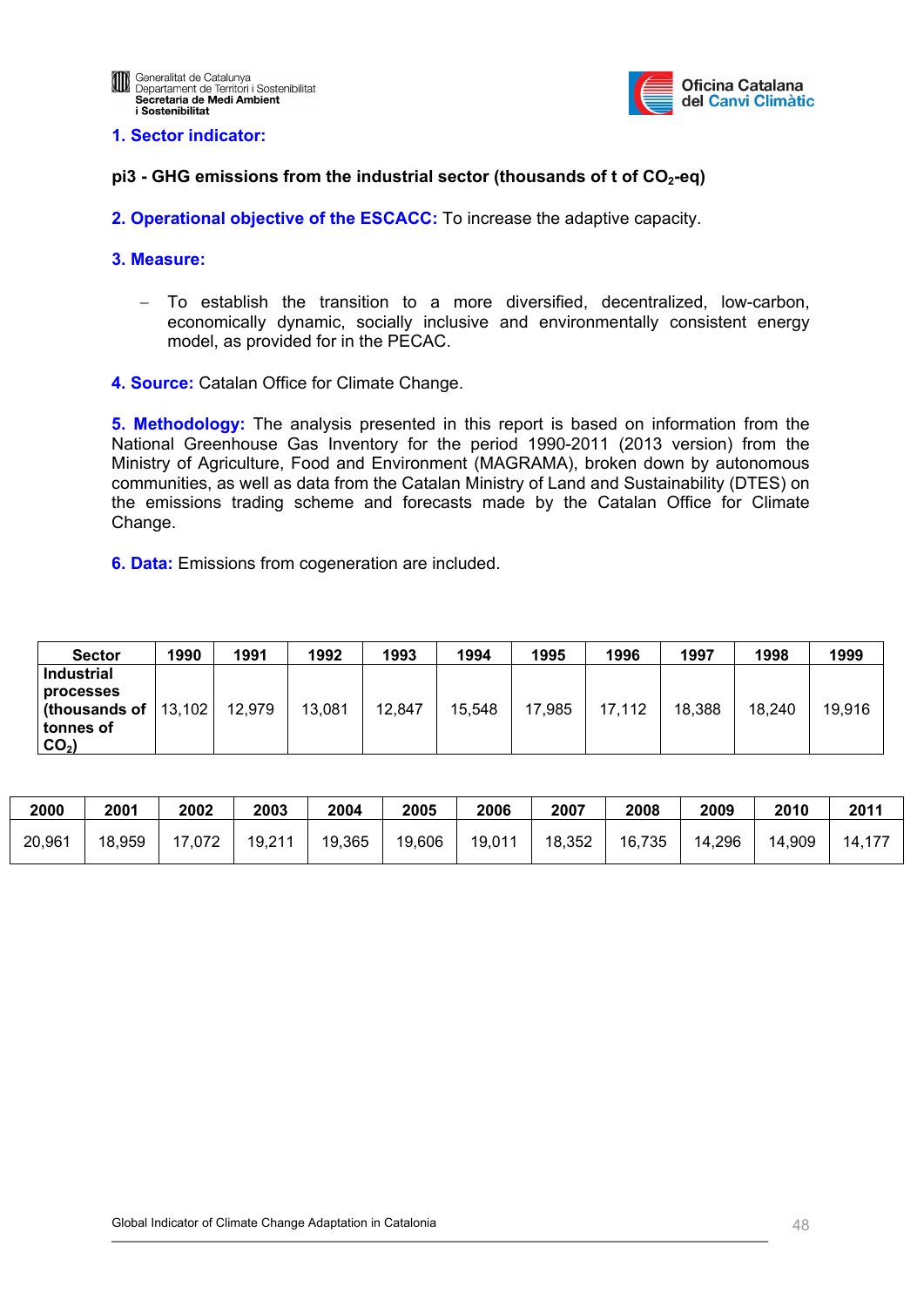



**Emissions trend in the industrial sector in Catalonia**  Thousands of tonnes of  $CO<sub>2</sub>$ -eq



**8. Desired trend:** A reduction in GHG emissions from the industrial sector.

**9. Relevance of the indicator:** Achieving the transition to a more diversified, decentralized, low-carbon energy model will be a key factor for the successful adaptation of the sector.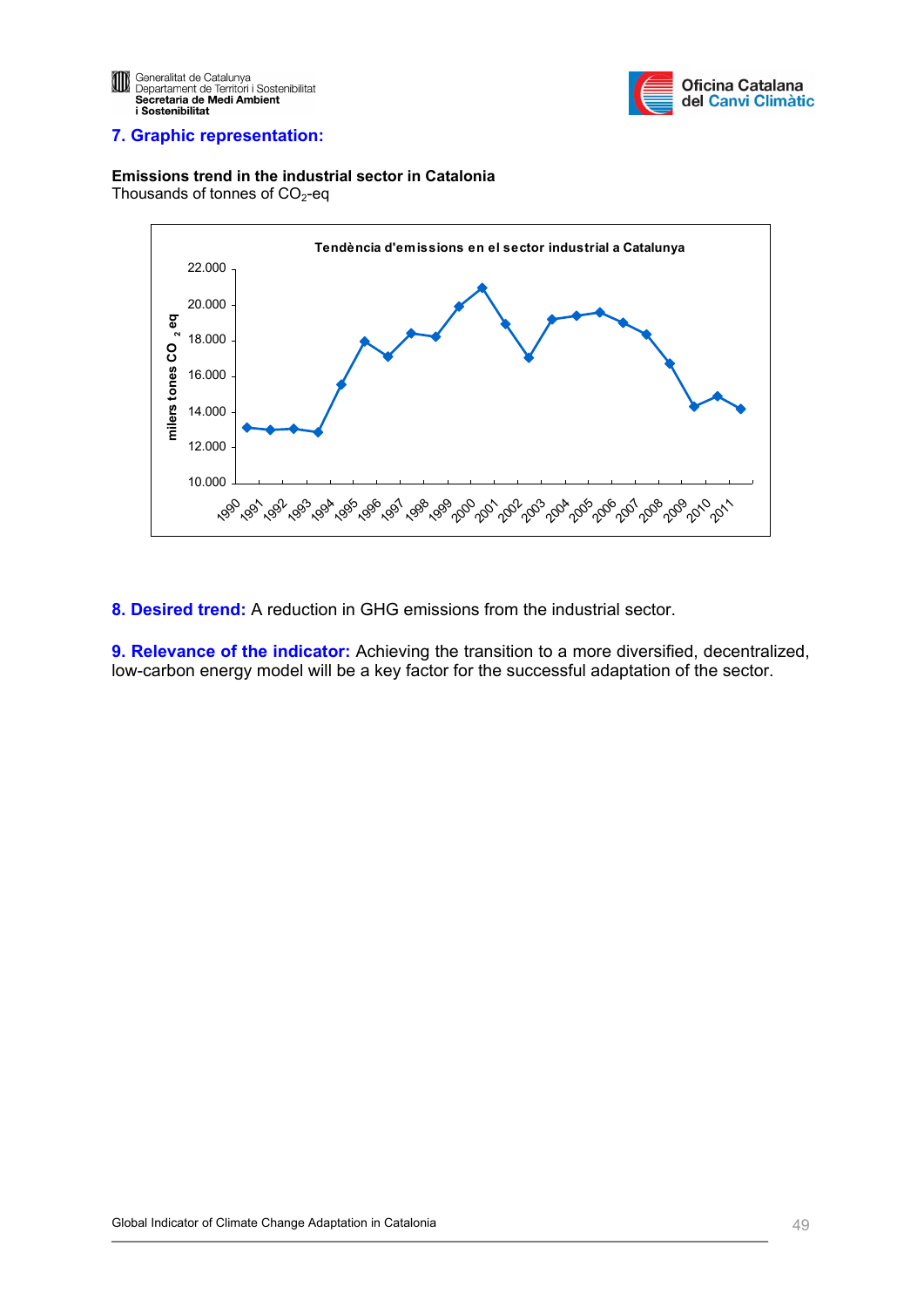

## **pi4 - Imports of oil extraction and refining, coal (millions of euros)**

**2. Operational objective of the ESCACC:** To increase the adaptive capacity.

### **3. Measure:**

− To move towards a more diversified, decentralized, low-carbon, economically dynamic, socially inclusive and environmentally consistent energy model, as provided for in the PECAC.

**4. Source:** Idescat, from data provided by the State Tax Administration Agency (AEAT).

**5. Methodology:** Idescat generates these statistics from the most relevant aspects of data on exports to third countries based on the Single Administrative Document (SAD), and intra-Community dispatches based on Intrastat reporting.

Intrastat is a system for gathering information directly and continuously from companies (consignors and consignees) in order to produce statistics on the trade in goods between member states by means of a statistical declaration. Intrastat replaces the Single Administrative Document (SAD) for this trade.

The branches of activity are obtained from the following divisions of the NACE Rev 2:

• 05+06+09+19 Mining, extraction and refined petroleum products.

| Year | Imports of oil extraction and<br>refining, coal |
|------|-------------------------------------------------|
| 1999 | 1,742.2                                         |
| 2000 | 3,954.5                                         |
| 2001 | 3,994.5                                         |
| 2002 | 3,407.80                                        |
| 2003 | 3,717.50                                        |
| 2004 | 4,470.00                                        |
| 2005 | 6,090.70                                        |
| 2006 | 7,333.00                                        |
| 2007 | 8,289.20                                        |
| 2008 | 9,948.70                                        |
| 2009 | 6,840.00                                        |
| 2010 | 9,391.30                                        |
| 2011 | 10,030.40                                       |
| 2012 | 10,518.2                                        |
| 2013 | 8,523.2                                         |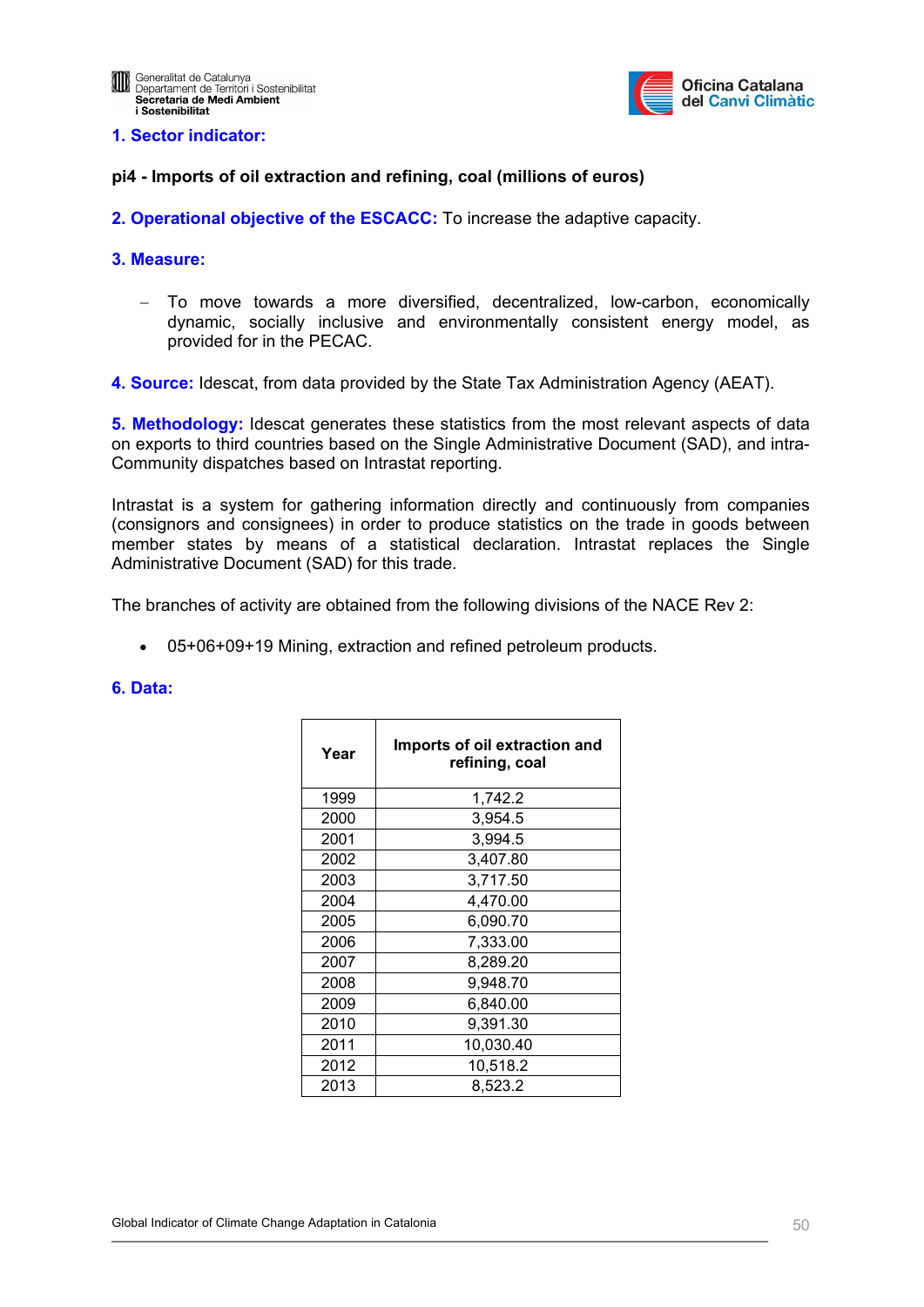



Imports of oil extraction and refining, coal to Catalonia Millions of euros Year



**8. Desired trend:** A reduction in fossil fuel imports.

**9. Relevance of the indicator:** In order to make the transition to a more diversified, decentralized, low-carbon energy model, it is necessary to reduce fossil fuel imports.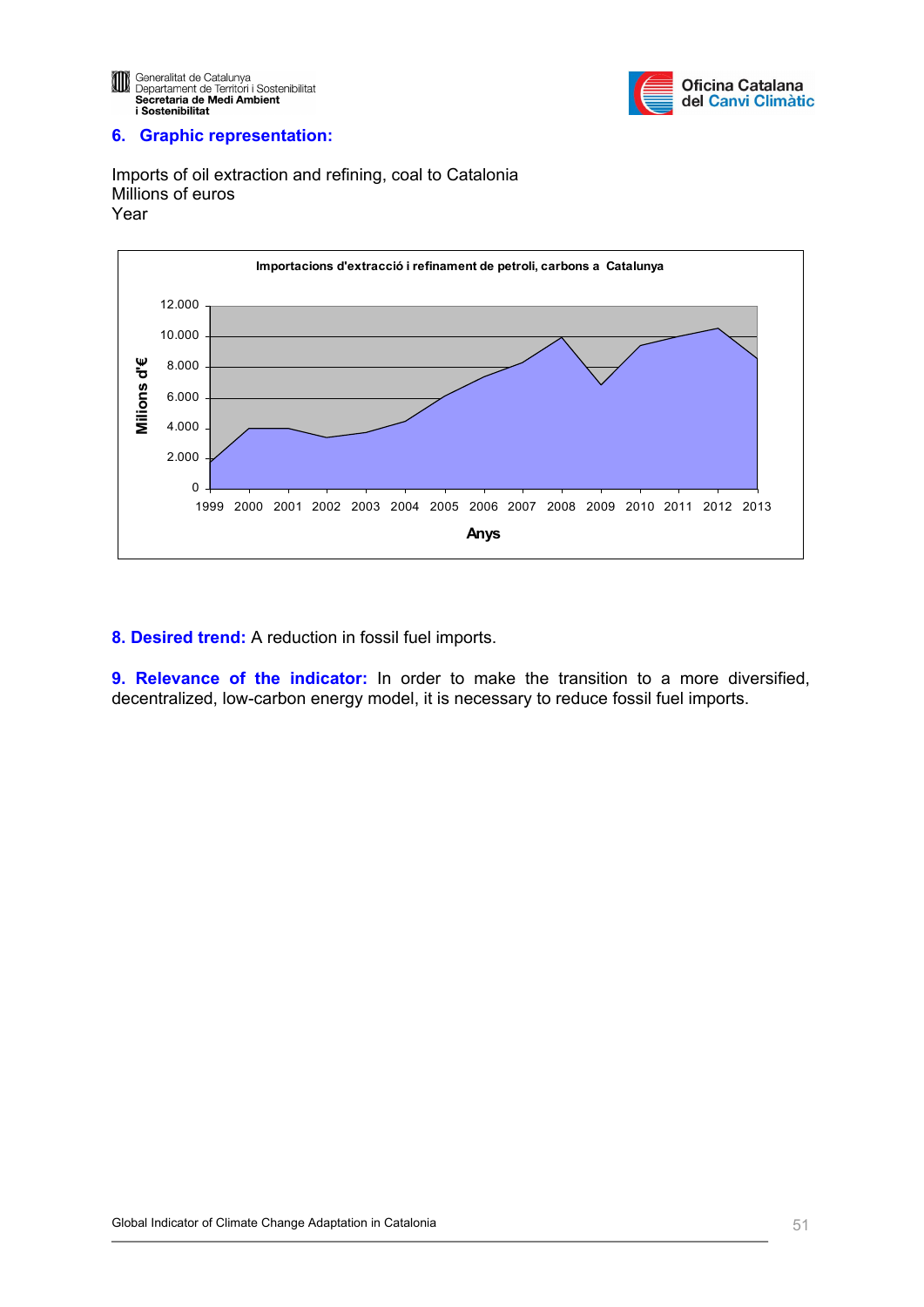

# **MOBILITY AND TRANSPORT INFRASTRUCTURE**

## **1. Sector indicator:**

## **pm1 - Passengers on Renfe and FGC trains (thousands)**

## **pm2 - Goods on Renfe and FGC trains (thousands of tonnes)**

**2. Operational objective of the ESCACC:** To increase the adaptive capacity.

## **3. Measure:**

− To encourage and support all measures that promote actions aimed at sustainable mobility and the use of local public transport.

**4. Source:** Idescat. Renfe Operadora and Ferrocarrils de la Generalitat de Catalunya (FGC).

**5. Methodology:** The section on rail contains data from Renfe and Ferrocarrils de la Generalitat de Catalunya. The number of long-distance railway tickets issued does not correspond to the number of passengers who have used this mode of transport, because the figures do not only reflect tickets between Catalan stations, but also take into account those sold in Catalonia for non-Catalan stations.

| l Year                        | 2002    | 2003    | 2004    | 2005    | 2006    | 2007    |
|-------------------------------|---------|---------|---------|---------|---------|---------|
| <b>Passengers (thousands)</b> | 169.613 | 173.116 | 177.576 | 184,358 | 188.375 | 184,019 |
| Goods (thousands of tonnes)   | 5.349   | 11,692  | 13.723  | 13.444  | 8.958   | 8.947   |

| Year                               | 2008    | 2009    | 2010    | 2011    | 2012    |
|------------------------------------|---------|---------|---------|---------|---------|
| Passengers (thousands)             | 185.418 | 181.276 | 204.259 | 208.331 | 198.704 |
| <b>Goods (thousands of tonnes)</b> |         | 6.242   | 8.482   | 9.851   | 7.579   |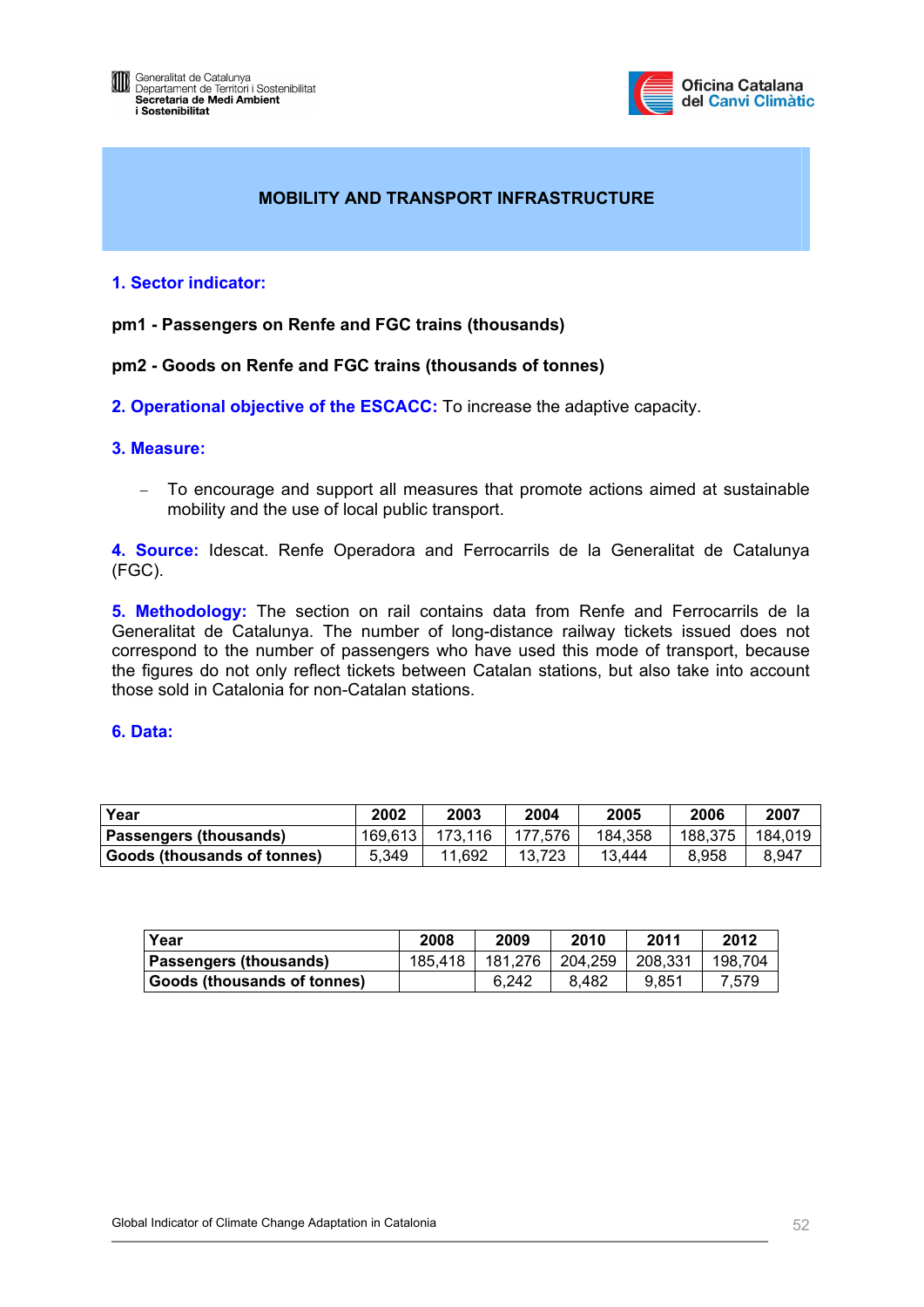



### **Transportation of passengers and goods in Catalonia**

Year





## **Transportation of passengers and goods in Catalonia**

Year Goods (thousands of tonnes)



**8. Desired trend:** An increase in rail's share of passenger and goods transport.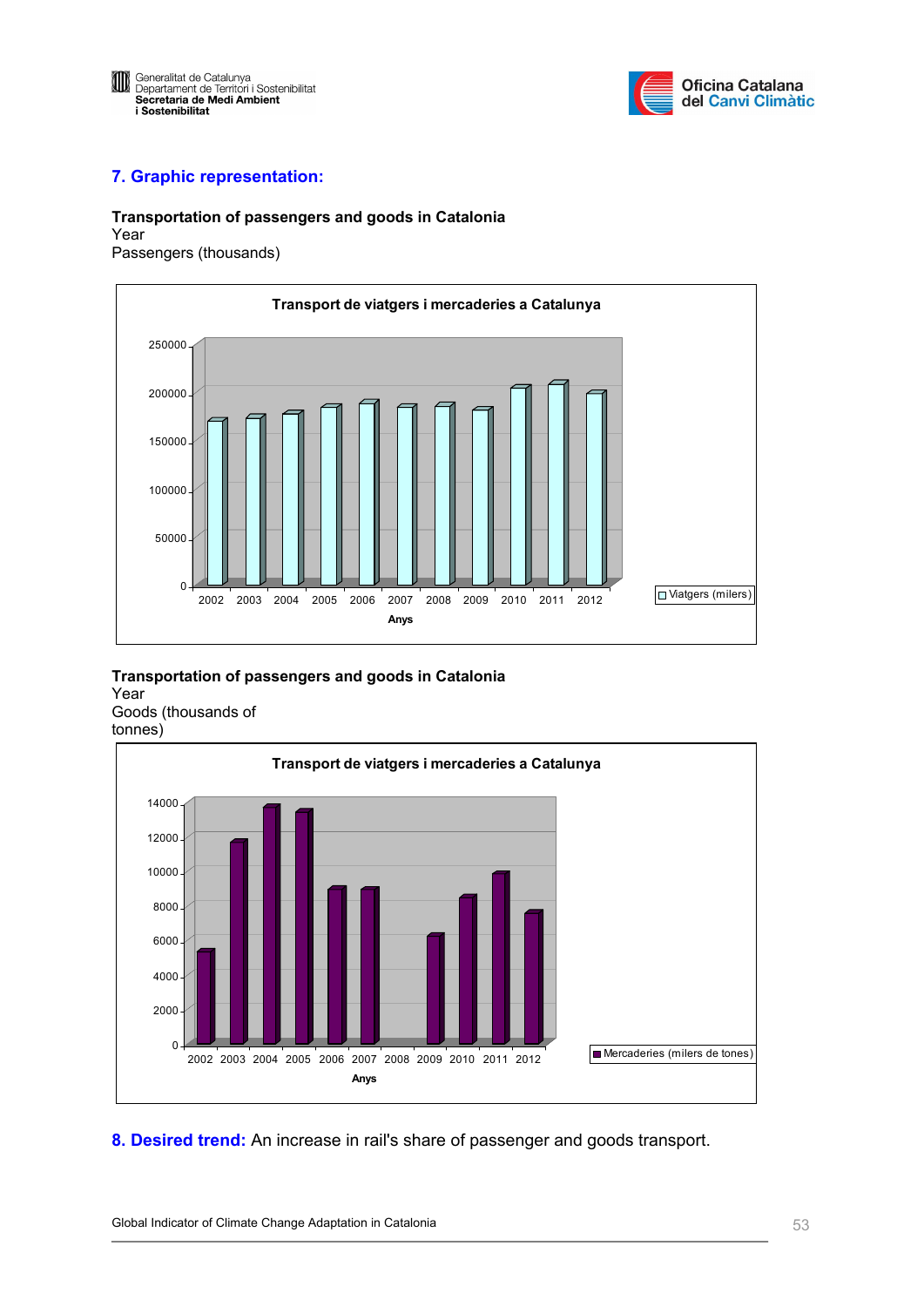

**9. Relevance of the indicator:** In order to move towards a low-carbon model that is resilient to the impacts of climate change, it is necessary to steadily increase the share of rail transport as a more sustainable mode than fossil-fuel intensive road transport.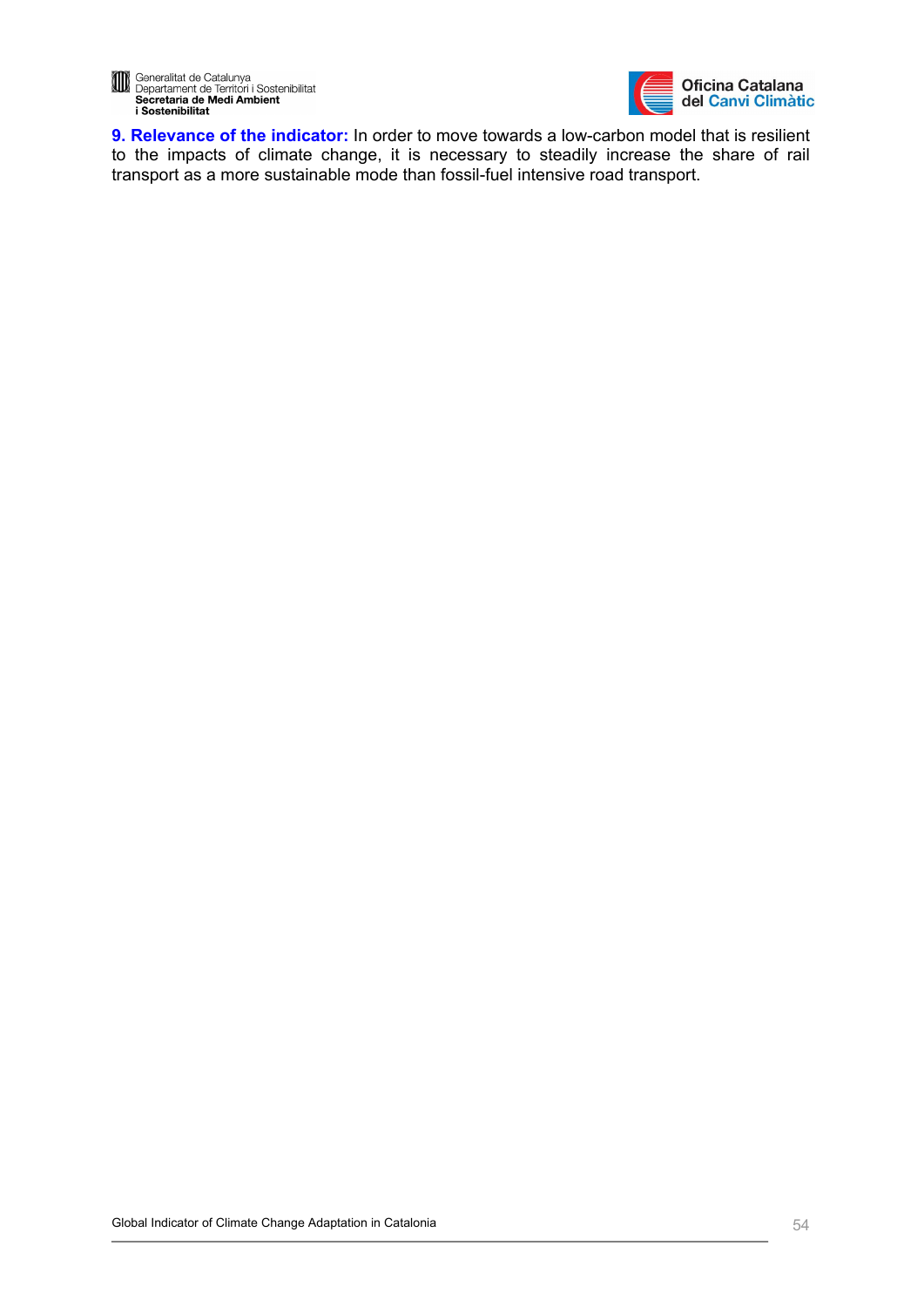

### **pm3 - Passengers on buses (thousands)**

**2. Operational objective of the ESCACC:** To increase the adaptive capacity.

### **3. Measure:**

- − To encourage and support all measures that promote actions aimed at sustainable mobility and the use of local public transport.
- **4. Source**: Idescat. Ministry of Land and Sustainability

**5. Methodology:** Data on regular passenger transport by road in Catalonia are given. The [Ministry of Land and Sustainability](http://www20.gencat.cat/portal/site/territori/menuitem.d3cc43746393685ec366ec10b0c0e1a0/?vgnextoid=d530e834b9e96210VgnVCM1000000b0c1e0aRCRD&vgnextchannel=d530e834b9e96210VgnVCM1000000b0c1e0aRCRD&vgnextfmt=default) obtains these figures directly from the companies authorized to provide these services.

In terms of urban public transport it includes data on surface transport in the biggest cities in Catalonia, provided by the [Ministry of Land and Sustainability,](http://www20.gencat.cat/portal/site/territori/menuitem.d3cc43746393685ec366ec10b0c0e1a0/?vgnextoid=d530e834b9e96210VgnVCM1000000b0c1e0aRCRD&vgnextchannel=d530e834b9e96210VgnVCM1000000b0c1e0aRCRD&vgnextfmt=default) and also on metropolitan underground railways and urban railway lines.

|             | 1999    | 2000    | 2001    | 2002    | 2003    | 2004    | 2005    | 2006 |
|-------------|---------|---------|---------|---------|---------|---------|---------|------|
| Urban lines | 265,423 | 267,342 | 248,234 | 259,502 | 277,610 | 282,043 | 270.694 |      |

|             | 2007 | 2008                        | 2009 | 2010    | 2011 | 2012                                | 2013 |
|-------------|------|-----------------------------|------|---------|------|-------------------------------------|------|
| Urban lines |      | 276,089   284,591   341,135 |      | 334,661 |      | $\vert$ 335,820   321,425   323,774 |      |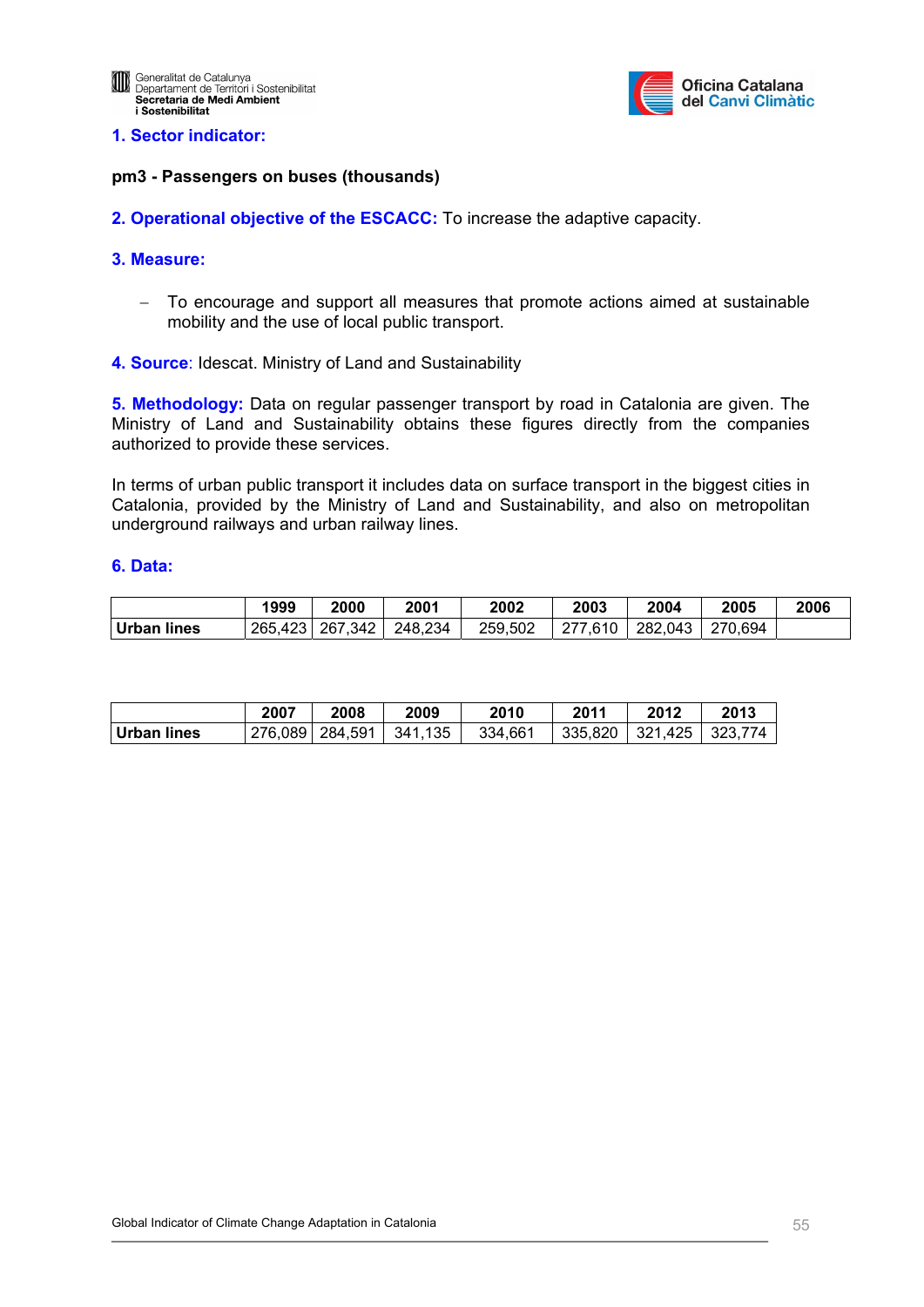



#### **Buses. Passengers transported in Catalonia.**  Year

Buses. Passengers transported.



**8. Desired trend:** An increase in the number of passengers travelling on public transport in Catalonia (buses).

**9. Relevance of the indicator:** In order to move towards a low-carbon model that is resilient to the impacts of climate change, it is necessary to steadily increase the share of bus transport as a more sustainable mode than fossil-fuel intensive road transport.